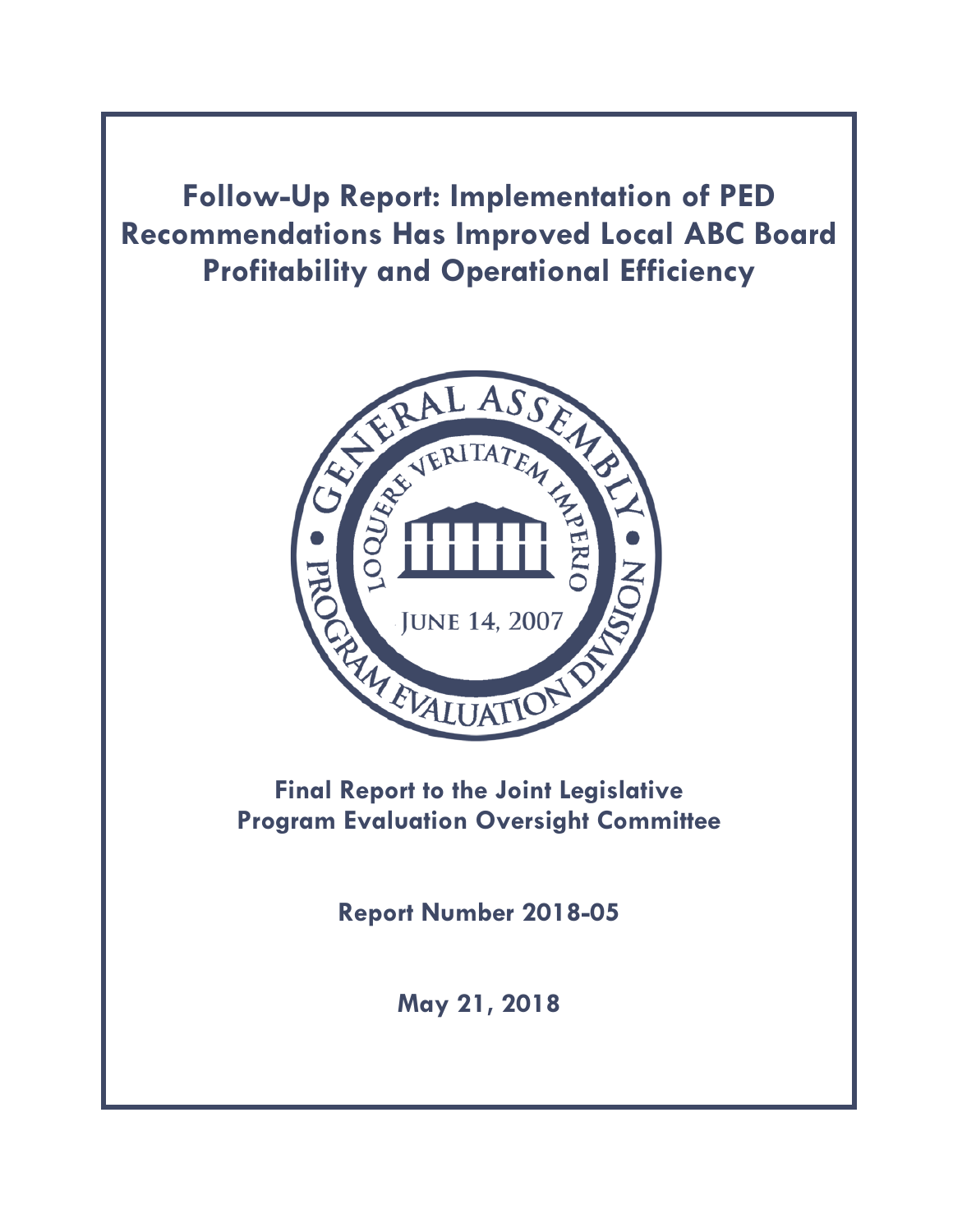

Program Evaluation Division North Carolina General Assembly Legislative Office Building, Suite 100 300 North Salisbury Street Raleigh, NC 27603-5925 919-301-1404 www.ncleg.net/PED

50 copies of this public document were printed at a cost of \$30.00 or \$0.60 per copy.

A limited number of copies are available for distribution through the Legislative Library: Rooms 2126, 2226 Room 500 State Legislative Building Legislative Office Building Raleigh, NC 27601 Raleigh, NC 27603 919-733-7778 919-733-9390

The report is also available online at www.ncleg.net/PED.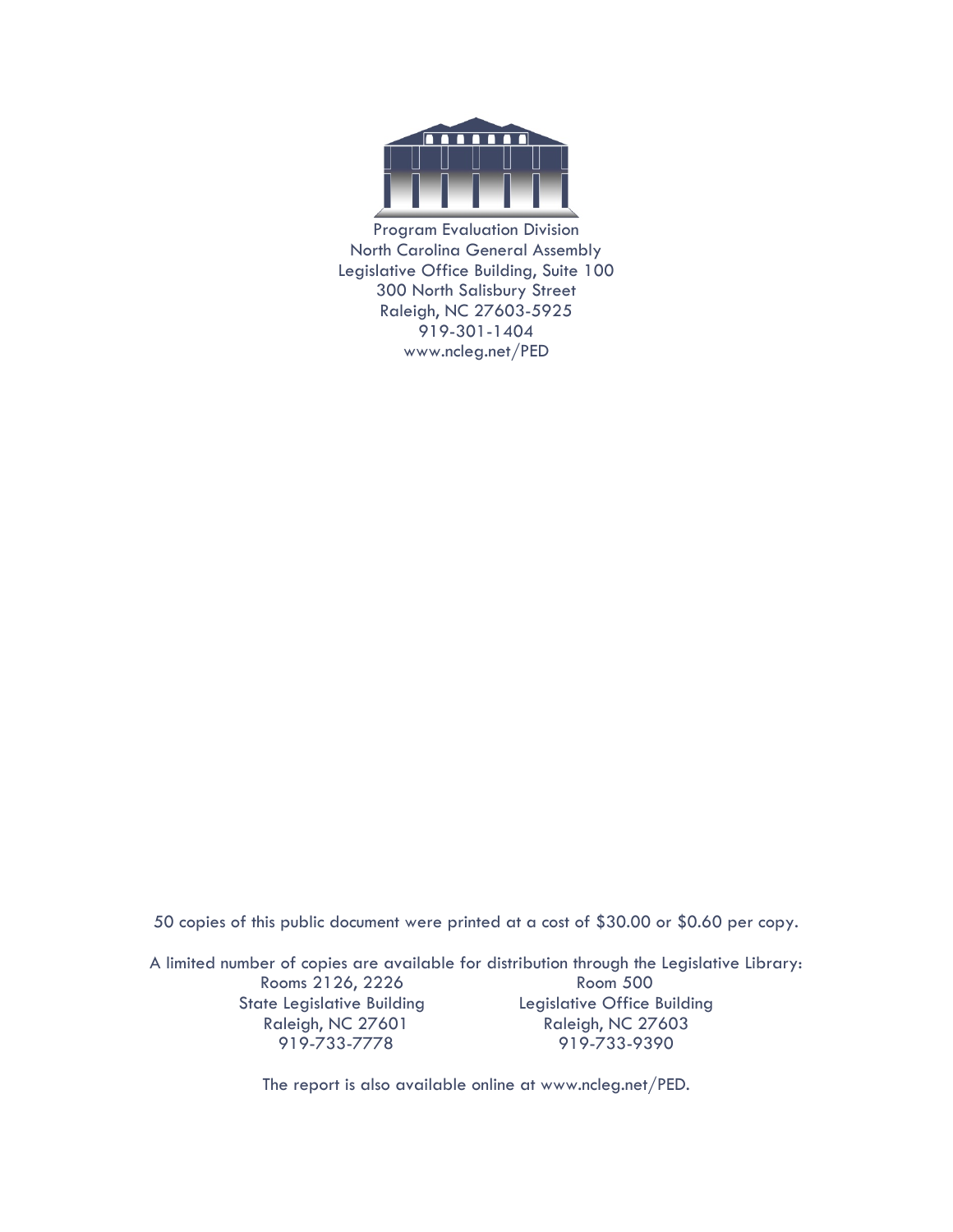

#### **NORTH CAROLINA GENERAL ASSEMBLY**

Legislative Services Office

Paul Coble, Legislative Services Officer

*Program Evaluation Division* 300 N. Salisbury Street, Suite 100 Raleigh, NC 27603-5925 Tel. 919-301-1404 Fax 919-301-1406

*John W. Turcotte* Director

May 21, 2018

Senator Brent Jackson, Co-Chair, Joint Legislative Program Evaluation Oversight Committee Representative Craig Horn, Co-Chair, Joint Legislative Program Evaluation Oversight Committee

North Carolina General Assembly Legislative Building 16 West Jones Street Raleigh, NC 27601

Honorable Co-Chairs:

In 2008, the Program Evaluation Division issued a report entitled *North Carolina's Alcohol Beverage Control System Is Outdated and Needs Modernization*. This follow-up examines how 2010 statutory additions and changes have influenced effectiveness and efficiency of North Carolina's ABC system and the operation of local ABC boards.

I am pleased to report that the North Carolina ABC Commission cooperated with us fully and was at all times courteous to our evaluators during the evaluation.

Sincerely,

John W. Turcotte **Director**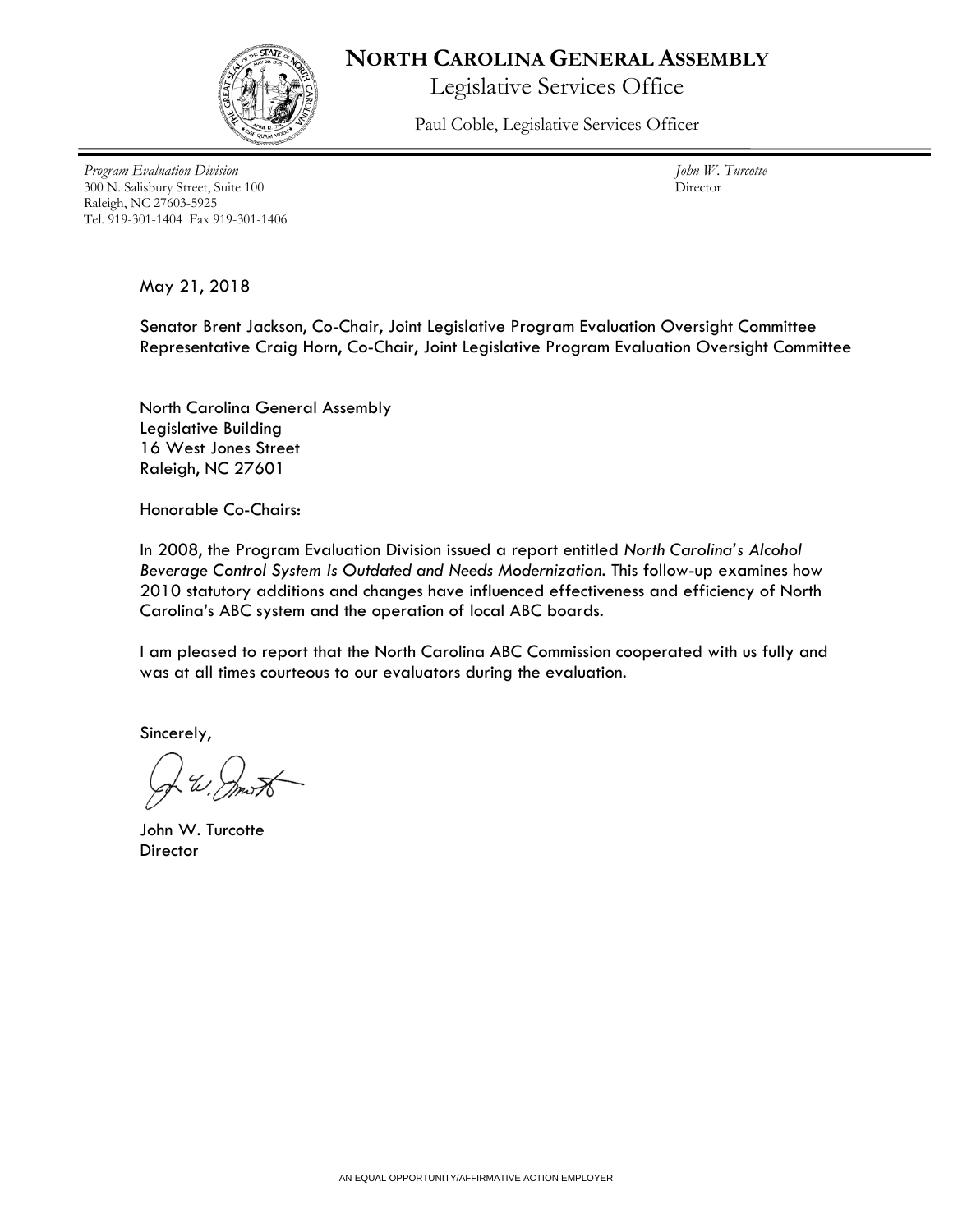

# **PROGRAM EVALUATION DIVISION NORTH CAROLINA GENERAL ASSEMBLY**

#### May 2018 Report No. 2018-05

# Follow-Up Report: Implementation of PED Recommendations Has Improved Local ABC Board Profitability and Operational Efficiency

**Summary** In 2008, the Program Evaluation Division issued a report entitled *North* **Summary** Caroling's Alcohol Beverage Control System Is Outdated and Needs *Carolina's Alcohol Beverage Control System Is Outdated and Needs Modernization*. This follow-up examines how 2010 statutory additions and changes have influenced effectiveness and efficiency of North Carolina's ABC system and the operation of local ABC boards.

> **During the past 10 years, North Carolina's ABC system saw substantial changes.** More counties and municipalities voted to authorize a local ABC board to operate ABC stores. Overall the ABC system had a net increase of 10 local ABC Boards. The 168 local ABC boards operate 432 stores statewide. Total liquor sales grew considerably, including a significant increase in revenue distributions to state and local governments.

#### **The General Assembly enacted legislation to modernize the North Carolina ABC system based on Program Evaluation Division recommendations in 2010.** The statutory changes included

- providing the North Carolina ABC Commission with management tools for better oversight of local boards, and
- increasing the number of registered voters needed in order for a city to initiate an ABC store election.

**Providing the North Carolina ABC Commission with management tools for better oversight of local ABC boards has increased profitability and more efficient operations for most boards.** Since performance standards were initiated in 2011, local ABC board compliance with the standards has increased

- the overall profit percentage for the ABC system from 8.5% to 11.2%,
- the percentage of boards with profit margins of 5% or more from 44% to 72%, and
- the percentage of local ABC boards with operating margins that match or exceed private liquor retailers from 31% to 62%.

**Increasing the voter registration threshold to hold a municipal ABC store election has not eliminated inefficiencies resulting from too many ABC stores operating in close proximity.** The Program Evaluation Division observed that unnecessary competition among local ABC boards is still occurring in dry counties when new boards begin operating ABC stores.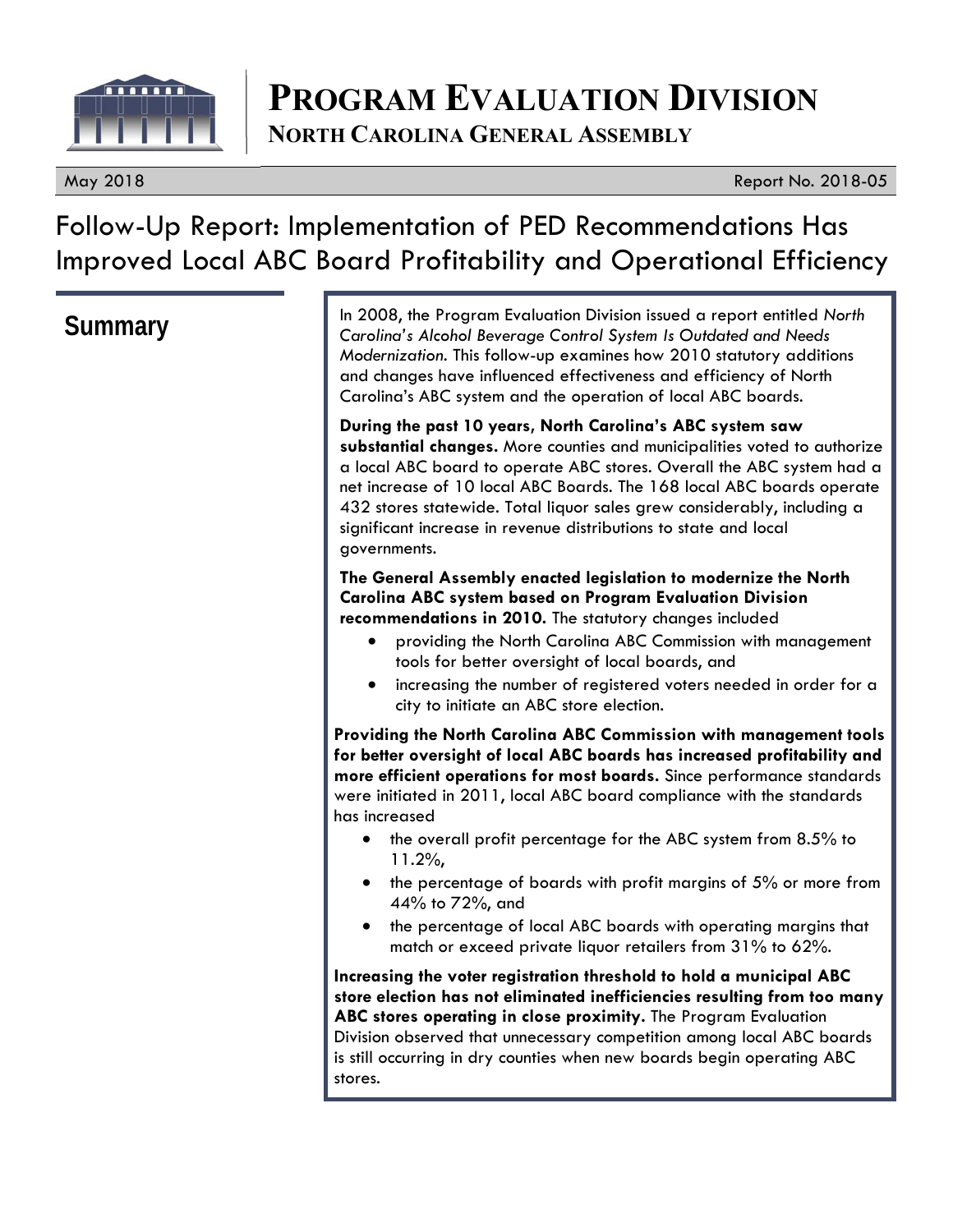| Purpose and<br>Scope | In 2008, the Program Evaluation Division presented a report entitled<br>North Carolina's Alcohol Beverage Control System Is Outdated and Needs<br>Modernization. The General Assembly enacted legislation to modernize<br>the State's Alcohol Beverage Control (ABC) system in 2010. The legislation<br>included statutory additions and changes based on findings and<br>recommendations from the Program Evaluation Division report.                                                                                                                                                                                                                                                                                                                                                                                                                                                                                                                               |
|----------------------|----------------------------------------------------------------------------------------------------------------------------------------------------------------------------------------------------------------------------------------------------------------------------------------------------------------------------------------------------------------------------------------------------------------------------------------------------------------------------------------------------------------------------------------------------------------------------------------------------------------------------------------------------------------------------------------------------------------------------------------------------------------------------------------------------------------------------------------------------------------------------------------------------------------------------------------------------------------------|
|                      | Pursuant to N. C. Gen. Stat. §120-36.12(7), this follow-up report examines<br>how statutory additions and changes enacted in 2010 have influenced<br>effectiveness and efficiency of North Carolina's ABC system and the<br>operation of local ABC boards. The following questions guided the<br>research for this follow-up report:                                                                                                                                                                                                                                                                                                                                                                                                                                                                                                                                                                                                                                 |
|                      | 1. How has North Carolina's ABC system changed since 2008?                                                                                                                                                                                                                                                                                                                                                                                                                                                                                                                                                                                                                                                                                                                                                                                                                                                                                                           |
|                      | 2. How have changes to state law recommended by the Program<br>Evaluation Division affected North Carolina's ABC system and the<br>operation of local ABC boards?                                                                                                                                                                                                                                                                                                                                                                                                                                                                                                                                                                                                                                                                                                                                                                                                    |
|                      | The Program Evaluation Division collected and analyzed data from several<br>sources, including                                                                                                                                                                                                                                                                                                                                                                                                                                                                                                                                                                                                                                                                                                                                                                                                                                                                       |
|                      | current North Carolina ABC statutes and rules,                                                                                                                                                                                                                                                                                                                                                                                                                                                                                                                                                                                                                                                                                                                                                                                                                                                                                                                       |
|                      | interviews with ABC Commission staff, and<br>$\bullet$                                                                                                                                                                                                                                                                                                                                                                                                                                                                                                                                                                                                                                                                                                                                                                                                                                                                                                               |
|                      | fiscal and operational data for local ABC boards from the North<br>Carolina ABC Commission.                                                                                                                                                                                                                                                                                                                                                                                                                                                                                                                                                                                                                                                                                                                                                                                                                                                                          |
| <b>Background</b>    | Since the repeal of Prohibition in 1933, state governments have been<br>responsible for controlling the sale and distribution of alcoholic<br>beverages. Two major types of state government regulation developed<br>after Prohibition ended: control and licensing. Control states regulate<br>through licensing and tax collection, but they also directly control<br>distribution by providing alcoholic beverages directly to consumers at<br>state-operated retail stores or as wholesalers through retail<br>establishments. Licensing states regulate the distribution of alcoholic<br>beverages by licensing suppliers, wholesalers, and retail business that sell<br>alcoholic beverages and by collecting taxes on these beverages, but they<br>do not control distribution.                                                                                                                                                                               |
|                      | North Carolina is considered a retail control state because it directly<br>controls the distribution of liquor at the retail and wholesale level. The<br>North Carolina Alcohol Beverage Control Commission (ABC Commission)<br>oversees the sale of liquor in North Carolina and is responsible for licensing<br>and regulating all members of the alcoholic beverage industry that conduct<br>business in North Carolina, including manufacturers, importers, wholesalers,<br>and on/off premises retailers. The ABC Commission has three members<br>appointed by the Governor, with one commissioner serving as chairman in<br>a full-time capacity and two other members serving on a per diem basis as<br>required. The chairman controls all matters relating to the ABC<br>Commission's responsibilities and personnel functions. The administrator,<br>who is appointed by the ABC Commission, works at its direction and<br>oversees day-to-day operations. |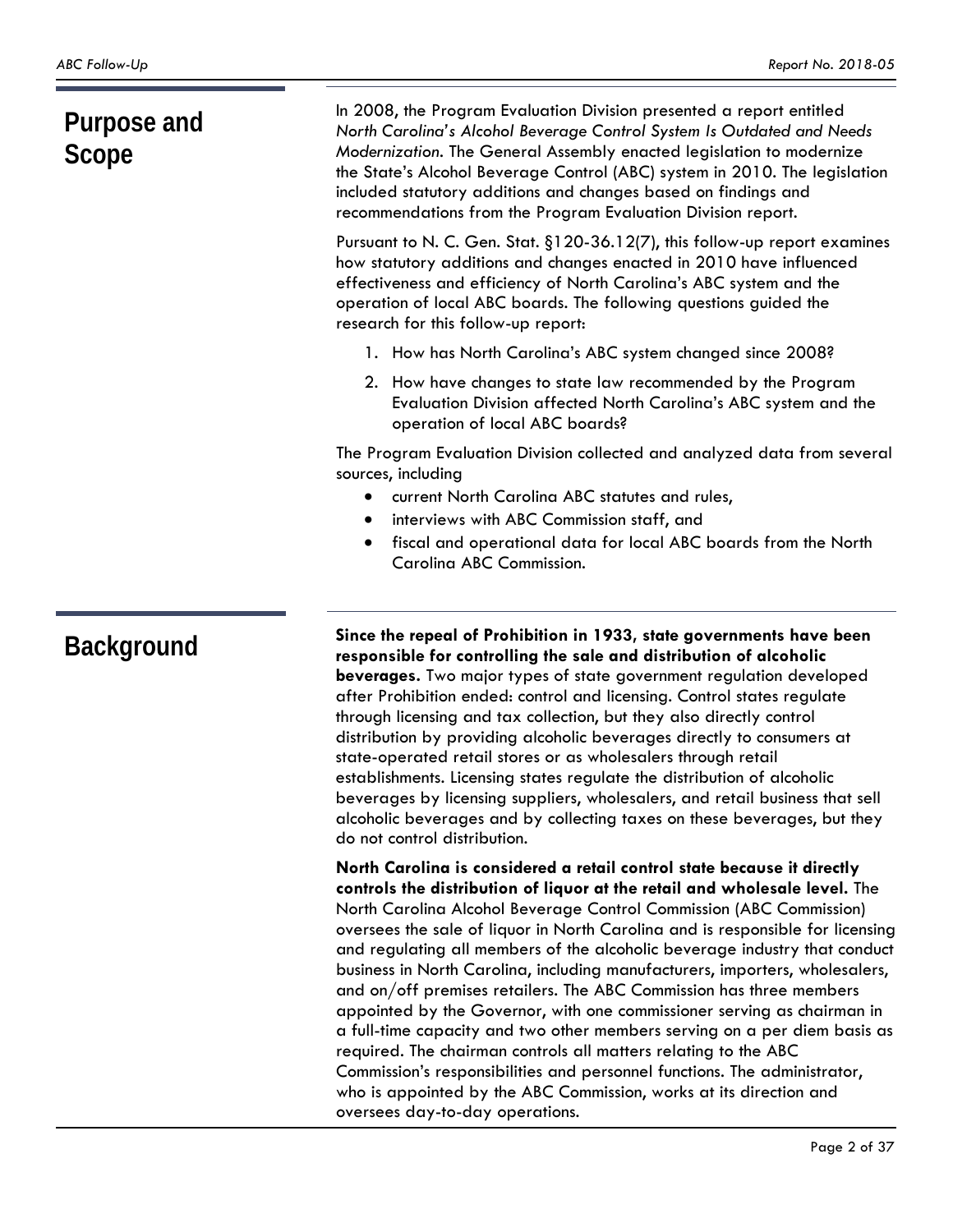$\overline{a}$ 

**The ABC Commission owns a central liquor warehouse in Raleigh and contracts with a private company to conduct warehouse operations.** The warehouse contractor's responsibilities include receipt, storage, and distribution of liquor to local ABC boards. All liquor sold in North Carolina must first come through the state ABC warehouse. Payment for the warehouse contract comes from a bailment system in which ownership of liquor remains with the distillery until it is delivered to local ABC boards. This bailment surcharge is added to the cost of liquor sold to ABC stores and pays for the warehousing and transporting of liquor.

**Local ABC boards are the only legal entities authorized to sell liquor in North Carolina.** The local government control of retail sales of liquor in North Carolina is unique among control states because state government operates ABC stores in other retail control states. State law prohibits private business from selling packaged liquor. Boards are formed by counties and municipalities based on election procedures prescribed by statute; therefore, boards are local, independent political subdivisions of North Carolina. Municipal boards can be formed when they are located in a county that does not vote to operate ABC stores. Local boards operate as separate entities with their own policies and procedures but must adhere to guidelines set by state law and ABC Commission rules. Each local board has three to five members appointed by the county, city, or town governing body.1 The appointing authority for each board determines the length, up to three years, and number of terms for board members and determines whether board members receive payment for services rendered.

**In 2008, the Program Evaluation Division evaluated the effectiveness of the ABC system and identified improvement options for the system.** The evaluation entitled, *North Carolina's Alcohol Beverage Control System Is Outdated and Needs Modernization* (2008) found North Carolina's ABC system was outdated because it had not kept pace with demographic and economic changes and state statutes limited effective management of the system. The mission of local ABC boards was not clearly defined, and some boards used the lack of a clear mission to justify ineffective and inefficient store operations. North Carolina also regulated the sale of liquor differently than other states. The report recommended modernizing the ABC system by defining the mission of local boards, providing management tools for better oversight of local boards, and modifying outdated statutes.

The Joint Legislative Program Evaluation Oversight requested legislation implementing report recommendations in December 2008, and committee members introduced legislation in the House and Senate during the 2009 Session. The House Alcohol Beverage Committee heard the report in March 2009 and received three related bills, one implementing all report recommendations and two implementing some report recommendations. These bills were sent to a subcommittee and no action was taken during the 2009 Session.

In November 2009, news media reported excessive employee salaries at one ABC board and gifts from liquor company representatives to board

<sup>1</sup> The board for a merged ABC system as defined under N. C. Gen. Stat. §18B-703 may have a different size board membership as part of the negotiated merger.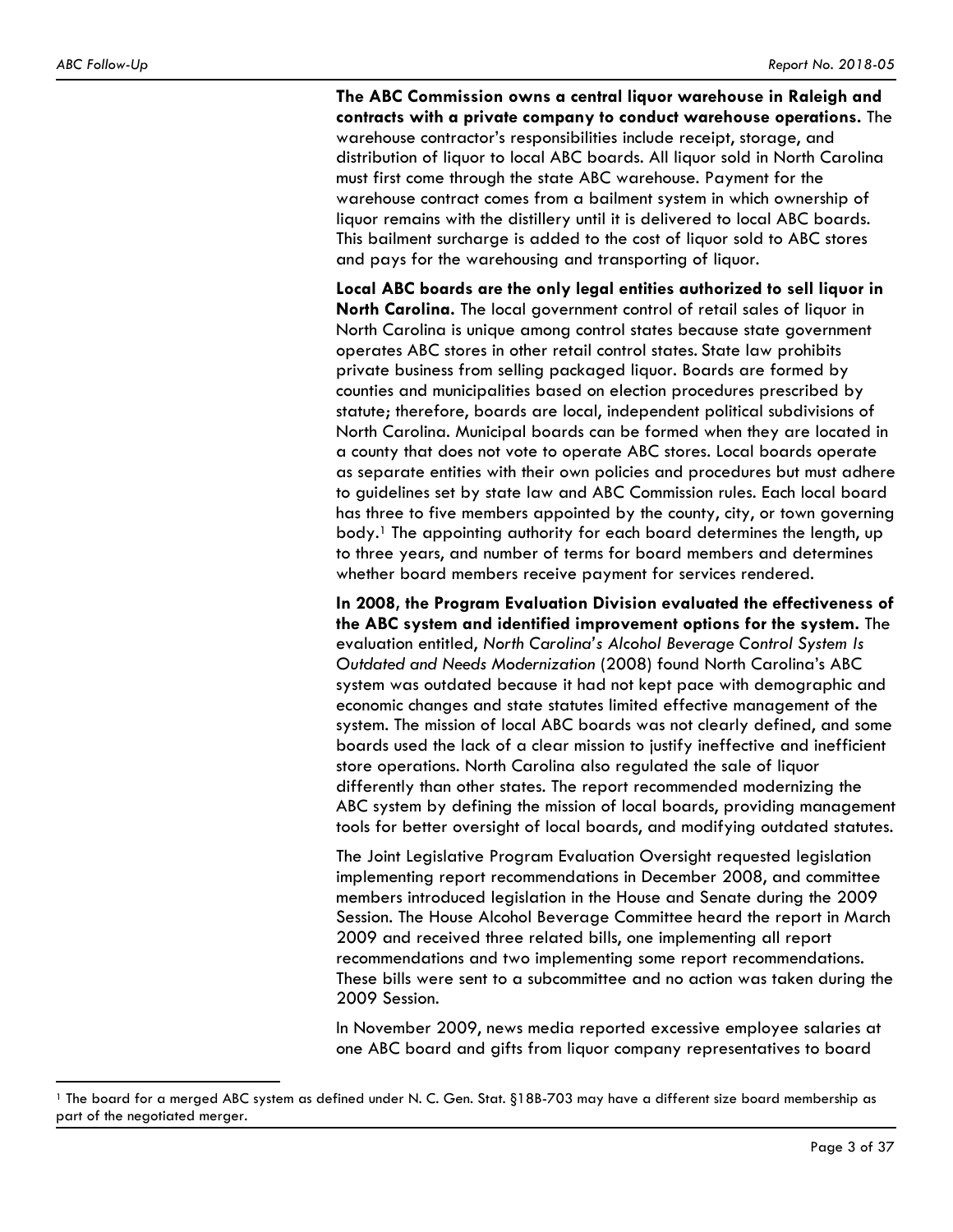members and employees at another. These news reports rekindled interest in the Program Evaluation Division report. In response to concerns about local ABC board operations, legislative leadership established the Joint Study Committee on Alcoholic Beverage Control to study all aspects of the ABC system with specific attention to the findings and recommendations in the Program Evaluation Division report. The study committee's proposed legislation was introduced during the 2010 Session. The General Assembly enacted legislation to modernize the North Carolina ABC system that included statutory additions and changes based on findings and recommendations from the Program Evaluation Division report.2

## **Questions and Answers**

## **Exhibit 1**

North Carolina's ABC System Saw Substantial Changes during the Past 10 Years

### **1. How has North Carolina's ABC system changed since 2008?**

**During the past 10 years, North Carolina's ABC system saw substantial changes.** More counties and municipalities voted to authorize a local ABC board to operate ABC stores. The number of ABC stores across the State increased as new local ABC boards opened stores and existing boards added stores. Total revenues from the sale of liquor grew considerably, including a significant increase in revenue distributions to state and local governments. Exhibit 1 summarizes changes to North Carolina's ABC system that occurred since 2008.

| <b>ABC System Changes</b>                         | 2008          | 2018            |
|---------------------------------------------------|---------------|-----------------|
| Local ABC boards                                  | 158           | 168             |
| Counties with local ABC boards                    | 95            | 98              |
| Local ABC boards with mixed beverage sales        | 78.5%         | 94%             |
| ABC stores                                        | 405           | 432             |
| Total revenue from liquor sales                   | \$691,969,293 | \$1,129,132,692 |
| Revenue distributions to state & local government | \$226,083,588 | \$406,129,069   |

Notes: Information for local ABC boards is as of March 1, 2018. Revenue information for 2008 and 2018 comes from Fiscal Years 2006–07 and 2016–17, respectively. To compare equivalent data across fiscal years, the Program Evaluation Division did not include in the 2008 revenue distribution number any retained mixed beverage taxes, which were included in the 2008 report. Unrelated to the 2008 Program Evaluation Division report, the State excise tax on spirituous liquor increased from 25% to 30% on September 1, 2009.

*Source: Program Evaluation Division based on data from the North Carolina ABC Commission.*

 $\overline{a}$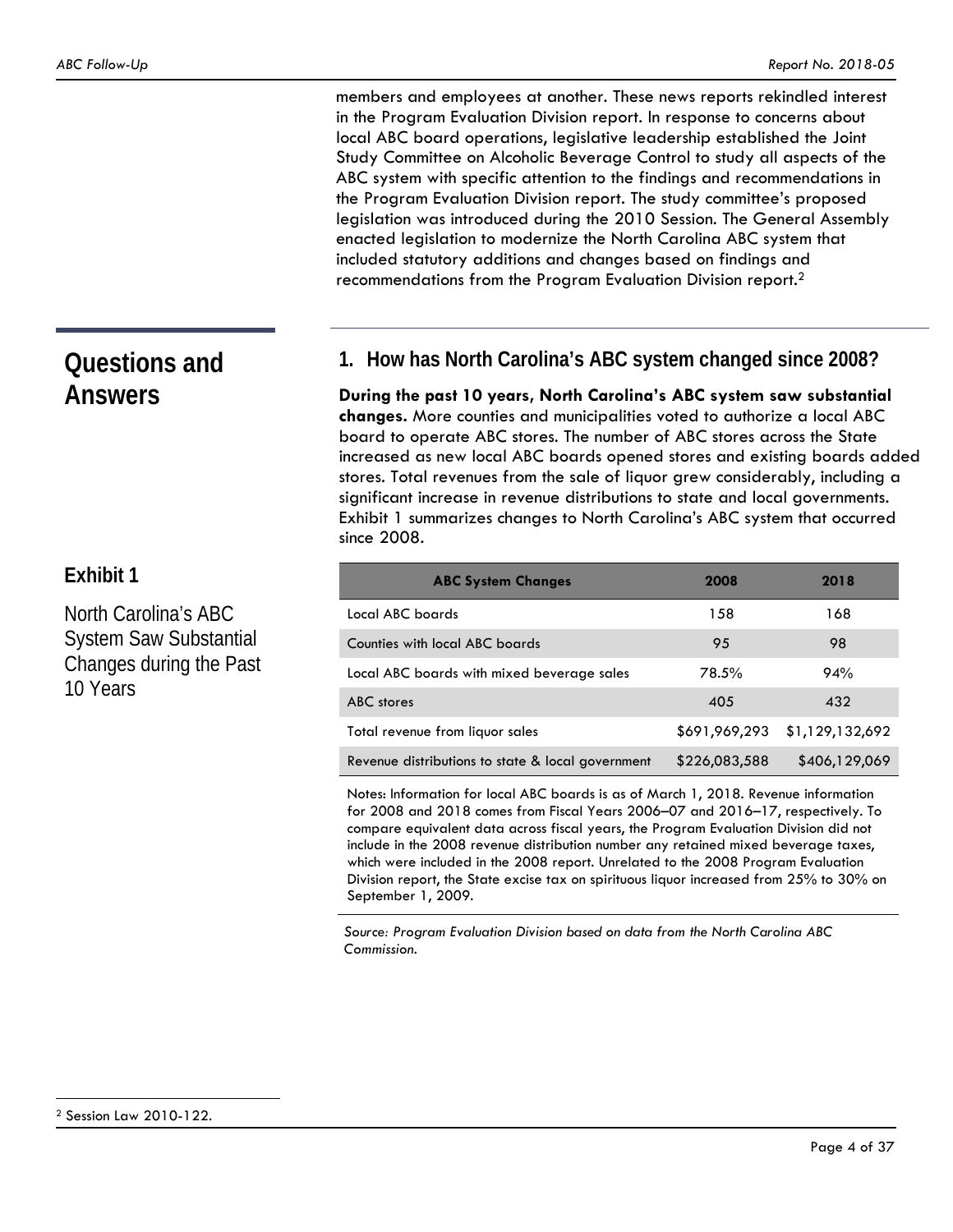**The ABC system had a net increase of 10 local ABC Boards.** Exhibit 2 provides a map of the 168 local ABC Boards. During the past 10 years, 11 municipalities and one county have elected to open an ABC store and appoint a local ABC Board:

- Asheboro
- Spruce Pine
- Belmont
- Troutman Valdese
- **•** Burnsville
	- Indian Trail
	- Pilot Mountain Wingate
- Ramseur
- Clay County

Weaverville

Three of the five counties that did not have an ABC Board in 2008 now have an ABC Board: Clay County, Mitchell County (Spruce Pine), and Yancey County (Burnsville). As of 2018, Graham and Madison Counties are the only North Carolina counties that do not have an ABC store.

Three local ABC board mergers occurred since 2008. The Taylorsville ABC Board in Alexander County chose to merge with the Catawba County ABC Board. Two other mergers occurred because of new ABC store elections. The Sylva ABC Board merged with the Jackson County ABC Board after county voters elected to have an ABC store. The Yadkin Valley ABC Board formed after the Elkin ABC Board in Surry County agreed to create a merged board with Jonesville in Yadkin County.

The Garland ABC Board in Sampson County closed in 2016. Sampson County has three other municipalities with local ABC boards.

**The 168 local ABC boards operate 432 stores across North Carolina.**  Each board has the legal authority to operate one ABC store that sells liquor within its jurisdiction. Additional stores may be opened with the approval of the ABC Commission. The majority of boards have one ABC store, but 40% of boards operate multiple stores within their jurisdictions. A map displaying the location of ABC stores is shown in Exhibit 2. The boards employ 2,870 full-time and part-time employees. During Fiscal Year 2016–17, ABC stores sold 79 million bottles of liquor. Exhibit 3 provides other information about boards.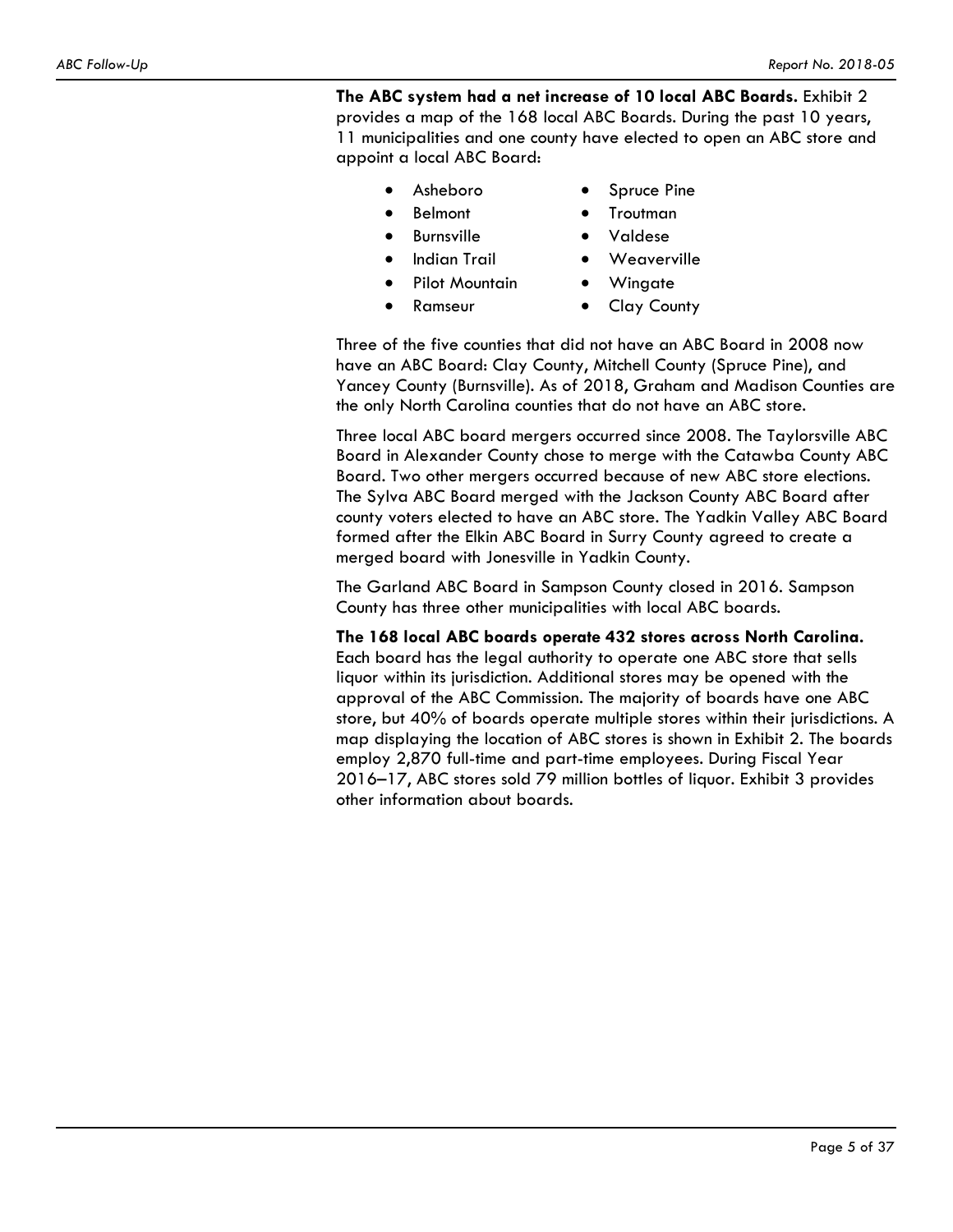### **Exhibit 2: Location of ABC Boards and Stores**



*Source: Program Evaluation Division based on data from the North Carolina ABC Commission.*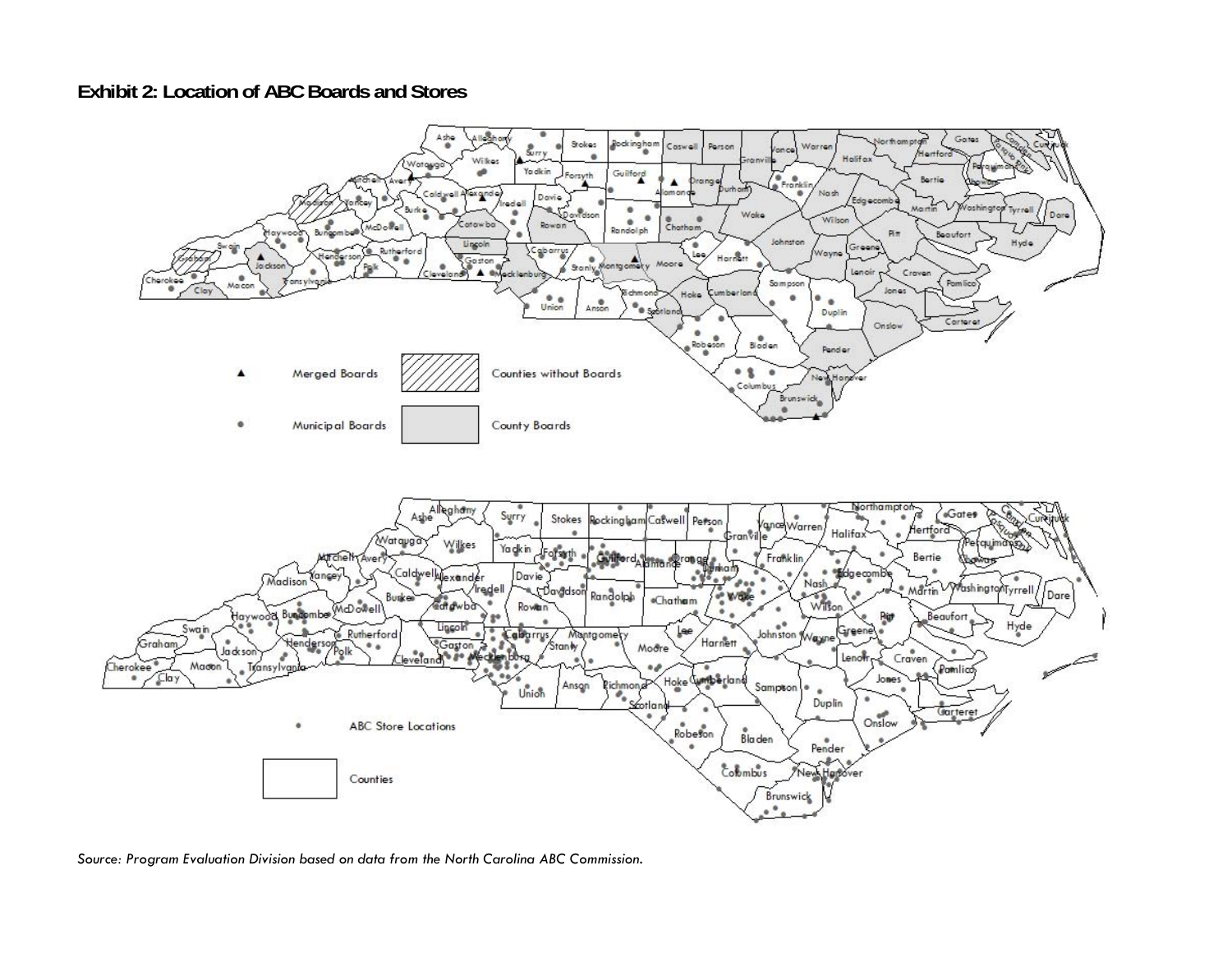

*Source: Program Evaluation Division based on data from the North Carolina ABC Commission.*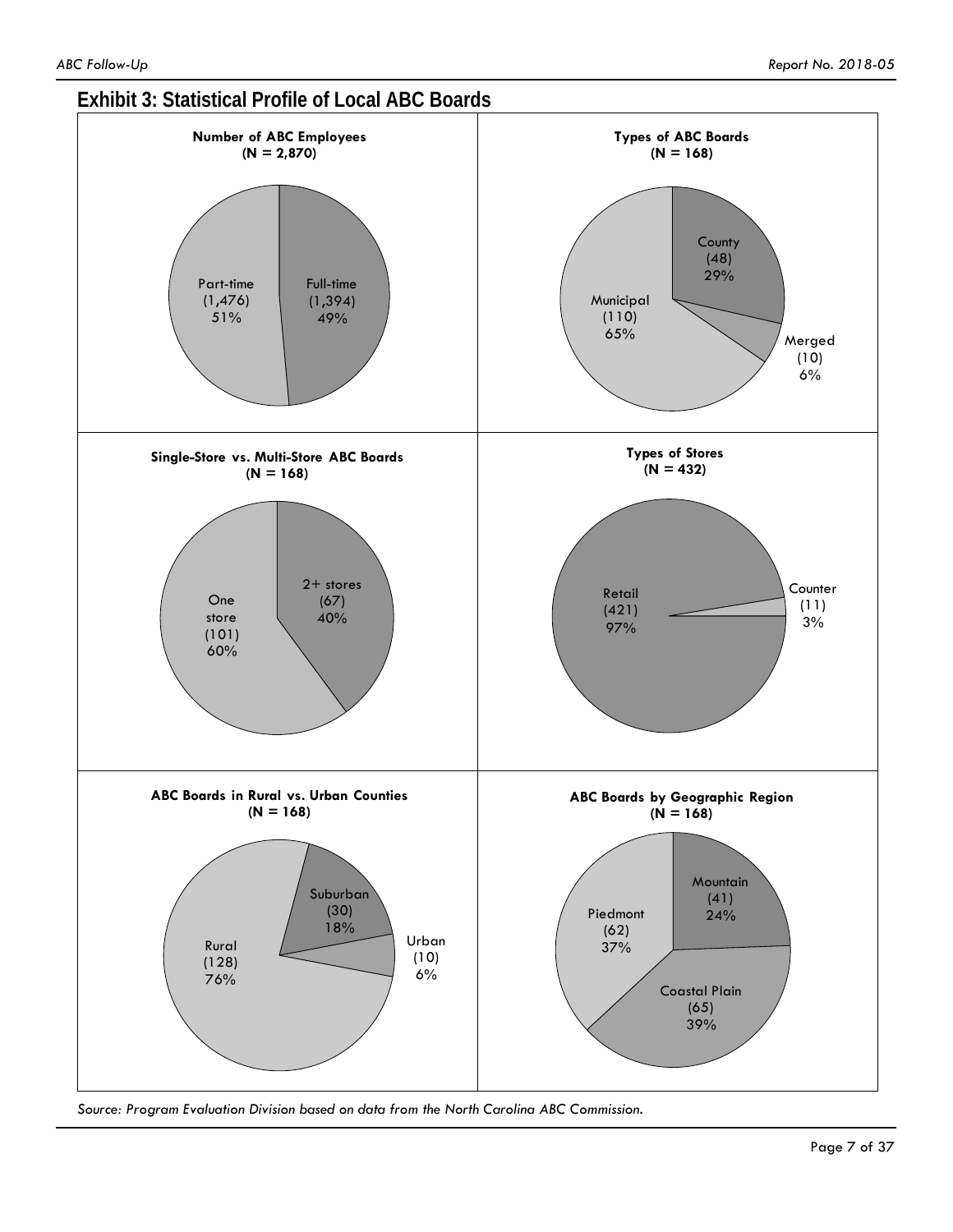$\overline{a}$ 

#### **Most municipalities and counties with local ABC boards have**

**authorized mixed beverage sales in their communities.** Mixed beverage sales continue to be an important source of revenue for boards and their communities. Mixed-beverage businesses pay a \$20 surcharge per four liters or \$3.75 per 750 ml bottle of liquor purchased.3 Only 10 rural boards do not have mixed beverage sales. Many municipalities and counties, both with and without an ABC store, have elected to authorize mixed beverage sales since 2008 because the General Assembly eliminated the requirement that a city must operate an ABC store or hold an ABC store election in order to hold a mixed beverage election. This change was based on a recommendation in the Program Evaluation Division's 2008 report entitled, *North Carolina's Alcohol Beverage Control System Is Outdated and Needs Modernization*.

The appendices provide comprehensive descriptive and financial information about each of the 168 local ABC boards.

**North Carolina's liquor monopoly continues to play an important role in the State's economy.** Total revenue from liquor sales was \$1.1 billion in Fiscal Year 2016–17, with 81% of the sales from the general public and 19% from retail businesses selling mixed beverages. Since Fiscal Year 2006–07, total revenue from liquor sales has increased 63%.

State excise, sales, and mixed beverage taxes from the sale of liquor are deposited in the General Fund to support the operation of state government. North Carolina received \$306.3 million in Fiscal Year 2016– 17, an increase of 83% since Fiscal Year 2006–07.4 Additional charges and profits from the sale of liquor pay for law enforcement, alcohol education, and rehabilitation services provided by counties and the Department of Health and Human Services. Services provided by city and county government also are supported by profits from liquor sales, thereby reducing the need to raise property taxes or request financial assistance from North Carolina state government.

Exhibit 4 summarizes the distribution of revenue to state and local governments from the sale of liquor.

<sup>&</sup>lt;sup>3</sup> The distribution of surcharge revenue is defined in statute; the board retains 45% and the State receives the remainder.<br><sup>4</sup> Unrelated to the 2008 Program Evaluation Division report, the State excise tax on spirituous September 1, 2009.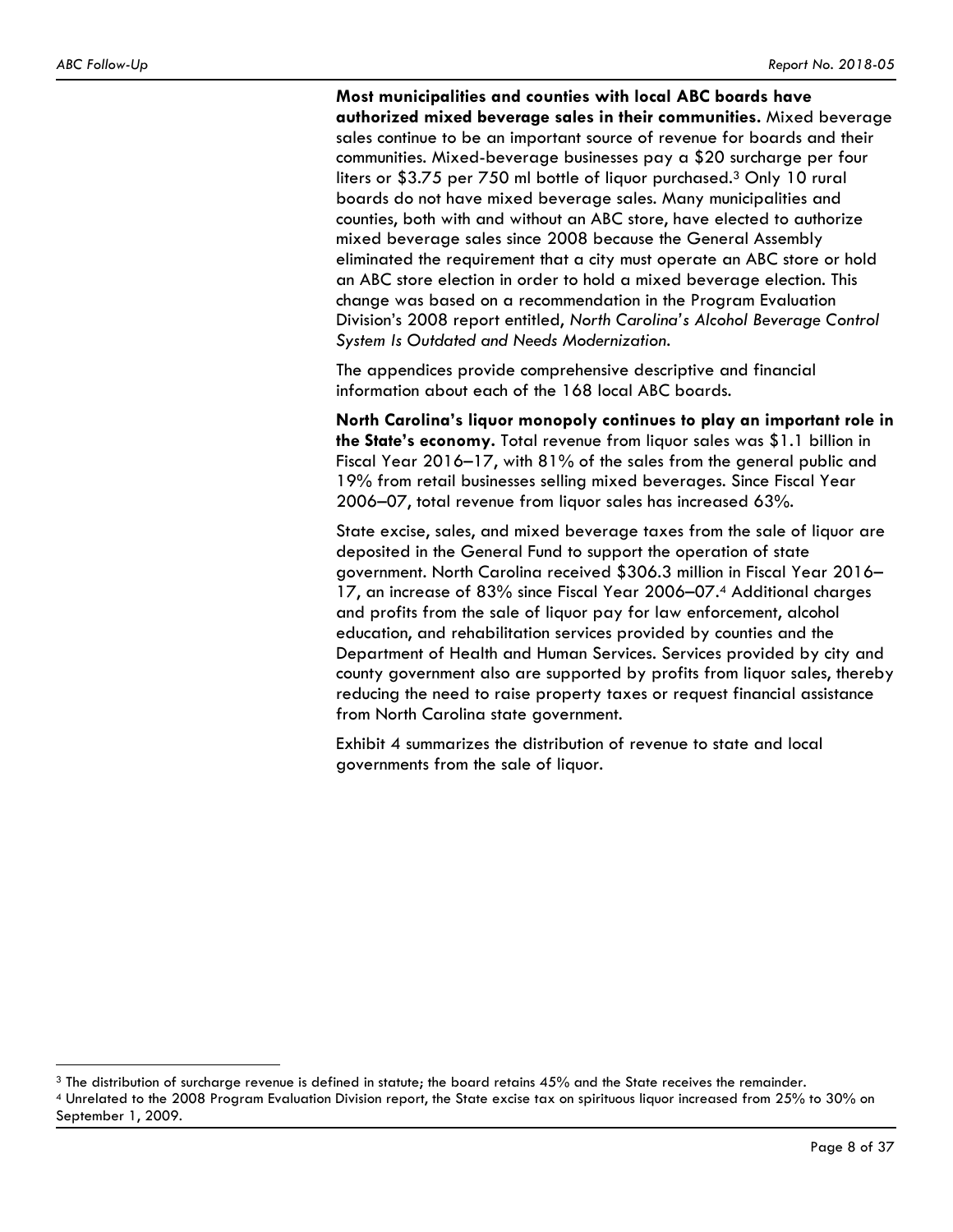### **Exhibit 4: Distribution of \$1.1 Billion Revenue from the ABC System for Fiscal Year 2016–17**



*Source: Program Evaluation Division based on data from the North Carolina ABC Commission.* 

## **2. How have changes to state law recommended by the Program Evaluation Division affected North Carolina's ABC system and the operation of local ABC boards?**

During the 2010 Session, the General Assembly enacted legislation to modernize the North Carolina ABC system.<sup>5</sup> The legislation included the following statutory additions or changes based on findings and recommendations from the Program Evaluation Division's report:

- define the mission and purpose of local ABC Boards,
- provide the North Carolina ABC Commission (ABC Commission) with management tools for better oversight of local boards, and
- increase the number of registered voters needed in order for a city to hold an ABC store election.

**The legislation provided a statutory mission for local ABC boards that balances controlling the sale of liquor with promoting customer-friendly and efficient ABC stores.** In 2008, the Program Evaluation Division found that unlike some states that control the sale of liquor, North Carolina did not clearly define the mission of local ABC boards. Neither the Alcohol Beverage Control statutes nor the administrative rules defined the mission or purpose of boards. Responses to survey questions and site visit interviews indicated that the perceived mission for local boards varied with some boards emphasizing controlling access to alcohol sales and others emphasizing providing revenue to the local community as the most important responsibility of local ABC boards. The lack of a clear mission allowed local ABC boards to justify ineffective and inefficient store operations that were unprofitable. Based on this finding, the Program Evaluation Division recommended the mission and purpose of local ABC

 $\overline{a}$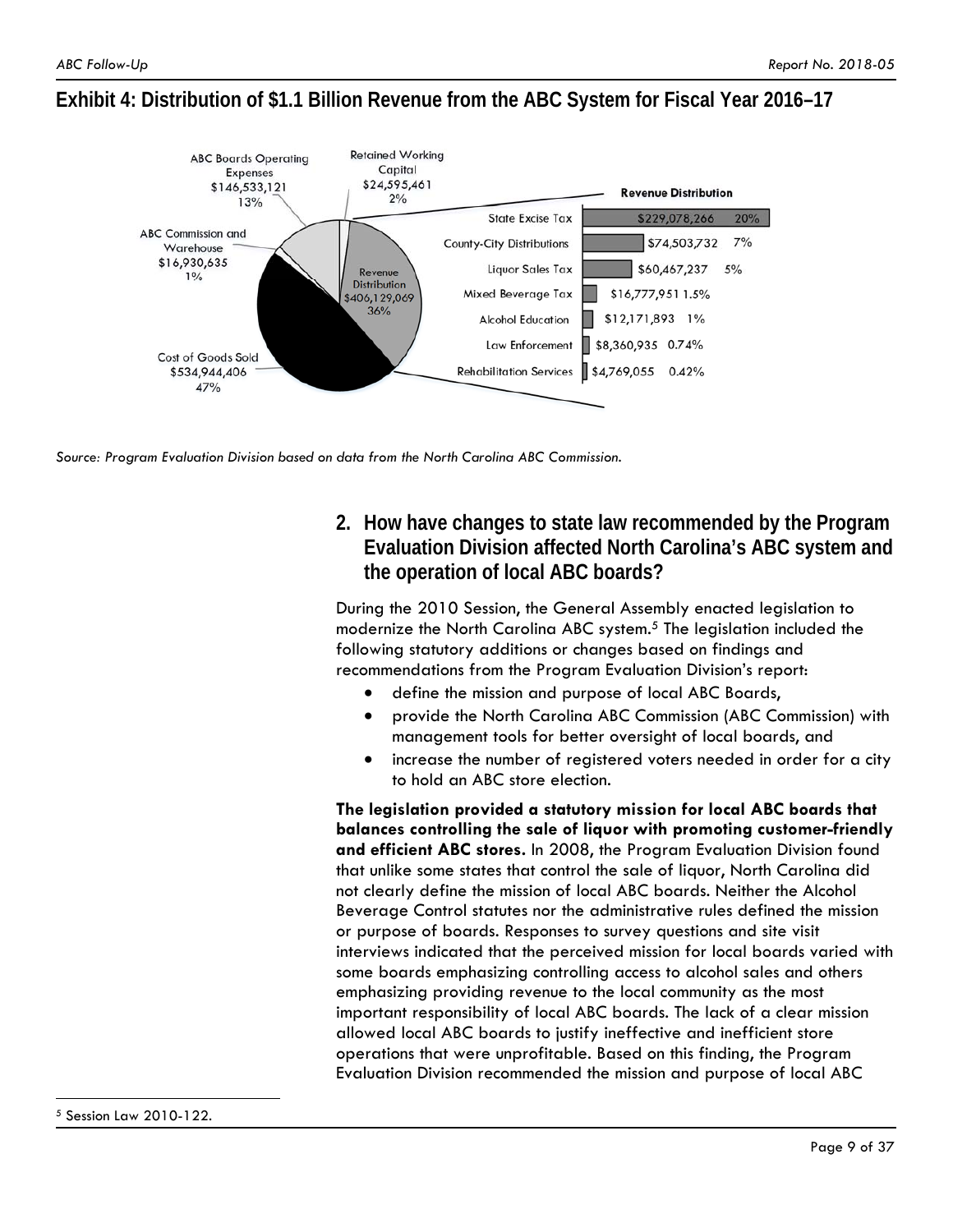boards be clearly defined in state law. The General Assembly responded by enacted the following state law:

"The mission of local ABC Boards and their employees shall be to serve their localities responsibly by controlling the sale of spirituous liquor and promoting customer-friendly, modern, and efficient stores."

ABC Commission staff noted that the mission statement for local ABC boards helps explain the concept of controlling the sale of liquor to the general public. The ABC Commission Chairman also discusses the mission and purpose of local ABC boards when he meets with local board representatives.

**The legislation directed the ABC Commission to promulgate rules establishing performance standards for local ABC boards and required boards to comply with the standards.** In 2008, the Program Evaluation Division found that state law did not allow the ABC Commission to enforce minimum standards for operations and profitability for local ABC boards. As a result, the ABC Commission could not mandate changes to improve operating efficiency or profitability of local ABC boards even though their data showed that some boards were barely profitable and had higher operating costs than expected when compared to private liquor retailers.

Based on these findings, the Program Evaluation Division recommended the General Assembly direct the ABC Commission to develop performance standards, use the standards to measure the performance of local ABC boards, and require low-performing boards to improve. The General Assembly responded by authorizing the ABC Commission to promulgate rules for local ABC boards that addressed enforcement of ABC laws, store appearance, operating efficiency, solvency, and customer service. State law also required local boards to meet all standards for performance and directed the ABC Commission to ensure that all local boards comply with established performance standards by conducting performance audits and inspections.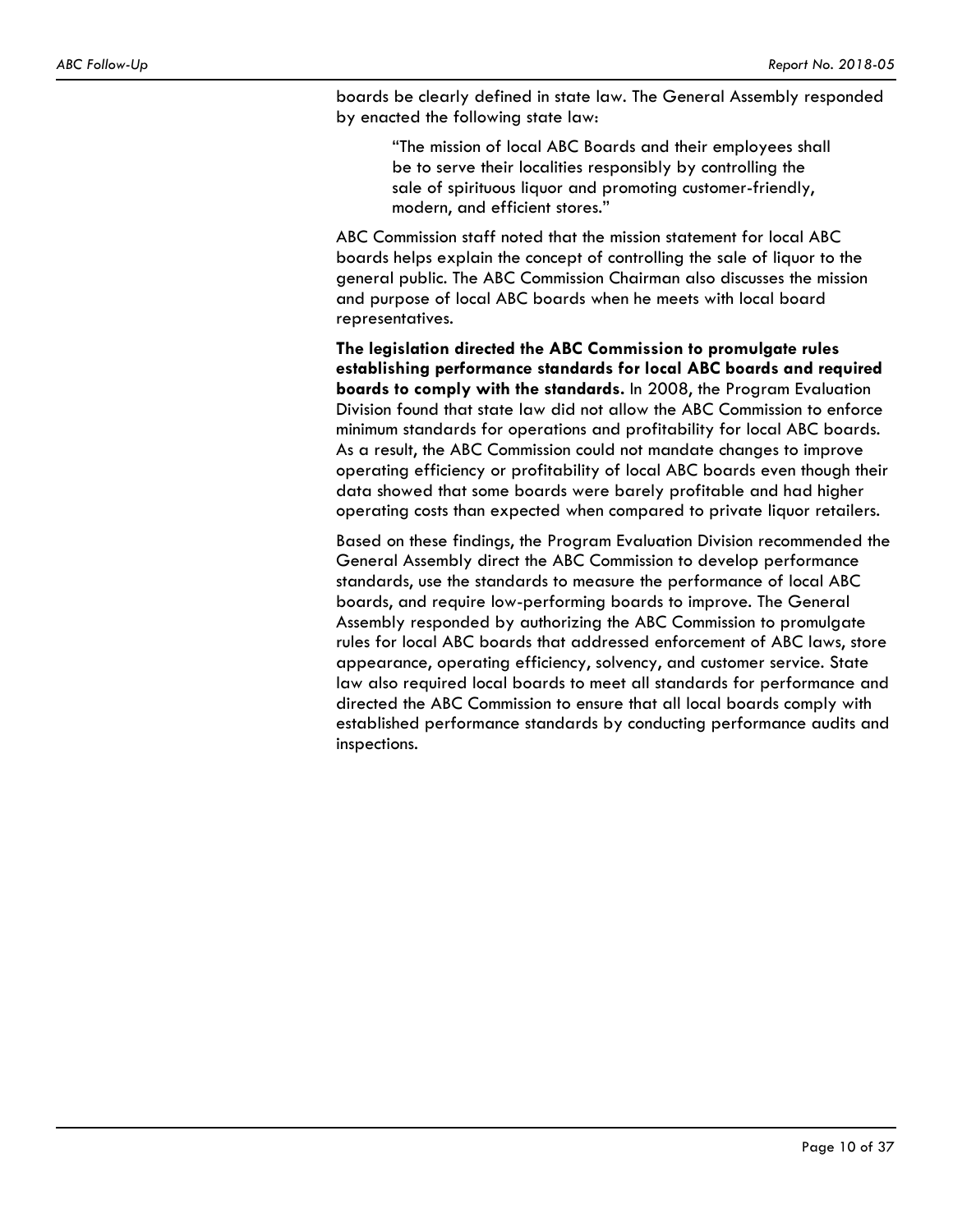$\overline{a}$ 

**The ABC Commission has successfully implemented the audit process to ensure local ABC boards comply with performance standards.** Since 2011, the ABC Commission has conducted a performance audit of all local boards formed prior to July 1, 2015.<sup>6</sup> During each performance audit, the auditor reviews

- solvency requirements;
- performance standards for operating expenses, profitability, and working capital;
- **•** financial procedures;
- operational procedures;
- local board training and policies; and
- compliance with conflict of interest policies, board and general manager compensation rules, and other administrative requirements.

The auditor also inspects store appearance and observes how customer service is provided by board employees. After completing the audit, the auditor submits the report to the local ABC board and the general manager. Each report contains findings, observations, and recommendations on how the local board can improve its performance. Local ABC boards are required to respond to audit recommendations within 60 days to explain how they intend to implement recommendations. The ABC Commission reported that most local boards have responded favorably to the performance audit process and have developed improvement plans based on audit recommendations.

**Local ABC board profitability and operational efficiency has significantly improved since performance standards were established in 2011.** To determine how the implementation of performance standards affected local boards, the Program Evaluation Division compared the performance of boards for Fiscal Year 2010–11 to Fiscal Year 2016–17. Fiscal Year 2010–11 was selected as the base year for comparison because it was prior to the imposition of performance standards. The analysis included 158 local boards that were in operation for the entirety of both fiscal years and had not merged with another board during the time period.<sup>7</sup>

 $\degree$  Performance audits for the following new boards will be conducted during 2018: Belmont, Ramseur, Troutman, and Yadkin Valley.<br>7 The following local ABC boards were excluded from the analysis because they were not ope

Burnsville, Valdese, Garland, Pembroke, Ramseur, Troutman, Wingate, and Indian Trail. Taylorsville, Elkin, Sylva, Jackson County, and Yadkin Valley were removed from the analysis because they merged with another board during the time period. Catawba County was not removed from the analysis because the merger with Taylorsville only added one store to the board.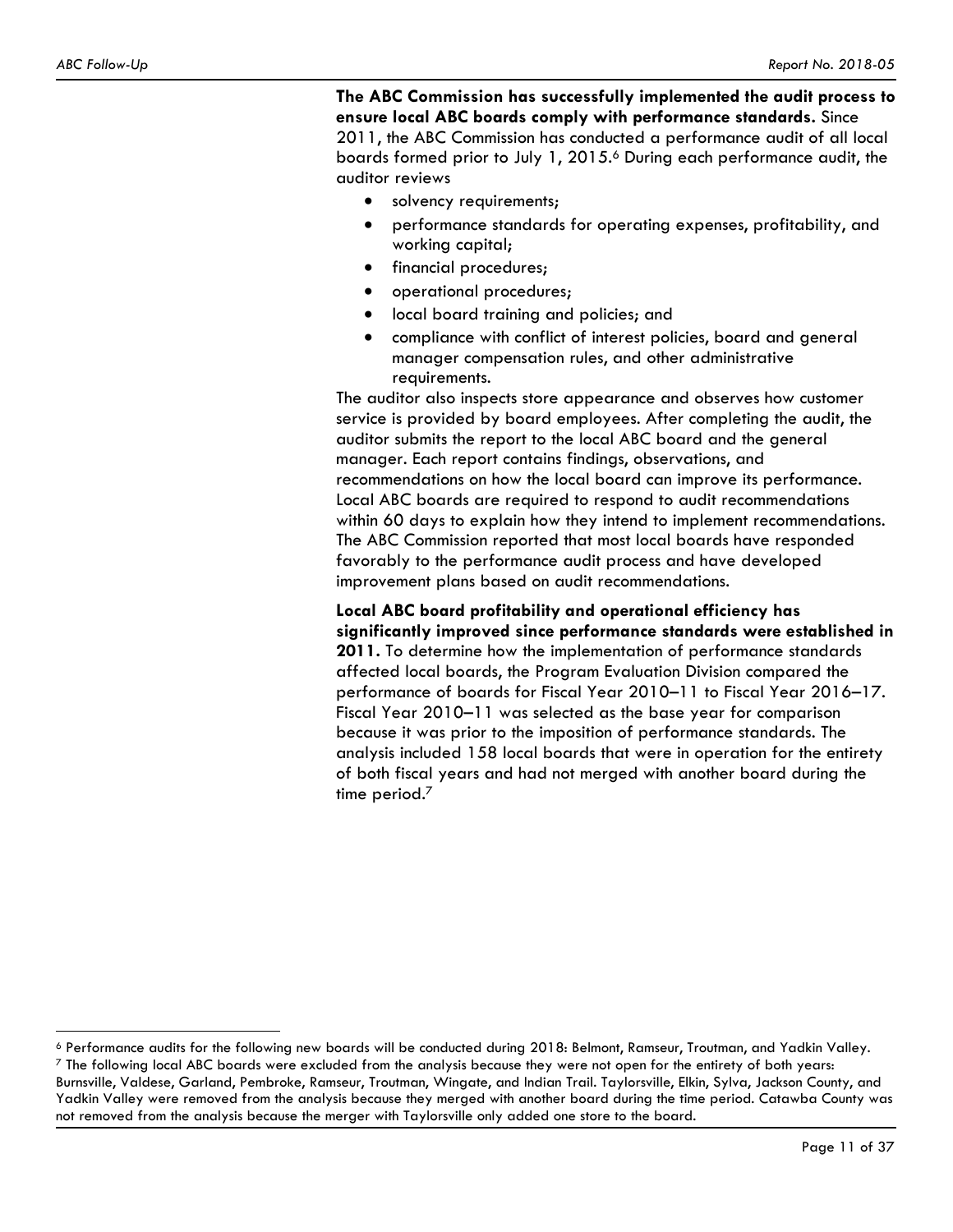**Profitability.** Profitability is an important performance measure for local ABC boards because higher profits allows boards to distribute more money to their communities. Overall, the profit percentage for the ABC system increased from 8.54% for Fiscal Year 2010–11 to 11.19% for Fiscal Year 2016–17. Exhibit 5 highlights how profitability for individual boards improved after performance standards were initiated:

- percentage of boards with profit margins of 10% or more *increased* from 10.1% to 19.6%;
- percentage of unprofitable boards *decreased* from 12.7% to 2.5%; and
- percentage of boards with profit margins of 5% or more *increased* from 43.6% to 72.1%.

Exhibit 6 identifies the profit margins for all local ABC boards in operation during Fiscal Year 2016–17.8

**Exhibit 5: Percentage of Local ABC Boards with Profit Margins Exceeding 5% Has Increased from 44% to 72% Since Profit Targets Were Established in 2011** 



*Source: Program Evaluation Division based on data from the North Carolina ABC Commission.* 

The ABC Commission performance targets for profit percentage to sales are

- 9% for boards with gross sales greater than \$10 million,
- 6.5% for boards with gross sales greater than \$2 million, and
- 5% for boards with gross sales less than \$2 million.

The percentage of local ABC boards meeting their profit target increased from 34% to 62% between Fiscal Years 2010–11 and 2016–17.

 $\overline{a}$ 

<sup>&</sup>lt;sup>8</sup> See Appendix B for more information on local ABC board profitability.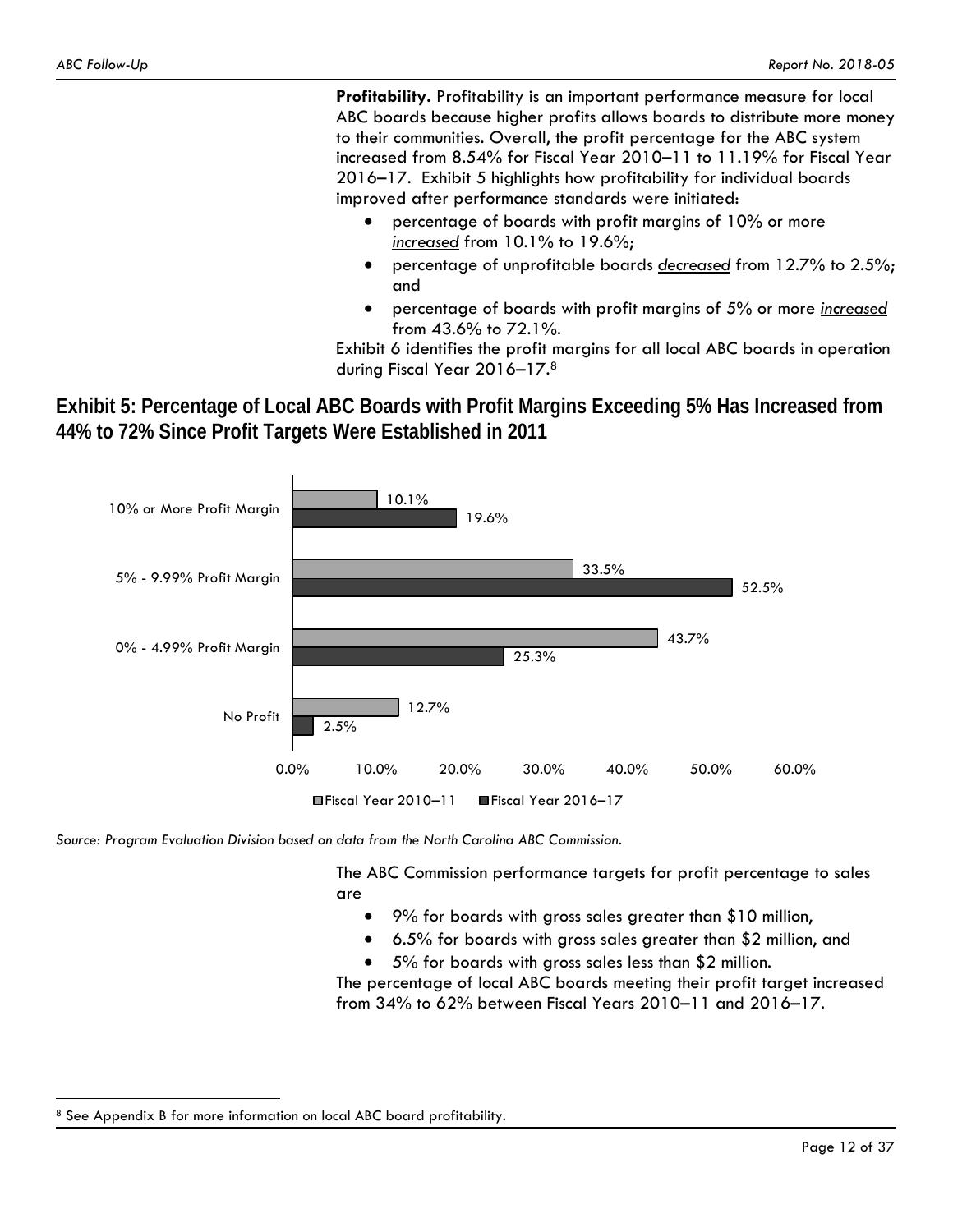## **Exhibit 6: Profitability of Local ABC Boards, Fiscal Year 2016–17**



*Sources: Program Evaluation Division based on data from the North Carolina ABC Commission.*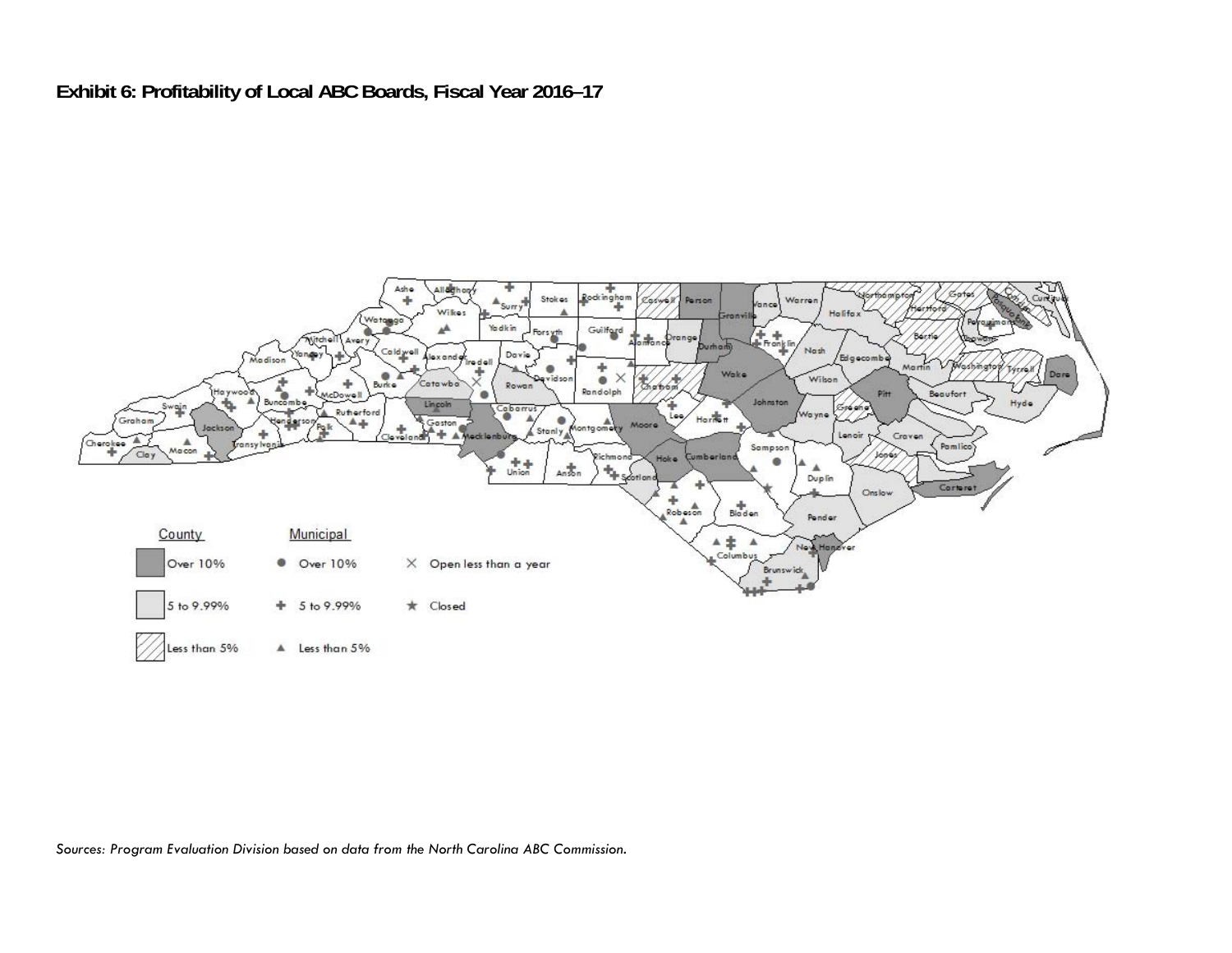**Operational Efficiency.** Controlling operating costs is an important component of local ABC board profitability because efficient boards are more likely to have higher profit margins. The ABC Commission's performance standard for operating expenses varies based on the number of stores and whether a board has mixed beverage sales:

- boards with 3 or more stores should have a cost ratio of .63 or less;
- boards with 1or 2 stores with mixed beverage sales should have a cost ratio of .73 or less; and
- boards with 1 or 2 stores and no mixed beverage sales should have a cost ratio of .85 or less.<sup>9</sup>

Exhibit 7 shows that the percentage of local ABC boards meeting their operating expense standard increased from 39% in Fiscal Year 2010–11 to 65% in Fiscal Year 2016–17. During the performance audit process, the auditor made recommendations to boards on how they could reduce operating expenses and become more efficient.

**Exhibit 7: More Local ABC Boards Met the Operating Expense Performance Standard after ABC Commission Conducted Performance Audits** 



*Source: Program Evaluation Division based on data from the North Carolina ABC Commission.* 

In 2008, the Program Evaluation Division compared the operating margins for local ABC boards to those reported by private liquor retailers in South Carolina and Florida. They reported operating margins of 14% to 18% with variance explained by store location. Exhibit 8 shows that the percentage of local ABC boards with operating margins that match or exceed private liquor retails has doubled increasing from 31% for Fiscal Year 2010–11 to 62% in Fiscal Year 2016–17.

 $\overline{a}$ <sup>9</sup> Operating cost ratios are calculated by dividing total operating expenses less depreciation by gross profit on sales (Total Operating Expenses less Depreciation/Gross Profit).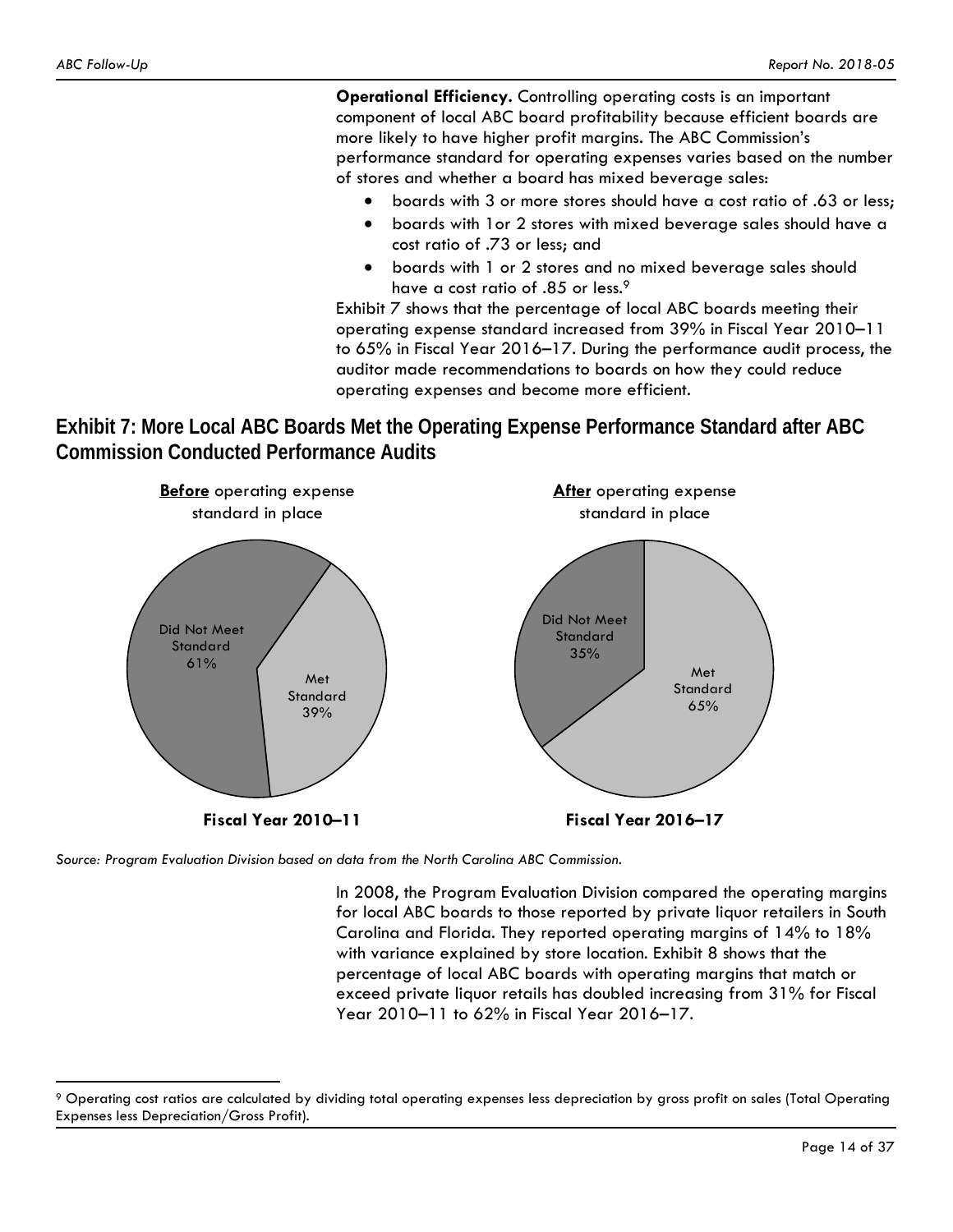1

**Exhibit 8: Since Performance Standards Were Implemented in 2011, 62% of Local ABC Boards Have Operating Margins that Match or Exceed Private Liquor Stores in South Carolina and Florida** 



*Source: Program Evaluation Division based on ABC Commission data for Fiscal Years 2010–11 and 2016–17.* 

**The legislation increased the registered voter threshold for a city ABC store election from 500 to 1,000 voters.** The Program Evaluation Division found in 2008 that the low threshold for holding a municipal ABC store election was causing a proliferation of local boards in dry counties.10 A county ABC board is the most efficient method for regulating liquor sales, but State law in 2008 allowed cities and towns to hold an ABC store election if the city had at least 500 registered voters and was located in a county that did not operate ABC stores. The low threshold was intended to offer small communities access to an ABC store when their county did not elect to establish an ABC board and open a store. Instead, the low threshold encouraged too many boards and ABC stores in dry counties. Smaller communities do not have a large enough population to sustain an ABC store and must attract customers from other areas to be profitable.

To reduce unnecessary competition and inefficiencies caused by too many boards operating ABC stores in close proximity, the Program Evaluation Division recommended that the registered voter threshold be increased from 500 to 5,000 so that communities would have a large enough population to sustain an ABC store and not affect the profitability of other local ABC boards located in a dry county. Instead, the General Assembly increased the registered voter threshold to hold a municipal ABC store election to 1,000 voters. The lower threshold offered more communities the opportunity to elect to open an ABC store.

 $10$  A county is considered "dry" if the county or any municipalities in it have not voted to allow the sale of any alcoholic beverages.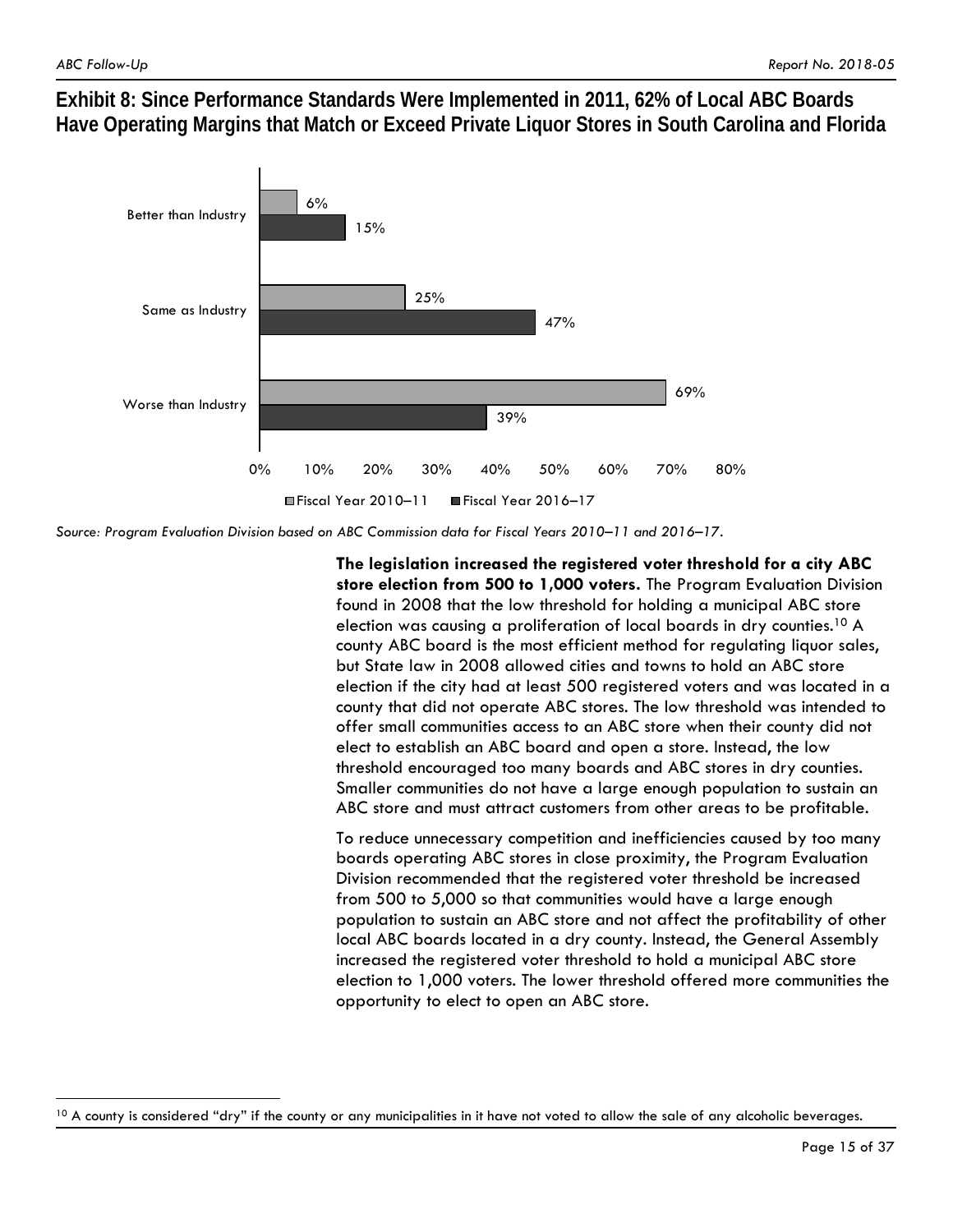**Nine communities located in dry counties have voted to have an ABC store since the registered voter threshold was increased to 1,000.11** The nine communities are located in the following counties:

- Burke (Glen Alpine),
- Davie (Mocksville),
- Gaston (Belmont and Stanley),
- Iredell (Troutman),
- Randolph (Ramseur),
- Union (Marshville and Wesley Chapel), and
- Yadkin (Jonesville).

Three communities—Belmont, Ramseur, and Troutman—appointed a local ABC board and opened an ABC store. Jonesville chose to merge with the Elkin ABC Board to form the Yadkin Valley ABC Board. Mocksville is planning to merge with the Cooleemee ABC Board, but the agreement must be approved by the ABC Commission. The remaining communities—Glen Alpine, Marshville, Stanley, and Wesley Chapel—have not authorized an ABC Board.

After a county elects to have an ABC store, the ABC Commission has interpreted state law to mean that cities and towns in that county cannot hold an ABC store election even if the county does not operate an ABC store.12 If a city or town already has an ABC board or has previously elected to have an ABC store, their ABC board or authority to have an ABC store is not affected by the county election. Three counties—Brunswick, Chatham, and Lincoln—have opened ABC stores after communities in their county already had ABC stores. Nine counties have voted to have an ABC store since the legislation was enacted in 2010, but only Jackson County has opened a store after it merged with the Sylva ABC Board.13 The other eight counties already have ABC stores operated by municipal ABC boards and have not appointed an ABC board. Even though these counties do not operate an ABC store, no other communities located in these counties can hold an ABC store election according to the ABC Commission interpretation of state law.

**Increasing the registered voter threshold for holding a municipal ABC store election has not eliminated the inefficiencies resulting from too many boards operating ABC stores in close proximity.** The experience of local ABC boards in Randolph and Chatham counties demonstrates the financial impact of a new ABC board opening an ABC store in close proximity to stores operated by other boards. Prior to May 2017, Randolph and Chatham counties each had three ABC Boards with five stores in Chatham County and three stores in Randolph County.14 Ramseur (population 1,688), located in Randolph County, opened an ABC store in May 2017 after meeting the threshold with 1,003 registered voters and

<u>.</u>

<sup>13</sup> The counties electing to have an ABC store are Alexander, Alleghany, Burke, Cherokee, Davidson, Henderson, Jackson, Rockingham, and Yadkin. Glen Alpine and Jonesville voted to have an ABC store prior to the elections in their respective counties.<br><sup>14</sup> Randolph County has the following local ABC boards: Asheboro, Liberty, Randleman, and Ramseur. Cha

following local ABC boards: Chatham County, Pittsboro, and Siler City.

<sup>&</sup>lt;sup>11</sup> The effective date for the 1,000 registered voter threshold was October 1, 2010.<br><sup>12</sup> N. C. Gen. Stat. §18B-600.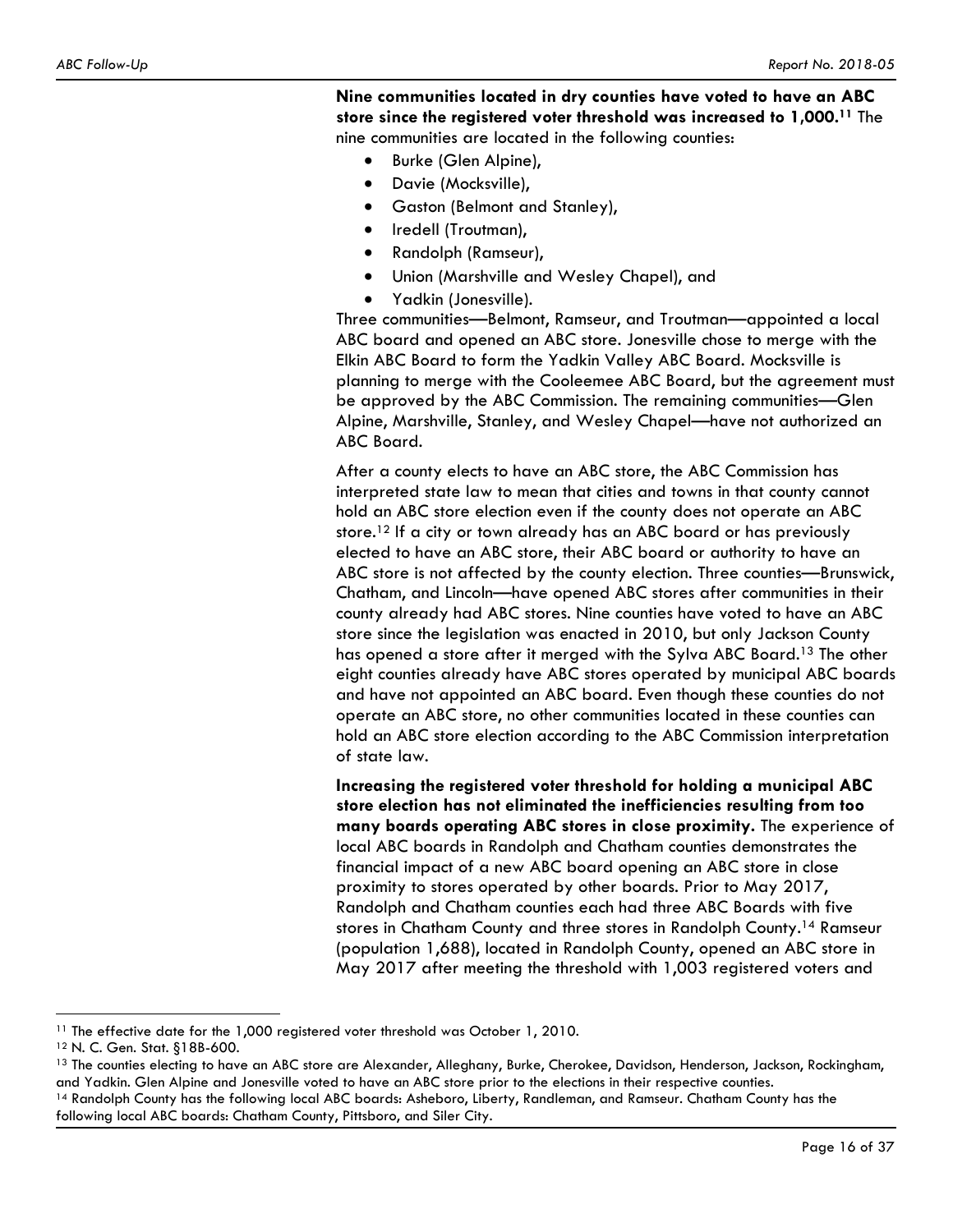$\overline{a}$ 

holding an ABC store election in 2016.<sup>15</sup> As shown on the map in Exhibit 9, the Ramseur ABC store is in close proximity to the ABC stores in Asheboro (population, 25,931), Liberty (population, 2,665), and Siler City (population, 8,635). Monthly gross sales data for the first nine months of Fiscal Year 2017–18 indicates that the Ramseur ABC Board has mostly reduced sales for the Asheboro, Liberty, and Siler City ABC Boards rather than generating new sales. During the first nine months of Fiscal Year 2017–18, the gross liquor sales declined for Asheboro (-2.9%), Liberty (-3.8%), and Siler City (-1.8%). Gross liquor sales for Randleman did not decrease.

**Exhibit 9: After the Ramseur ABC Board Opened an ABC Store, Liquor Sales Declined for the Asheboro, Liberty, and Siler City ABC Boards during First Nine Months of Fiscal Year 2017–18** 



Note: The decline in liquor sales for Fiscal Year 2017–18 was calculated by comparing the first nine months (July 1 through March 31) of liquor sales to the same time period for Fiscal Year 2016-17.

*Source: Program Evaluation Division based on data from the North Carolina ABC.*

<sup>&</sup>lt;sup>15</sup> Ramseur initially held an ABC store election in November, 2015. The election was ruled invalid by the ABC Commission after it found that Ramseur had 958 registered voters and therefore did not meet the 1,000 voter registration threshold. Ramseur held a second ABC store election in September, 2016 after the town had registered 1,003 voters.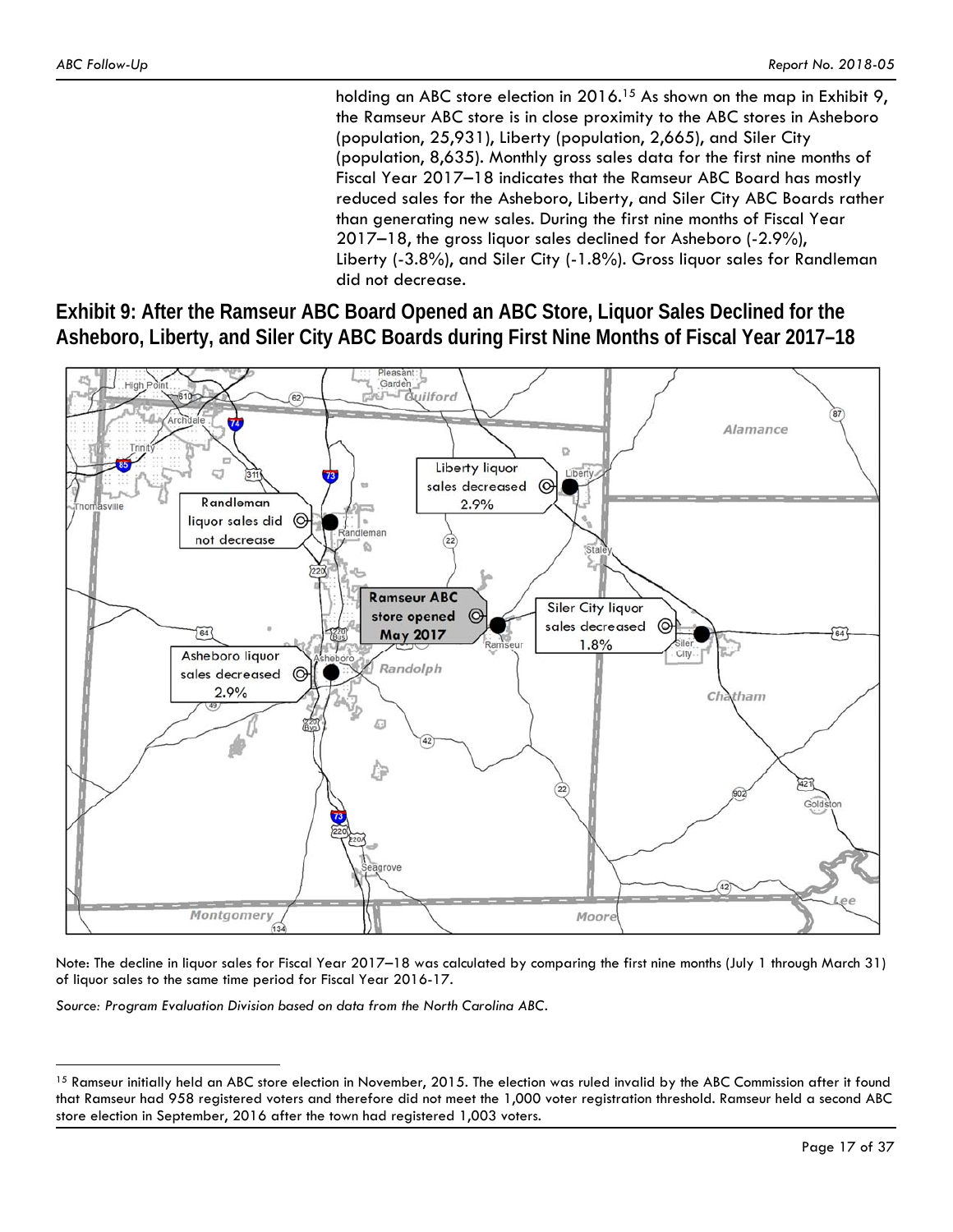Iredell County experienced similar issues when Troutman (population 2,669) opened an ABC store in December 2016. The county already had five ABC stores operated by the Mooresville (3 stores) and Statesville (2 stores) ABC Boards. Troutman is located between Mooresville (population 39,068) and Statesville (population 25,712). The growth in liquor sales for Mooresville and Statesville ABC Boards dropped after the Troutman ABC Board opened its store. Monthly gross sales data for the first nine months of Fiscal Years 2016–17 and 2017–18 indicate that the Troutman ABC Board mostly reduced sales for the other two Iredell County ABC Boards rather than generating new sales. Statesville's growth in gross liquor sales dropped the most since the Troutman ABC store opened in December 2016, going from a growth rate of 7.9% during the first nine months in Fiscal Year 2015–16 to 0.5% for the same time period during Fiscal Year 2017–18.

In summary, the General Assembly changed state law for local ABC boards in 2010 based on recommendations made by the Program Evaluation Division in the evaluation entitled, *North Carolina's Alcohol Beverage Control System Is Outdated and Needs Modernization* (2008). Providing the North Carolina ABC Commission with management tools for better oversight of local ABC boards has resulted in increased profitability and more efficient operations for most boards. Even though the General Assembly increased the voter registration threshold from 500 to 1,000 voters to hold an ABC store election, the revised threshold has not eliminated the inefficiencies resulting from too many ABC stores operating in close proximity.

| <b>Appendices</b>          | Appendix A: Descriptive Information for Local ABC Boards<br>Appendix B: Financial Data for Local ABC Boards. Fiscal Year 2016-17<br>Appendix C: Distributions by Local ABC Boards, Fiscal Year 2016-17 |
|----------------------------|--------------------------------------------------------------------------------------------------------------------------------------------------------------------------------------------------------|
| Program                    | For more information on this report, please contact the lead evaluator,                                                                                                                                |
| <b>Evaluation Division</b> | Carol Shaw, at carol.shaw@ncleg.net.                                                                                                                                                                   |
| Contact and                | Joanne Brosh made key contributions to this report. John W. Turcotte is                                                                                                                                |
| Acknowledgments            | the director of the Program Evaluation Division.                                                                                                                                                       |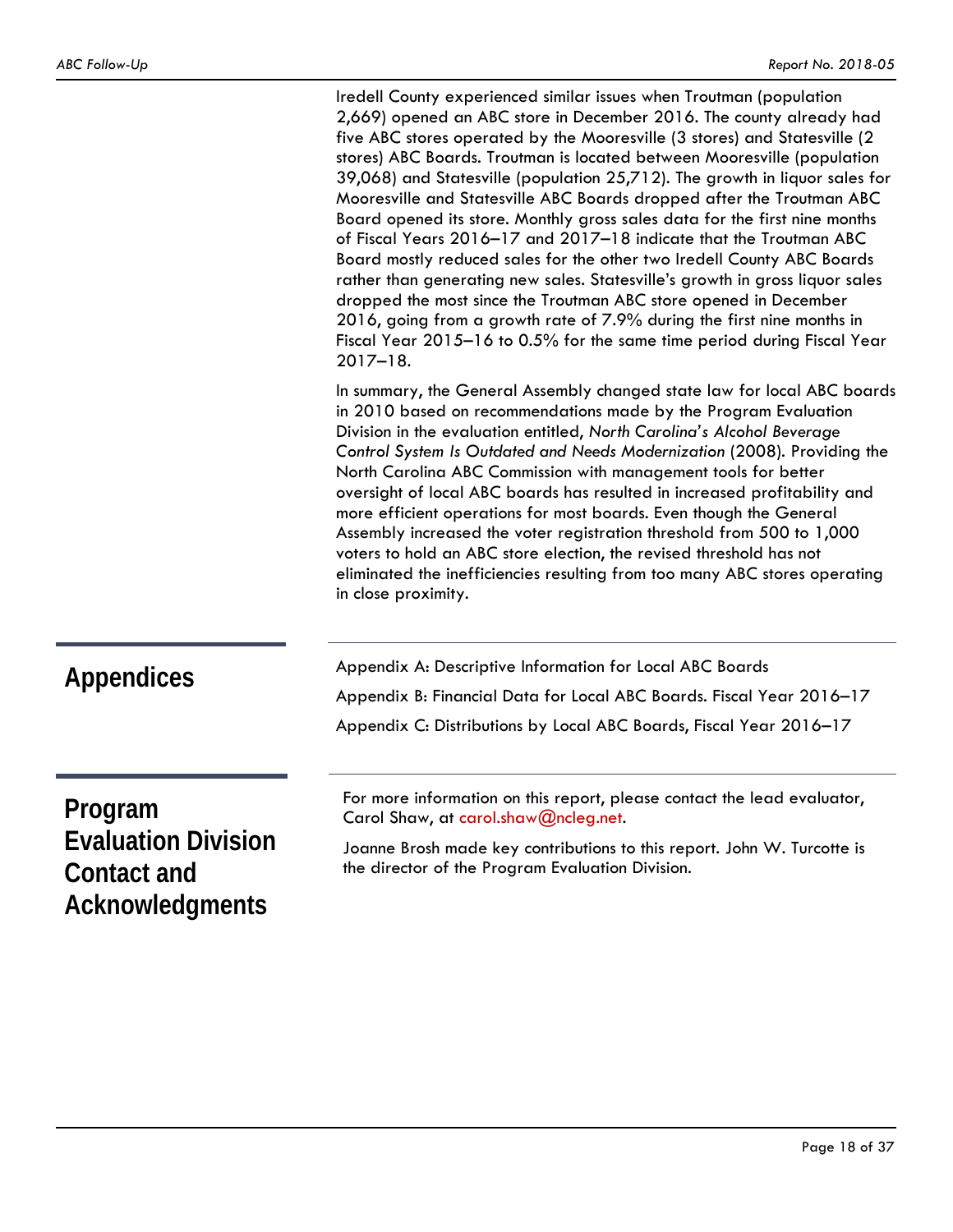# **Appendix A: Descriptive Information for Local ABC Boards**

| <b>Board Name</b>           | Type of<br><b>System</b> | Year<br><b>Established</b> | <b>County(ies) of Operation</b> | <b>Number</b><br>of<br><b>Stores</b> | <b>County Is</b><br>Dry | Mixed-<br><b>Beverage</b><br><b>Sales</b> | Board<br><b>Members</b> | Rural vs.<br>Urban<br>County | Geographic<br><b>Region</b> |
|-----------------------------|--------------------------|----------------------------|---------------------------------|--------------------------------------|-------------------------|-------------------------------------------|-------------------------|------------------------------|-----------------------------|
| <b>Alamance Municipal</b>   | Merged                   | 1961                       | Alamance                        | 5                                    | N                       | Y                                         | 6                       | Urban                        | Piedmont                    |
| Albemarle                   | Municipal                | 1979                       | Stanly                          | 1                                    | Y                       | Υ                                         | 3                       | Rural                        | Piedmont                    |
| Andrews                     | Municipal                | 1967                       | Cherokee                        | $\mathbf{1}$                         | N                       | Υ                                         | 3                       | Rural                        | Mountain                    |
| Angier                      | Municipal                | 1969                       | Harnett                         |                                      | Υ                       | Υ                                         | 5                       | Rural                        | <b>Coastal Plain</b>        |
| Asheboro                    | Municipal                | 2008                       | Randolph                        | $\mathbf{1}$                         | Y                       | Υ                                         | 3                       | Rural                        | Piedmont                    |
| Asheville                   | Municipal                | 1947                       | Buncombe                        | 9                                    | Y                       | Y                                         | 5                       | Suburban                     | Mountain                    |
| <b>Beaufort County</b>      | County                   | 1935                       | Beaufort                        | 6                                    | $\overline{N}$          | Y                                         | 3                       | Rural                        | <b>Coastal Plain</b>        |
| Belmont                     | Municipal                | 2017                       | Gaston                          | 1                                    | Υ                       | Y                                         | 5                       | Suburban                     | Piedmont                    |
| <b>Belville</b>             | Municipal                | 1979                       | <b>Brunswick</b>                | $\overline{a}$                       | $\mathsf N$             | Y                                         | 5                       | Rural                        | <b>Coastal Plain</b>        |
| <b>Bertie County</b>        | County                   | 1937                       | <b>Bertie</b>                   | 1                                    | Ν                       | $\overline{N}$                            | 3                       | Rural                        | <b>Coastal Plain</b>        |
| <b>Bessemer City</b>        | Municipal                | 1969                       | Gaston                          | $\mathbf{1}$                         | Y                       | Y                                         | $\overline{4}$          | Suburban                     | Piedmont                    |
| <b>Black Mountain</b>       | Municipal                | 1971                       | Buncombe                        | 1                                    | Y                       | Y                                         | 3                       | Suburban                     | Mountain                    |
| <b>Blowing Rock</b>         | Municipal                | 1965                       | Watauga                         | $\mathbf{1}$                         | Y                       | Y                                         | 3                       | Rural                        | Mountain                    |
| <b>Boiling Spring Lakes</b> | Municipal                | 1975                       | <b>Brunswick</b>                | 1                                    | N                       | Y                                         | 3                       | Rural                        | <b>Coastal Plain</b>        |
| Boone                       | Municipal                | 1986                       | Watauga                         | $\mathbf{1}$                         | Y                       | Y                                         | 3                       | Rural                        | Mountain                    |
| <b>Brevard</b>              | Municipal                | 1967                       | Transylvania                    | $\overline{a}$                       | Υ                       | Y                                         | 5                       | Rural                        | Mountain                    |
| Brunswick                   | Municipal                | 1967                       | Columbus                        | 1                                    | Υ                       | $\mathsf N$                               | $\mathfrak{S}$          | Rural                        | <b>Coastal Plain</b>        |
| <b>Brunswick County</b>     | County                   | 1989                       | <b>Brunswick</b>                | $\overline{a}$                       | N                       | Y                                         | 3                       | Rural                        | <b>Coastal Plain</b>        |
| <b>Bryson City</b>          | Municipal                | 1979                       | Swain                           | $\mathbf{1}$                         | Y                       | Y                                         | 3                       | Rural                        | Mountain                    |
| Bunn                        | Municipal                | 1963                       | Franklin                        | 1                                    | Y                       | $\overline{N}$                            | 3                       | Rural                        | Piedmont                    |
| Burnsville                  | Municipal                | 2010                       | Yancey                          | $\mathbf{1}$                         | Y                       | Y                                         | 3                       | Rural                        | Mountain                    |
| Calabash                    | Municipal                | 1974                       | Brunswick                       | 1                                    | Ν                       | Y                                         | 3                       | Rural                        | <b>Coastal Plain</b>        |
| <b>Camden County</b>        | County                   | 1937                       | Camden                          | $\overline{a}$                       | $\mathsf N$             | Y                                         | 3                       | Rural                        | <b>Coastal Plain</b>        |
| Canton                      | Municipal                | 1967                       | Haywood                         |                                      | Y                       | Y                                         | 3                       | Rural                        | Mountain                    |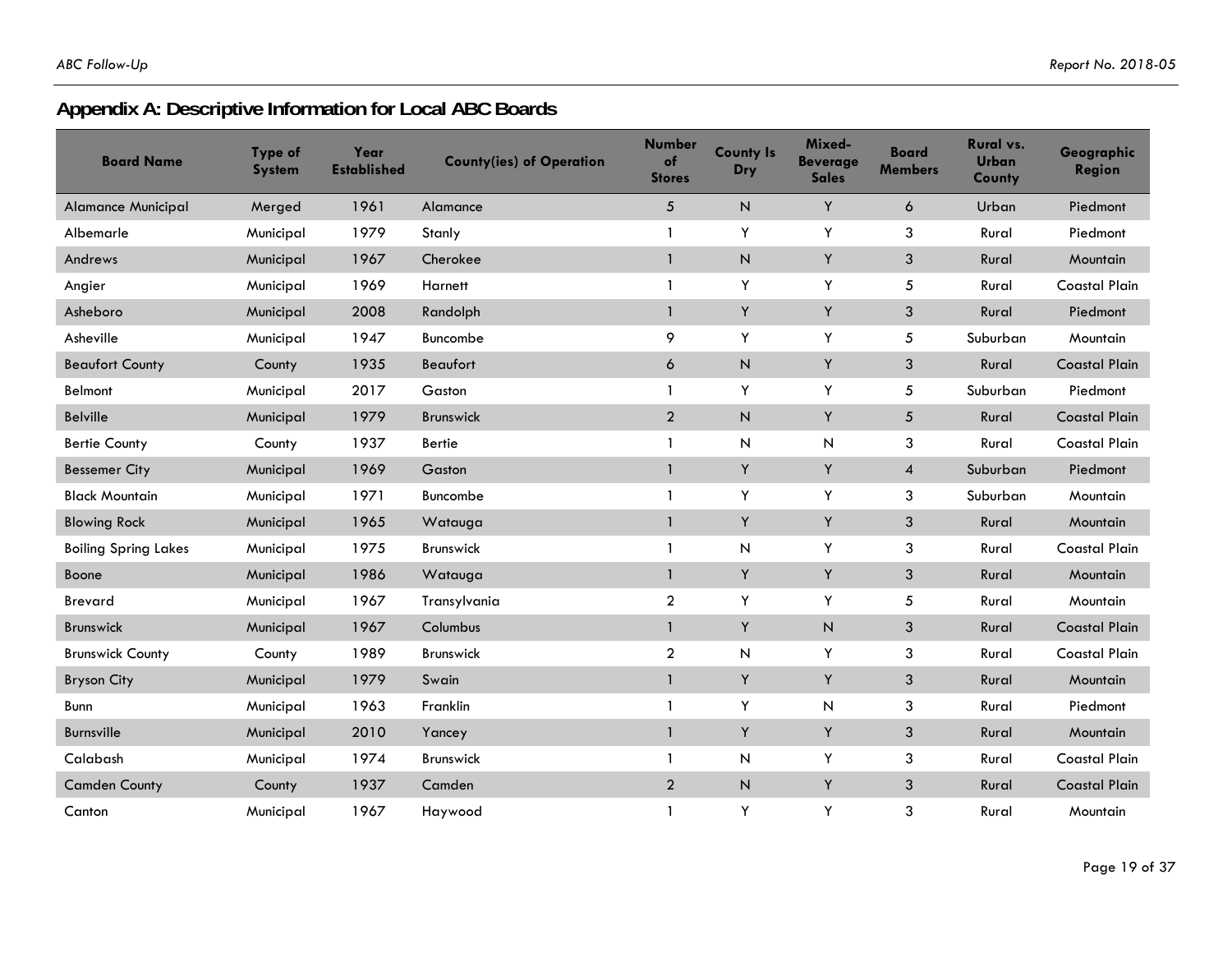| <b>Board Name</b>        | Type of<br><b>System</b> | Year<br><b>Established</b> | <b>County(ies) of Operation</b> | <b>Number</b><br>of<br><b>Stores</b> | <b>County Is</b><br>Dry | Mixed-<br><b>Beverage</b><br><b>Sales</b> | <b>Board</b><br><b>Members</b> | Rural vs.<br>Urban<br>County | Geographic<br><b>Region</b> |
|--------------------------|--------------------------|----------------------------|---------------------------------|--------------------------------------|-------------------------|-------------------------------------------|--------------------------------|------------------------------|-----------------------------|
| <b>Carteret County</b>   | County                   | 1935                       | Carteret                        | 6                                    | N                       | Y                                         | $\sqrt{5}$                     | Rural                        | <b>Coastal Plain</b>        |
| <b>Caswell County</b>    | County                   | 1937                       | Caswell                         | 4                                    | N                       | Y                                         | 3                              | Rural                        | Piedmont                    |
| <b>Catawba County</b>    | Merged                   | 1937                       | Catawba, Alexander              | 11                                   | $\mathsf{N}$            | Y                                         | 6                              | Suburban                     | Piedmont                    |
| Chatham County           | County                   | 1984                       | Chatham                         | 3                                    | ${\sf N}$               | Y                                         | 5                              | Rural                        | Piedmont                    |
| Cherryville              | Municipal                | 1975                       | Gaston                          | $\mathbf{1}$                         | Y                       | Y                                         | 3                              | Suburban                     | Piedmont                    |
| Chowan County            | County                   | 1937                       | Chowan                          | $\mathbf{1}$                         | N                       | Y                                         | 3                              | Rural                        | <b>Coastal Plain</b>        |
| Clay County              | County                   | 2009                       | Clay                            | $\mathbf{1}$                         | $\sf N$                 | Y                                         | $\sqrt{3}$                     | Rural                        | Mountain                    |
| Clinton                  | Municipal                | 1957                       | Sampson                         | 1                                    | Y                       | Y                                         | 3                              | Rural                        | <b>Coastal Plain</b>        |
| Columbus                 | Municipal                | 1989                       | Polk                            | $\mathbf{1}$                         | Y                       | Y                                         | 3                              | Rural                        | Mountain                    |
| Concord                  | Municipal                | 1967                       | Cabarrus                        | 6                                    | Υ                       | Y                                         | 3                              | Suburban                     | Piedmont                    |
| Cooleemee                | Municipal                | 1987                       | Davie                           | $\mathbf{1}$                         | Y                       | Y                                         | 3                              | Rural                        | Piedmont                    |
| Cramerton                | Municipal                | 2006                       | Gaston                          | $\overline{2}$                       | Y                       | Y                                         | 3                              | Suburban                     | Piedmont                    |
| <b>Craven County</b>     | County                   | 1937                       | Craven                          | $5\phantom{.0}$                      | $\overline{N}$          | Y                                         | 5                              | Rural                        | <b>Coastal Plain</b>        |
| <b>Cumberland County</b> | County                   | 1937                       | Cumberland                      | 10                                   | N                       | Y                                         | 5                              | Urban                        | <b>Coastal Plain</b>        |
| <b>Currituck County</b>  | County                   | 1937                       | Currituck                       | 3                                    | $\mathsf N$             | Y                                         | $\sqrt{5}$                     | Rural                        | <b>Coastal Plain</b>        |
| <b>Dare County</b>       | County                   | 1937                       | Dare                            | 5                                    | N                       | Y                                         | 5                              | Rural                        | <b>Coastal Plain</b>        |
| Dobson                   | Municipal                | 1971                       | Surry                           | 1                                    | Y                       | Y                                         | 3                              | Rural                        | Mountain                    |
| Dunn                     | Municipal                | 1949                       | Harnett                         | $\overline{a}$                       | Υ                       | Y                                         | 3                              | Rural                        | <b>Coastal Plain</b>        |
| <b>Durham County</b>     | County                   | 1937                       | Durham                          | 8                                    | $\mathsf N$             | Y                                         | 5                              | Urban                        | Piedmont                    |
| Eden                     | Municipal                | 1983                       | Rockingham                      | 1                                    | N                       | Y                                         | 3                              | Rural                        | Piedmont                    |
| <b>Edgecombe County</b>  | County                   | 1935                       | Edgecombe                       | 5                                    | $\mathsf N$             | Y                                         | $\sqrt{5}$                     | Rural                        | <b>Coastal Plain</b>        |
| Elizabethtown            | Municipal                | 1981                       | Bladen                          | 1                                    | Y                       | Y                                         | 3                              | Rural                        | <b>Coastal Plain</b>        |
| Fairmont                 | Municipal                | 1967                       | Robeson                         | $\mathbf{1}$                         | Υ                       | Y                                         | $\mathfrak{S}$                 | Rural                        | <b>Coastal Plain</b>        |
| Fletcher                 | Municipal                | 1991                       | Henderson                       | $\mathbf{1}$                         | $\mathsf{N}$            | Y                                         | 3                              | Suburban                     | Mountain                    |
| <b>Forest City</b>       | Municipal                | 2002                       | Rutherford                      | $\mathbf{1}$                         | Y                       | Y                                         | 3                              | Rural                        | Mountain                    |
| Franklin                 | Municipal                | 1994                       | Macon                           | 1                                    | Y                       | Y                                         | 3                              | Rural                        | Mountain                    |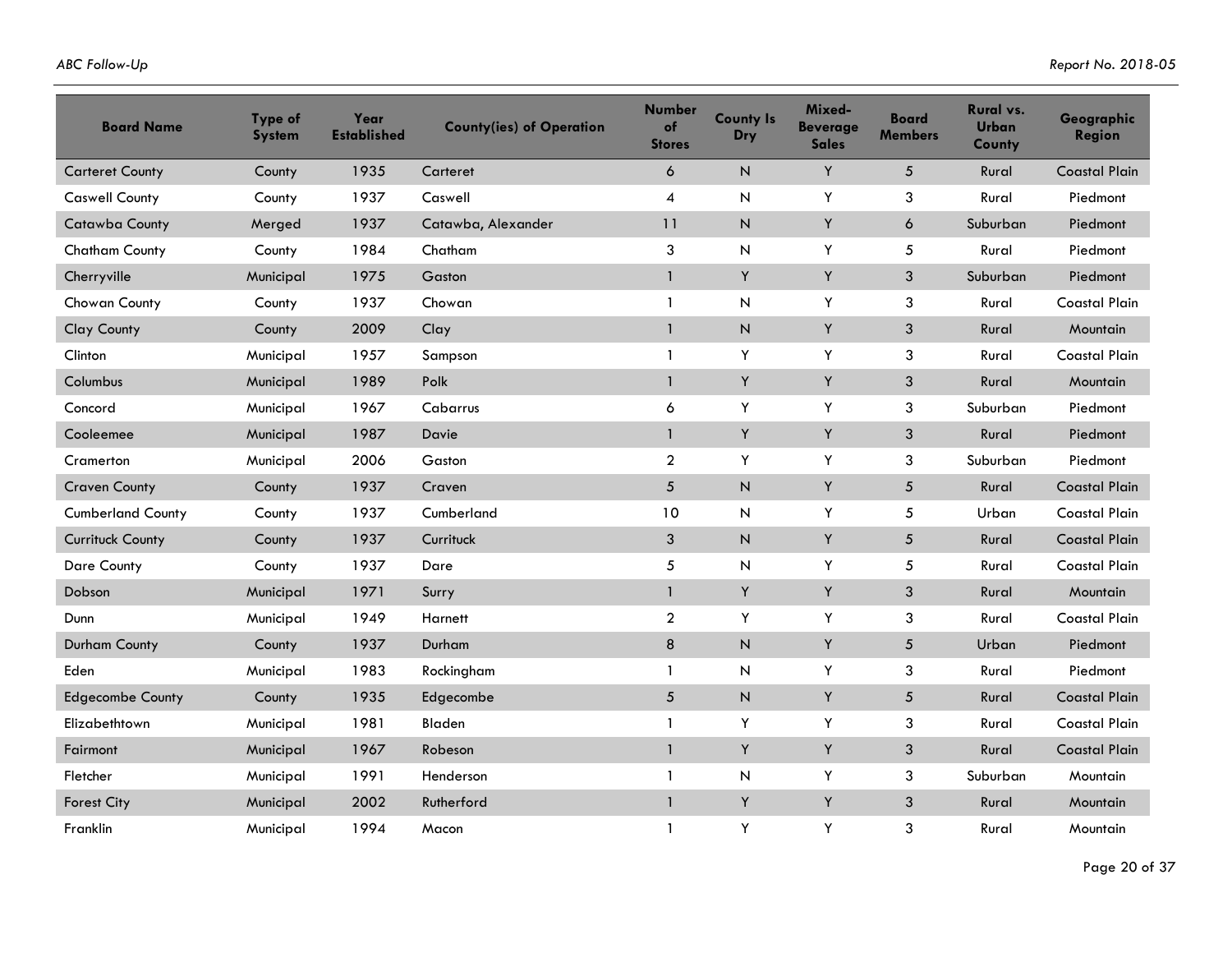| <b>Board Name</b>       | Type of<br><b>System</b> | Year<br><b>Established</b> | <b>County(ies) of Operation</b> | <b>Number</b><br>of<br><b>Stores</b> | <b>County Is</b><br>Dry   | Mixed-<br><b>Beverage</b><br><b>Sales</b> | Board<br><b>Members</b> | Rural vs.<br><b>Urban</b><br>County | Geographic<br><b>Region</b> |
|-------------------------|--------------------------|----------------------------|---------------------------------|--------------------------------------|---------------------------|-------------------------------------------|-------------------------|-------------------------------------|-----------------------------|
| Franklinton             | Municipal                | 1947                       | Franklin                        | 1                                    | Y                         | Y                                         | 5                       | Rural                               | Piedmont                    |
| Gastonia                | Merged                   | 1967                       | Gaston                          | 5                                    | Υ                         | Y                                         | 5                       | Suburban                            | Piedmont                    |
| <b>Gates County</b>     | County                   | 1935                       | Gates                           | $\overline{2}$                       | $\mathsf{N}$              | N                                         | 3                       | Rural                               | <b>Coastal Plain</b>        |
| Gibsonville             | Municipal                | 1988                       | Guilford                        | 1                                    | Y                         | Y                                         | 3                       | Urban                               | Piedmont                    |
| <b>Granite Falls</b>    | Municipal                | 1963                       | Caldwell                        | $\mathbf{1}$                         | Y                         | Y                                         | $\mathbf{3}$            | Rural                               | Mountain                    |
| <b>Granville County</b> | County                   | 1937                       | Granville                       | 2                                    | N                         | Y                                         | 3                       | Rural                               | Piedmont                    |
| <b>Greene County</b>    | County                   | 1935                       | Greene                          | $\overline{2}$                       | $\mathsf N$               | N                                         | $\mathbf{3}$            | Rural                               | <b>Coastal Plain</b>        |
| Greensboro              | Merged                   | 1951                       | Guilford                        | 15                                   | Y                         | Y                                         | 5                       | Urban                               | Piedmont                    |
| <b>Halifax County</b>   | County                   | 1935                       | Halifax                         | 5                                    | $\mathsf{N}$              | Y                                         | 3                       | Rural                               | <b>Coastal Plain</b>        |
| Hamlet                  | Municipal                | 1963                       | Richmond                        | 1                                    | Υ                         | Y                                         | 4                       | Rural                               | Piedmont                    |
| Hendersonville          | Municipal                | 1955                       | Henderson                       | $\mathbf{3}$                         | $\mathsf N$               | Y                                         | 3                       | Suburban                            | Mountain                    |
| Hertford                | Municipal                | 1961                       | Perquimans                      | 1                                    | Y                         | Y                                         | 3                       | Rural                               | <b>Coastal Plain</b>        |
| <b>Hertford County</b>  | County                   | 1935                       | Hertford                        | 3                                    | $\overline{N}$            | Y                                         | 3                       | Rural                               | <b>Coastal Plain</b>        |
| <b>High Country</b>     | Merged                   | 1998                       | Avery, Watauga                  | 1                                    | Y                         | Y                                         | 3                       | Rural                               | Mountain                    |
| <b>High Point</b>       | Municipal                | 1977                       | Guilford                        | 6                                    | Y                         | Y                                         | 5                       | Urban                               | Piedmont                    |
| Highlands               | Municipal                | 1977                       | Macon                           | 1                                    | Υ                         | Y                                         | 5                       | Rural                               | Mountain                    |
| <b>Hoke County</b>      | County                   | 1937                       | Hoke                            | $\overline{2}$                       | $\boldsymbol{\mathsf{N}}$ | Y                                         | 3                       | Rural                               | <b>Coastal Plain</b>        |
| <b>Hyde County</b>      | County                   | 1973                       | Hyde                            | $\overline{a}$                       | ${\sf N}$                 | Y                                         | 3                       | Rural                               | <b>Coastal Plain</b>        |
| <b>Indian Trail</b>     | Municipal                | 2010                       | Union                           | $\mathbf{1}$                         | Y                         | Y                                         | 3                       | Suburban                            | Piedmont                    |
| <b>Jackson County</b>   | Merged                   | 2014                       | Jackson                         | $\mathbf{2}$                         | N                         | Y                                         | 5                       | Rural                               | Mountain                    |
| Johnston County         | County                   | 1964                       | Johnston                        | $\bf 8$                              | $\mathsf N$               | Y                                         | 3                       | Rural                               | <b>Coastal Plain</b>        |
| Jones County            | County                   | 1937                       | Jones                           | 3                                    | N                         | N                                         | 5                       | Rural                               | <b>Coastal Plain</b>        |
| Kenansville             | Municipal                | 1965                       | Duplin                          | $\mathbf{1}$                         | Y                         | Y                                         | 3                       | Rural                               | <b>Coastal Plain</b>        |
| Kings Mountain          | Municipal                | 1969                       | Cleveland                       | $\mathbf{1}$                         | Υ                         | Y                                         | 5                       | Rural                               | Piedmont                    |
| Lake Lure               | Municipal                | 1979                       | Rutherford                      | $\mathbf{1}$                         | Y                         | Y                                         | 3                       | Rural                               | Mountain                    |
| Lake Waccamaw           | Municipal                | 1967                       | Columbus                        | 1                                    | Y                         | N                                         | 3                       | Rural                               | <b>Coastal Plain</b>        |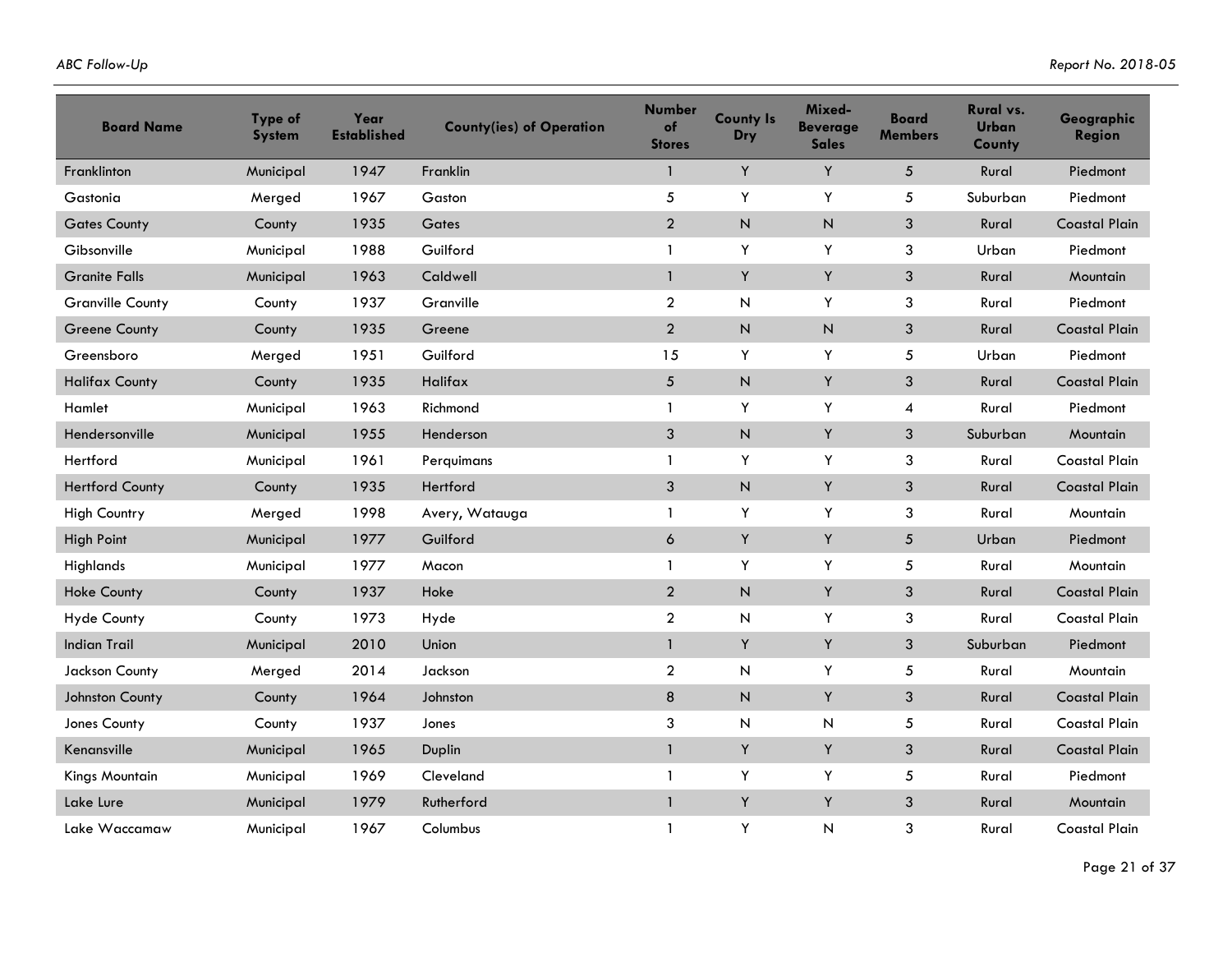| <b>Board Name</b>     | Type of<br><b>System</b> | Year<br><b>Established</b> | <b>County(ies) of Operation</b> | <b>Number</b><br>of<br><b>Stores</b> | <b>County Is</b><br>Dry | Mixed-<br><b>Beverage</b><br><b>Sales</b> | <b>Board</b><br><b>Members</b> | Rural vs.<br><b>Urban</b><br>County | Geographic<br><b>Region</b> |
|-----------------------|--------------------------|----------------------------|---------------------------------|--------------------------------------|-------------------------|-------------------------------------------|--------------------------------|-------------------------------------|-----------------------------|
| <b>Laurel Park</b>    | Municipal                | 1981                       | Henderson                       | 1                                    | N                       | Y                                         | 3                              | Suburban                            | Mountain                    |
| Lenoir                | Municipal                | 1977                       | Caldwell                        | $\boldsymbol{2}$                     | Y                       | Y                                         | 3                              | Rural                               | Mountain                    |
| Lenoir County         | County                   | 1935                       | Lenoir                          | $\mathfrak{S}$                       | $\overline{N}$          | Y                                         | $\sqrt{3}$                     | Rural                               | <b>Coastal Plain</b>        |
| Lexington             | Municipal                | 1965                       | Davidson                        | $\overline{2}$                       | N                       | Y                                         | 3                              | Suburban                            | Piedmont                    |
| Liberty               | Municipal                | 1973                       | Randolph                        | $\mathbf{1}$                         | Y                       | Y                                         | $\mathfrak{Z}$                 | Rural                               | Piedmont                    |
| Lillington            | Municipal                | 1963                       | Harnett                         | $\mathbf{1}$                         | Y                       | Y                                         | 3                              | Rural                               | <b>Coastal Plain</b>        |
| <b>Lincoln County</b> | County                   | 2002                       | Lincoln                         | $\overline{2}$                       | $\sf N$                 | Y                                         | $\mathfrak{S}$                 | Suburban                            | Piedmont                    |
| Lincolnton            | Municipal                | 1967                       | Lincoln                         | $\overline{2}$                       | N                       | Y                                         | 3                              | Suburban                            | Piedmont                    |
| Locust                | Municipal                | 2008                       | Stanly                          | $\mathbf{1}$                         | Y                       | Y                                         | 3                              | Rural                               | Piedmont                    |
| Louisburg             | Municipal                | 1947                       | Franklin                        | $\mathbf{1}$                         | Υ                       | Y                                         | 3                              | Rural                               | Piedmont                    |
| Lumberton             | Municipal                | 1967                       | Robeson                         | $\overline{2}$                       | Y                       | Y                                         | $\sqrt{5}$                     | Rural                               | <b>Coastal Plain</b>        |
| Madison               | Municipal                | 1969                       | Rockingham                      | 1                                    | N                       | Y                                         | 3                              | Rural                               | Piedmont                    |
| Maggie Valley         | Municipal                | 1979                       | Haywood                         | $\overline{2}$                       | Y                       | Y                                         | $\sqrt{5}$                     | Rural                               | Mountain                    |
| Marion                | Municipal                | 1984                       | McDowell                        | $\overline{2}$                       | Y                       | Y                                         | 3                              | Rural                               | Mountain                    |
| <b>Martin County</b>  | County                   | 1935                       | Martin                          | $\overline{2}$                       | $\sf N$                 | Y                                         | 5                              | Rural                               | <b>Coastal Plain</b>        |
| Maxton                | Municipal                | 1967                       | Robeson                         | $\mathbf{1}$                         | Υ                       | Y                                         | 5                              | Rural                               | <b>Coastal Plain</b>        |
| Mecklenburg County    | County                   | 1947                       | Mecklenburg                     | 26                                   | $\sf N$                 | Y                                         | $\sqrt{5}$                     | Urban                               | Piedmont                    |
| Monroe                | Municipal                | 1963                       | Union                           | 1                                    | Υ                       | Y                                         | 3                              | Suburban                            | Piedmont                    |
| Montgomery-Municipal  | Merged                   | 1969                       | Montgomery                      | $\overline{2}$                       | $\mathsf N$             | Y                                         | 5                              | Rural                               | Piedmont                    |
| Moore County          | County                   | 1937                       | Moore                           | 4                                    | Y                       | Y                                         | 5                              | Rural                               | Piedmont                    |
| Mooresville           | Municipal                | 1965                       | Iredell                         | 3                                    | Y                       | Y                                         | 3                              | Suburban                            | Piedmont                    |
| Morganton             | Municipal                | 1963                       | Burke                           | 1                                    | N                       | Y                                         | 3                              | Rural                               | Mountain                    |
| Mount Airy            | Municipal                | 1971                       | Surry                           | $\mathbf{1}$                         | Y                       | Y                                         | $\mathfrak{S}$                 | Rural                               | Mountain                    |
| Mount Holly           | Municipal                | 2003                       | Gaston                          | $\mathbf{1}$                         | Υ                       | Y                                         | 3                              | Suburban                            | Piedmont                    |
| <b>Mount Pleasant</b> | Municipal                | 1967                       | Cabarrus                        | $\mathbf{1}$                         | Y                       | Y                                         | 3                              | Suburban                            | Piedmont                    |
| Murphy                | Municipal                | 1979                       | Cherokee                        | $\mathbf{1}$                         | N                       | Y                                         | 3                              | Rural                               | Mountain                    |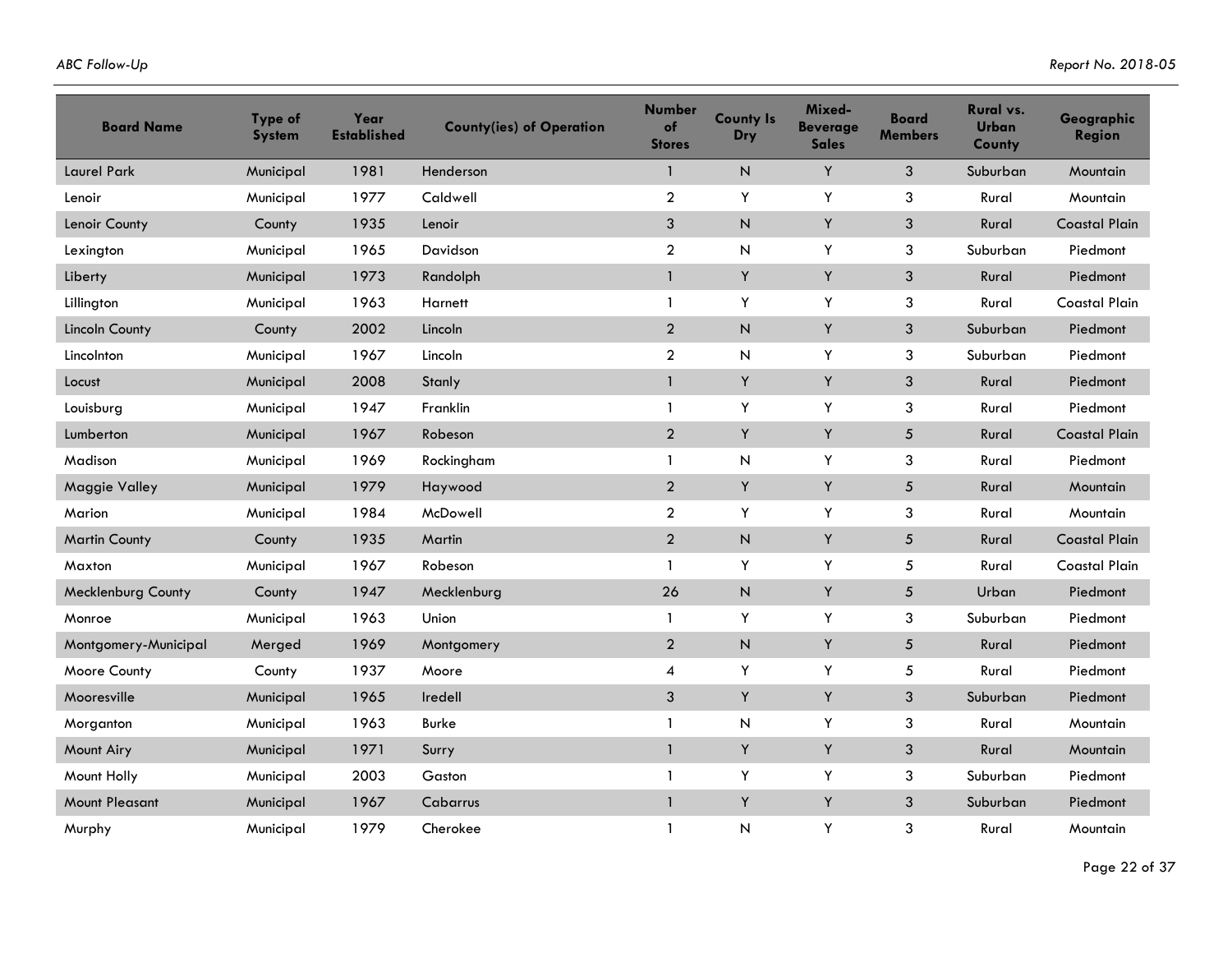| <b>Board Name</b>        | Type of<br><b>System</b> | Year<br><b>Established</b> | <b>County(ies) of Operation</b> | <b>Number</b><br>of<br><b>Stores</b> | <b>County Is</b><br><b>Dry</b> | Mixed-<br><b>Beverage</b><br><b>Sales</b> | <b>Board</b><br><b>Members</b> | Rural vs.<br><b>Urban</b><br>County | Geographic<br>Region |
|--------------------------|--------------------------|----------------------------|---------------------------------|--------------------------------------|--------------------------------|-------------------------------------------|--------------------------------|-------------------------------------|----------------------|
| <b>Nash County</b>       | County                   | 1935                       | Nash                            | 9                                    | N                              | Y                                         | 5                              | Rural                               | <b>Coastal Plain</b> |
| New Hanover County       | County                   | 1935                       | New Hanover                     | 8                                    | N                              | Y                                         | 5                              | Urban                               | <b>Coastal Plain</b> |
| <b>Newton Grove</b>      | Municipal                | 1971                       | Sampson                         | 1                                    | Y                              | Y                                         | 3                              | Rural                               | <b>Coastal Plain</b> |
| North Wilkesboro         | Municipal                | 1965                       | Wilkes                          | 1                                    | Υ                              | Y                                         | 3                              | Rural                               | Mountain             |
| Northampton County       | County                   | 1935                       | Northampton                     | $\overline{4}$                       | $\overline{N}$                 | Y                                         | $\mathfrak{S}$                 | Rural                               | <b>Coastal Plain</b> |
| Norwood                  | Municipal                | 1965                       | Stanly                          | 1                                    | Y                              | Y                                         | 3                              | Rural                               | Piedmont             |
| Oak Island               | Merged                   | 1999                       | Brunswick                       | $\mathbf{1}$                         | $\mathsf N$                    | Y                                         | 3                              | Rural                               | <b>Coastal Plain</b> |
| Ocean Isle Beach         | Municipal                | 1961                       | <b>Brunswick</b>                | 1                                    | И                              | Y                                         | 3                              | Rural                               | <b>Coastal Plain</b> |
| <b>Onslow County</b>     | County                   | 1935                       | Onslow                          | 6                                    | $\overline{N}$                 | Y                                         | 5                              | Rural                               | <b>Coastal Plain</b> |
| <b>Orange County</b>     | County                   | 1937                       | Orange                          | 8                                    | И                              | Υ                                         | 5                              | Suburban                            | Piedmont             |
| <b>Pamlico County</b>    | County                   | 1937                       | Pamlico                         | $\overline{2}$                       | $\boldsymbol{\mathsf{N}}$      | Y                                         | 3                              | Rural                               | <b>Coastal Plain</b> |
| <b>Pasquotank County</b> | County                   | 1935                       | Pasquotank                      | 1                                    | Ν                              | Y                                         | 5                              | Rural                               | <b>Coastal Plain</b> |
| Pembroke                 | Municipal                | 1967                       | Robeson                         | $\mathbf{1}$                         | Y                              | Y                                         | 3                              | Rural                               | <b>Coastal Plain</b> |
| Pender County            | County                   | 1963                       | Pender                          | 4                                    | N                              | Y                                         | 5                              | Rural                               | <b>Coastal Plain</b> |
| Person County            | County                   | 1937                       | Person                          | $\overline{2}$                       | $\boldsymbol{\mathsf{N}}$      | Y                                         | 3                              | Rural                               | Piedmont             |
| <b>Pilot Mountain</b>    | Municipal                | 2009                       | Surry                           | 1                                    | Y                              | Υ                                         | 3                              | Rural                               | Mountain             |
| Pitt County              | County                   | 1935                       | Pitt                            | 8                                    | $\overline{N}$                 | Y                                         | 5                              | Suburban                            | <b>Coastal Plain</b> |
| Pittsboro                | Municipal                | 1967                       | Chatham                         | 1                                    | И                              | Y                                         | 3                              | Rural                               | Piedmont             |
| Ramseur                  | Municipal                | 2017                       | Randolph                        | $\mathbf{1}$                         | Y                              | Y                                         | 3                              | Rural                               | Piedmont             |
| Randleman                | Municipal                | 1965                       | Randolph                        | 1                                    | Y                              | Y                                         | 3                              | Rural                               | Piedmont             |
| <b>Red Springs</b>       | Municipal                | 1967                       | Robeson                         | $\mathbf{1}$                         | Υ                              | N                                         | 3                              | Rural                               | <b>Coastal Plain</b> |
| Reidsville               | Municipal                | 1965                       | Rockingham                      | 1                                    | N                              | Y                                         | 3                              | Rural                               | Piedmont             |
| Rockingham               | Municipal                | 1965                       | Richmond                        | $\overline{2}$                       | Y                              | Y                                         | 3                              | Rural                               | Piedmont             |
| Roseboro                 | Municipal                | 1963                       | Sampson                         | 1                                    | Y                              | Y                                         | 3                              | Rural                               | <b>Coastal Plain</b> |
| Rowan/Kannapolis         | County                   | 1937                       | Rowan                           | $\overline{7}$                       | $\overline{N}$                 | Y                                         | 3                              | Suburban                            | Piedmont             |
| Rowland                  | Municipal                | 1967                       | Robeson                         | 1                                    | Y                              | Y                                         | 3                              | Rural                               | <b>Coastal Plain</b> |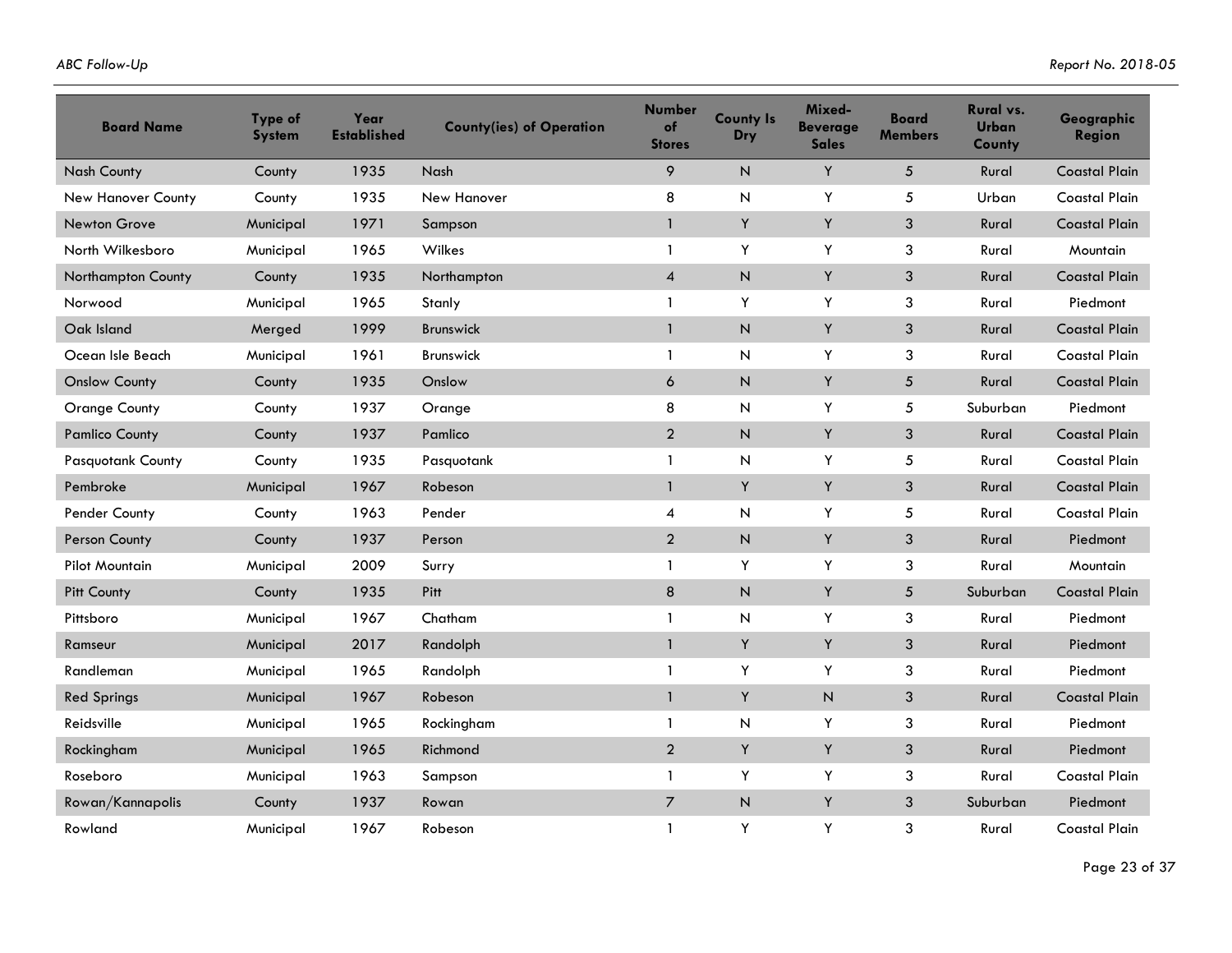| <b>Board Name</b>      | Type of<br><b>System</b> | Year<br><b>Established</b> | <b>County(ies) of Operation</b>  | <b>Number</b><br>of<br><b>Stores</b> | <b>County Is</b><br>Dry | Mixed-<br><b>Beverage</b><br><b>Sales</b> | Board<br><b>Members</b> | Rural vs.<br><b>Urban</b><br>County | Geographic<br>Region |
|------------------------|--------------------------|----------------------------|----------------------------------|--------------------------------------|-------------------------|-------------------------------------------|-------------------------|-------------------------------------|----------------------|
| Rutherfordton          | Municipal                | 1975                       | Rutherford                       | $\mathbf{1}$                         | Y                       | Y                                         | 3                       | Rural                               | Mountain             |
| Saint Pauls            | Municipal                | 1967                       | Robeson                          | 1                                    | Y                       | N                                         | 3                       | Rural                               | <b>Coastal Plain</b> |
| Sanford                | Municipal                | 1961                       | Lee                              | $\overline{2}$                       | Υ                       | Y                                         | $\mathsf 3$             | Rural                               | Piedmont             |
| <b>Scotland County</b> | County                   | 1937                       | Scotland                         | $\mathbf{1}$                         | ${\sf N}$               | Y                                         | 3                       | Rural                               | <b>Coastal Plain</b> |
| Shallotte              | Municipal                | 1959                       | <b>Brunswick</b>                 | $\mathbf{1}$                         | N                       | Y                                         | $\mathfrak{Z}$          | Rural                               | <b>Coastal Plain</b> |
| Shelby                 | Municipal                | 1969                       | Cleveland                        | $\overline{2}$                       | Y                       | Y                                         | 5                       | Rural                               | Piedmont             |
| Siler City             | Municipal                | 1983                       | Chatham                          | $\mathbf{1}$                         | $\sf N$                 | Y                                         | 3                       | Rural                               | Piedmont             |
| Southport              | Municipal                | 1957                       | <b>Brunswick</b>                 | $\mathbf{1}$                         | $\mathsf{N}$            | Y                                         | 3                       | Rural                               | <b>Coastal Plain</b> |
| Sparta                 | Municipal                | 1961                       | Alleghany                        | 1                                    | $\mathsf{N}$            | Y                                         | 3                       | Rural                               | Mountain             |
| Spruce Pine            | Municipal                | 2009                       | Mitchell                         | $\mathbf{1}$                         | Υ                       | Y                                         | 3                       | Rural                               | Mountain             |
| <b>Statesville</b>     | Municipal                | 1965                       | Iredell                          | $\overline{2}$                       | Υ                       | Y                                         | 3                       | Suburban                            | Piedmont             |
| Sunset Beach           | Municipal                | 1969                       | <b>Brunswick</b>                 | $\mathbf{1}$                         | $\mathsf{N}$            | Y                                         | 3                       | Rural                               | <b>Coastal Plain</b> |
| <b>Tabor City</b>      | Municipal                | 1967                       | Columbus                         | $\mathbf{1}$                         | Υ                       | $\mathsf{N}$                              | 3                       | Rural                               | <b>Coastal Plain</b> |
| Thomasville            | Municipal                | 1999                       | Davidson                         | 1                                    | $\mathsf{N}$            | Y                                         | 3                       | Suburban                            | Piedmont             |
| <b>Triad Municipal</b> | Merged                   | 1951                       | Forsyth, Davie, Guilford, Yadkin | 14                                   | Υ                       | Y                                         | 9                       | Urban                               | Piedmont             |
| Troutman               | Municipal                | 2016                       | Iredell                          | $\mathbf{1}$                         | Υ                       | Y                                         | 3                       | Suburban                            | Piedmont             |
| Tryon                  | Municipal                | 1951                       | Polk                             | $\mathbf{1}$                         | Υ                       | Y                                         | 3                       | Rural                               | Mountain             |
| <b>Tyrrell County</b>  | County                   | 1937                       | Tyrrell                          | $\mathbf{1}$                         | $\mathsf{N}$            | Y                                         | 3                       | Rural                               | <b>Coastal Plain</b> |
| Valdese                | Municipal                | 2010                       | <b>Burke</b>                     | $\mathbf{1}$                         | $\mathsf N$             | Y                                         | 3                       | Rural                               | Mountain             |
| <b>Vance County</b>    | County                   | 1935                       | Vance                            | $\mathbf{1}$                         | $\mathsf{N}$            | Y                                         | 5                       | Rural                               | Piedmont             |
| Wadesboro              | Municipal                | 1963                       | Anson                            |                                      | Υ                       | Y                                         | 3                       | Rural                               | Piedmont             |
| <b>Wake County</b>     | County                   | 1937                       | Wake                             | 24                                   | $\mathsf{N}$            | Y                                         | 5                       | Urban                               | Piedmont             |
| Wallace                | Municipal                | 1965                       | Duplin                           | $\mathbf{1}$                         | Υ                       | Y                                         | 3                       | Rural                               | <b>Coastal Plain</b> |
| <b>Walnut Cove</b>     | Municipal                | 1969                       | <b>Stokes</b>                    | $\mathbf{1}$                         | Υ                       | Y                                         | 3                       | Rural                               | Piedmont             |
| <b>Warren County</b>   | County                   | 1935                       | Warren                           | $\overline{2}$                       | $\mathsf{N}$            | Y                                         | 3                       | Rural                               | Piedmont             |
| Warsaw                 | Municipal                | 1965                       | Duplin                           | $\mathbf{1}$                         | Y                       | Y                                         | 3                       | Rural                               | <b>Coastal Plain</b> |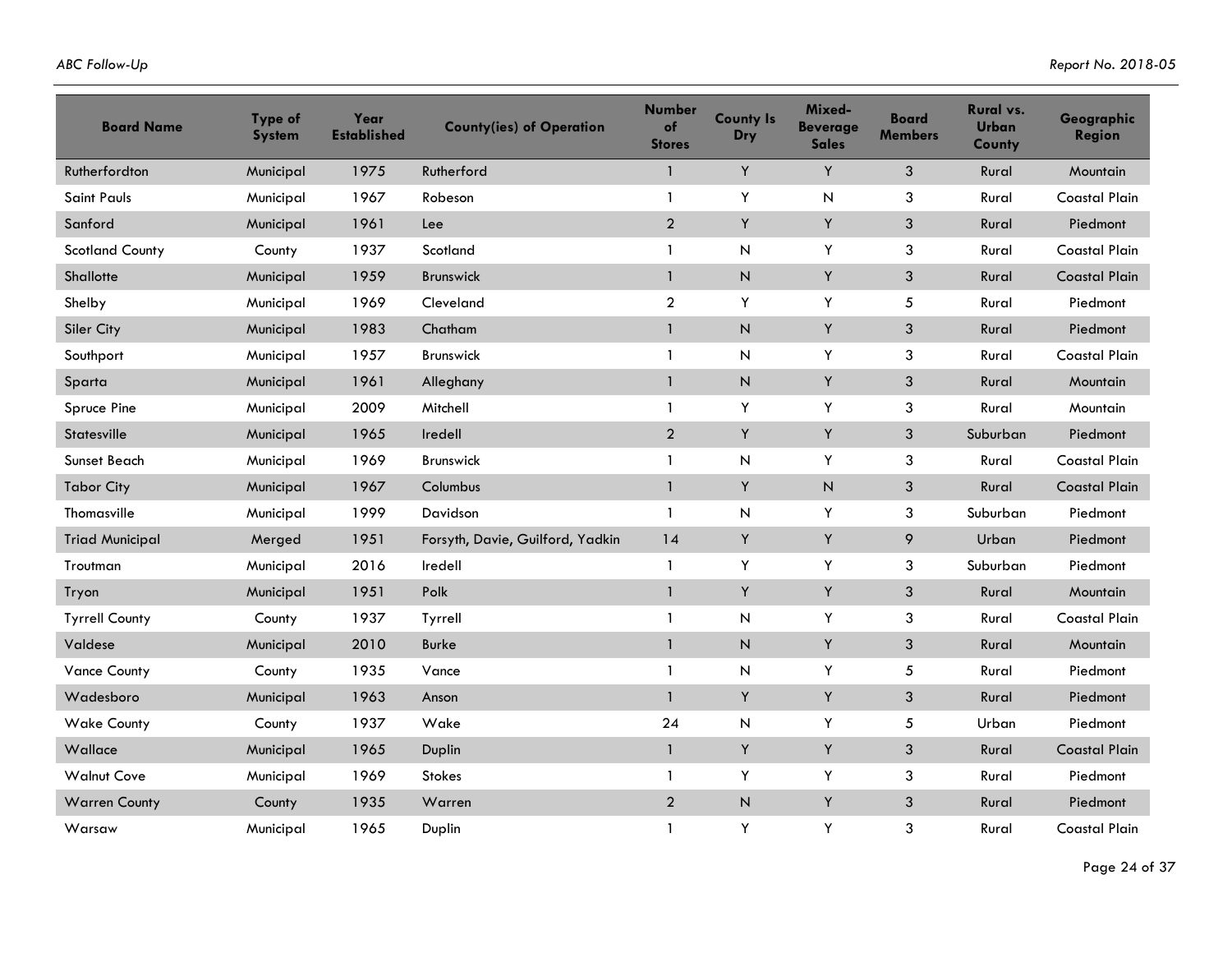| <b>Board Name</b>        | Type of<br><b>System</b> | Year<br><b>Established</b> | <b>County(ies) of Operation</b> | <b>Number</b><br>of<br><b>Stores</b> | <b>County Is</b><br>Dry | Mixed-<br><b>Beverage</b><br><b>Sales</b> | <b>Board</b><br><b>Members</b> | Rural vs.<br><b>Urban</b><br><b>County</b> | Geographic<br><b>Region</b> |
|--------------------------|--------------------------|----------------------------|---------------------------------|--------------------------------------|-------------------------|-------------------------------------------|--------------------------------|--------------------------------------------|-----------------------------|
| <b>Washington County</b> | County                   | 1937                       | Washington                      |                                      | N                       | Y                                         | 3                              | Rural                                      | <b>Coastal Plain</b>        |
| Waxhaw                   | Municipal                | 1977                       | Union                           |                                      | Y                       | Y                                         | 5                              | Suburban                                   | Piedmont                    |
| <b>Wayne County</b>      | County                   | 1937                       | Wayne                           | 5                                    | N                       | Y                                         | 5                              | Rural                                      | <b>Coastal Plain</b>        |
| Waynesville              | Municipal                | 1967                       | Haywood                         |                                      | Y                       | Y                                         | 3                              | Rural                                      | Mountain                    |
| Weaverville              | Municipal                | 2009                       | Buncombe                        |                                      | Y                       | Y                                         | 3                              | Suburban                                   | Mountain                    |
| <b>West Columbus</b>     | Municipal                | 2005                       | Columbus                        |                                      | Y                       | Y                                         | 3                              | Rural                                      | <b>Coastal Plain</b>        |
| West Jefferson           | Municipal                | 2007                       | Ashe                            |                                      | Y                       | Y                                         | 3                              | Rural                                      | <b>Mountain</b>             |
| Whiteville               | Municipal                | 1967                       | Columbus                        |                                      | Y                       | Y                                         | 3                              | Rural                                      | <b>Coastal Plain</b>        |
| Wilkesboro               | Municipal                | 1965                       | Wilkes                          | $\overline{2}$                       | Y                       | Y                                         | 3                              | Rural                                      | Mountain                    |
| <b>Wilson County</b>     | County                   | 1935                       | Wilson                          | 6                                    | N                       | Y                                         | 3                              | Rural                                      | <b>Coastal Plain</b>        |
| Wingate                  | Municipal                | 2012                       | Union                           |                                      | Y                       | Y                                         | 3                              | Suburban                                   | Piedmont                    |
| Woodfin                  | Municipal                | 2006                       | Buncombe                        |                                      | Y                       | Y                                         | 3                              | Suburban                                   | Mountain                    |
| <b>Yadkin Valley</b>     | Merged                   | 2015                       | Surry, Yadkin                   |                                      | Y                       | Y                                         | 5                              | Rural                                      | Mountain                    |
| Youngsville              | Municipal                | 1971                       | Franklin                        |                                      | Y                       | Y                                         | 3                              | Rural                                      | Piedmont                    |

Source: Program Evaluation Division based on information from the North Carolina ABC Commission.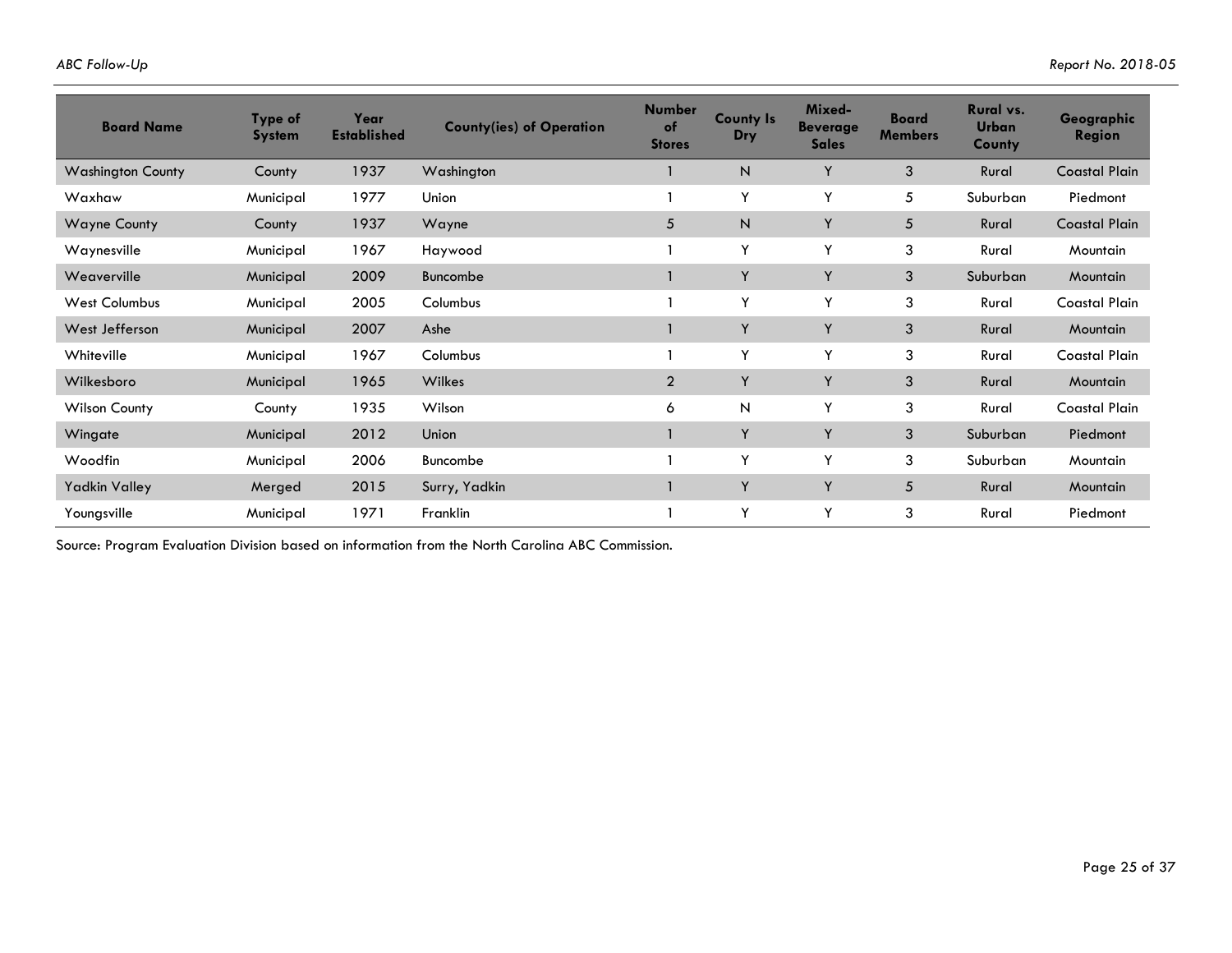## **Appendix B: Financial Data for Local ABC Boards, Fiscal Year 2016–17**

| <b>Board Name</b>           | <b>Retail</b><br><b>Sales</b> | <b>Mixed</b><br><b>Beverage</b><br><b>Sales</b> | <b>Total Sales</b>       | <b>Profit</b><br><b>Before</b><br><b>Distributions</b> | Profit %                 | Operating<br><b>Expenses</b> | <b>Operating</b><br>Margin |
|-----------------------------|-------------------------------|-------------------------------------------------|--------------------------|--------------------------------------------------------|--------------------------|------------------------------|----------------------------|
| <b>Alamance Municipal</b>   | \$10,938,507                  | \$1,887,151                                     | \$12,825,658             | \$<br>788,343                                          | 6.15%                    | \$2,378,777                  | 18.55%                     |
| Albemarle                   | 2,739,834<br>S.               | \$<br>314,735                                   | 3,062,865<br>\$          | \$<br>342,846                                          | 11.19%                   | \$<br>434,079                | 14.17%                     |
| Andrews                     | 725,518<br>\$                 | 11,934<br>\$                                    | 740,312<br>\$            | \$<br>(10,029)                                         | $-1.35%$                 | \$<br>186,347                | 25.17%                     |
| Angier                      | 1,925,767<br>\$               | \$<br>4,187                                     | \$<br>1,932,639          | \$<br>139,994                                          | 7.24%                    | \$<br>296,413                | 15.34%                     |
| Asheboro                    | 3,108,628<br>\$               | \$<br>330,190                                   | 3,450,816<br>\$          | \$<br>391,048                                          | 11.33%                   | \$<br>496,982                | 14.40%                     |
| Asheville                   | \$21,002,450                  | \$11,671,407                                    | \$32,716,652             | 3,823,126<br>\$                                        | 11.69%                   | \$<br>4,494,842              | 13.74%                     |
| <b>Beaufort County</b>      | 5,009,483<br>\$               | 324,808<br>\$                                   | 5,340,994<br>\$          | \$<br>413,439                                          | 7.74%                    | \$<br>919,951                | 17.22%                     |
| Belmont*                    | $\overline{\phantom{0}}$      | $\qquad \qquad -$                               | $\overline{\phantom{m}}$ | $\overline{\phantom{0}}$                               | $\overline{\phantom{m}}$ | $\overline{\phantom{0}}$     | $\overline{\phantom{m}}$   |
| <b>Belville</b>             | 3,571,460<br>\$               | 3,398<br>\$                                     | 3,577,556<br>\$          | 235,534<br>\$                                          | 6.58%                    | \$<br>614,192                | 17.17%                     |
| <b>Bertie County</b>        | \$<br>777,137                 | \$<br>8,652                                     | \$<br>785,789            | \$<br>(15, 335)                                        | $-1.95%$                 | \$<br>187,403                | 23.85%                     |
| <b>Bessemer City</b>        | \$<br>469,987                 | 58,571<br>\$                                    | \$<br>528,672            | \$<br>3,236                                            | 0.61%                    | \$<br>127,815                | 24.18%                     |
| <b>Black Mountain</b>       | 2,167,756<br>\$               | \$<br>192,866                                   | 2,366,406<br>\$          | \$<br>225,008                                          | 9.51%                    | \$<br>356,999                | 15.09%                     |
| <b>Blowing Rock</b>         | 1,006,091<br>\$               | \$<br>663,944                                   | \$<br>1,674,055          | \$<br>176,430                                          | 10.54%                   | \$<br>277,063                | 16.55%                     |
| <b>Boiling Spring Lakes</b> | 746,509<br>\$                 | \$<br>42,749                                    | \$<br>789,258            | \$<br>34,667                                           | 4.39%                    | \$<br>155,614                | 19.72%                     |
| Boone                       | 4,955,273<br>\$               | \$1,429,194                                     | 6,404,575<br>\$          | 808,344<br>\$                                          | 12.62%                   | \$<br>793,291                | 12.39%                     |
| <b>Brevard</b>              | 3,050,258<br>\$               | 392,583<br>\$                                   | \$<br>3,457,114          | \$<br>293,001                                          | 8.48%                    | 556,170<br>\$                | 16.09%                     |
| Brunswick                   | \$<br>526,520                 | \$<br>$\blacksquare$                            | \$<br>526,520            | \$<br>34,830                                           | 6.62%                    | \$<br>95,524                 | 18.14%                     |
| <b>Brunswick County</b>     | 2,564,804<br>\$               | \$<br>501,270                                   | \$<br>3,066,074          | \$<br>256,866                                          | 8.38%                    | \$<br>492,876                | 16.08%                     |
| <b>Bryson City</b>          | \$<br>1,825,156               | \$<br>204,715                                   | 2,038,418<br>\$          | \$<br>184,233                                          | 9.04%                    | \$<br>312,266                | 15.32%                     |
| Bunn                        | \$<br>839,229                 | \$<br>$\blacksquare$                            | \$<br>839,229            | \$<br>45,573                                           | 5.43%                    | \$<br>153,989                | 18.35%                     |
| <b>Burnsville</b>           | 1,036,135<br>\$               | \$<br>84,259                                    | 1,124,667<br>\$          | \$<br>69,167                                           | 6.15%                    | \$<br>205,346                | 18.26%                     |
| Calabash                    | 1,342,312<br>\$               | \$<br>232,067                                   | \$<br>1,574,379          | \$<br>123,557                                          | 7.85%                    | 240,264<br>\$                | 15.26%                     |
| <b>Camden County</b>        | 1,355,862<br>S.               | \$<br>$\blacksquare$                            | 1,355,862<br>\$          | \$<br>64,567                                           | 4.76%                    | \$<br>264,714                | 19.52%                     |
| Canton                      | 1,336,854<br>\$               | \$<br>48,187                                    | 1,388,793<br>\$          | \$<br>48,167                                           | 3.47%                    | \$<br>290,939                | 20.95%                     |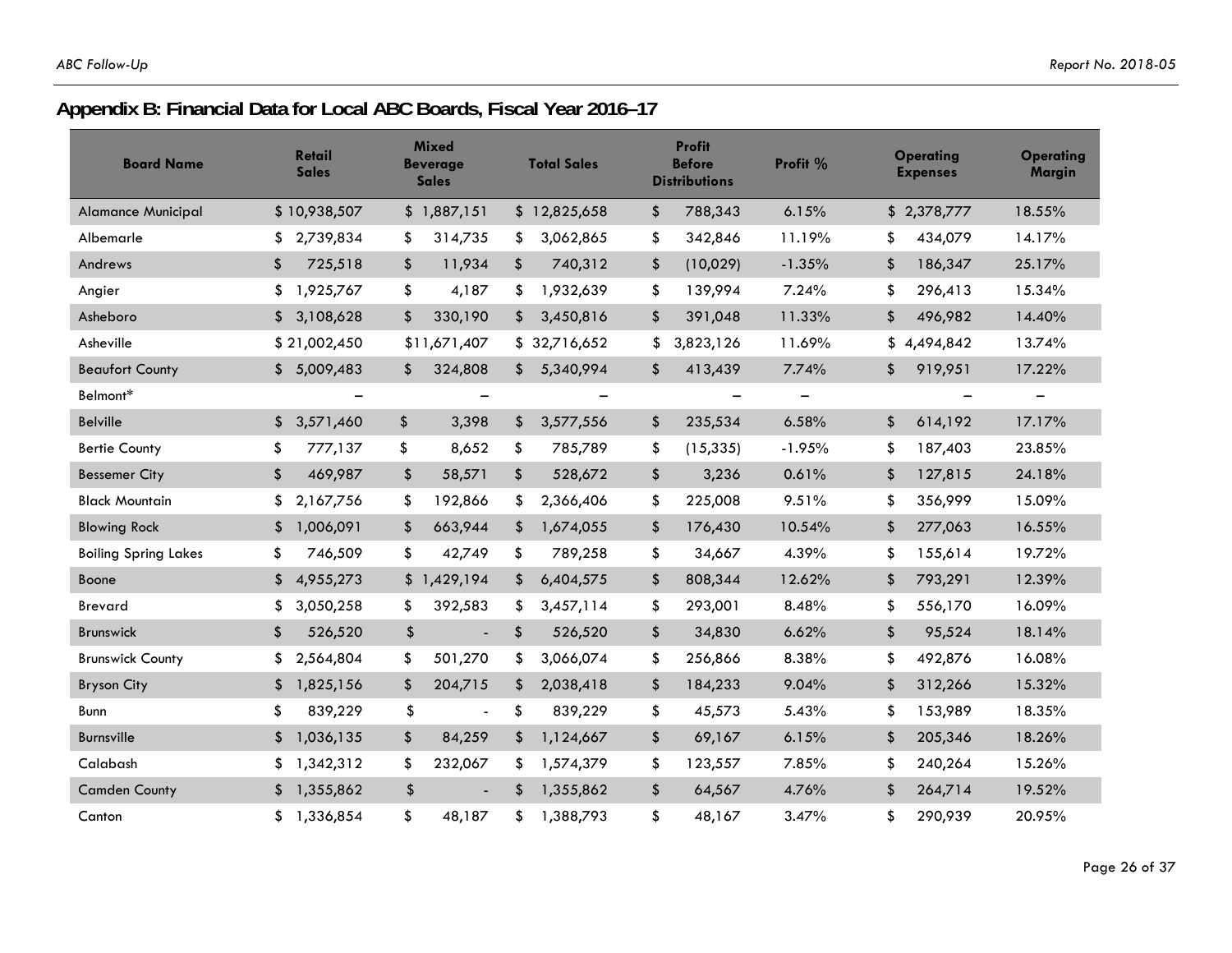| <b>Board Name</b>        | <b>Retail</b><br><b>Sales</b> | <b>Mixed</b><br><b>Beverage</b><br><b>Sales</b> | <b>Total Sales</b>                   | <b>Profit</b><br><b>Before</b><br><b>Distributions</b> | Profit % | Operating<br><b>Expenses</b> | <b>Operating</b><br><b>Margin</b> |
|--------------------------|-------------------------------|-------------------------------------------------|--------------------------------------|--------------------------------------------------------|----------|------------------------------|-----------------------------------|
| <b>Carteret County</b>   | \$11,448,872                  | \$2,822,479                                     | \$14,318,813                         | \$1,808,941                                            | 12.63%   | \$1,846,968                  | 12.90%                            |
| <b>Caswell County</b>    | 2,089,375<br>S.               | 89,005<br>\$                                    | 2,178,380<br>\$                      | \$<br>63,808                                           | 2.93%    | \$<br>460,684                | 21.15%                            |
| Catawba County           | \$16,424,894                  | \$2,810,044                                     | \$19,260,793                         | \$<br>1,396,849                                        | 7.25%    | \$<br>3,257,561              | 16.91%                            |
| <b>Chatham County</b>    | \$<br>3,284,527               | 219,526<br>\$                                   | \$<br>3,508,966                      | \$<br>112,134                                          | 3.20%    | \$<br>756,393                | 21.56%                            |
| Cherryville              | 997,264<br>\$                 | 19,598<br>\$                                    | 1,018,949<br>\$                      | \$<br>27,705                                           | 2.72%    | \$<br>215,358                | 21.14%                            |
| Chowan County            | \$<br>1,370,840               | \$<br>85,378                                    | \$<br>1,456,218                      | \$<br>94,856                                           | 6.51%    | 258,330<br>\$                | 17.74%                            |
| <b>Clay County</b>       | 2,181,106<br>\$               | \$<br>124,115                                   | 2,320,734<br>\$                      | \$<br>230,597                                          | 9.94%    | \$<br>334,045                | 14.39%                            |
| Clinton                  | 2,043,699<br>\$               | \$<br>91,289                                    | 2,137,266<br>\$                      | \$<br>290,420                                          | 13.59%   | \$<br>228,312                | 10.68%                            |
| Columbus                 | \$<br>585,736                 | \$<br>35,511                                    | \$<br>625,354                        | \$<br>33,362                                           | 5.33%    | \$<br>117,381                | 18.77%                            |
| Concord                  | \$12,771,350                  | \$2,976,091                                     | \$15,779,886                         | 1,785,851<br>\$                                        | 11.32%   | \$<br>2,181,954              | 13.83%                            |
| Cooleemee                | \$<br>996,972                 | 141,633<br>\$                                   | 1,139,790<br>\$                      | \$<br>33,089                                           | 2.90%    | \$<br>252,796                | 22.18%                            |
| Cramerton                | \$<br>2,478,700               | \$<br>310,350                                   | \$<br>2,790,593                      | \$<br>108,600                                          | 3.89%    | \$<br>539,727                | 19.34%                            |
| <b>Craven County</b>     | \$8,774,858                   | \$1,560,486                                     | \$10,359,799                         | \$<br>965,054                                          | 9.32%    | \$<br>1,606,523              | 15.51%                            |
| <b>Cumberland County</b> | \$28,824,512                  | \$6,220,989                                     | \$35,104,648                         | \$<br>4,088,589                                        | 11.65%   | \$<br>4,727,235              | 13.47%                            |
| Currituck County         | 4,928,173<br>\$               | 748,941<br>\$                                   | 5,718,167<br>\$                      | \$<br>566,738                                          | 9.91%    | \$<br>841,381                | 14.71%                            |
| <b>Dare County</b>       | \$13,293,010                  | \$3,843,889                                     | \$17,258,882                         | 2,306,562<br>\$                                        | 13.36%   | 2,080,732<br>\$              | 12.06%                            |
| Dobson                   | \$<br>608,127                 | 18,845<br>\$                                    | \$<br>628,633                        | \$<br>24,268                                           | 3.86%    | \$<br>127,124                | 20.22%                            |
| Dunn                     | \$<br>2,231,827               | \$<br>95,640                                    | \$<br>2,327,467                      | \$<br>161,843                                          | 6.95%    | \$<br>401,526                | 17.25%                            |
| Durham County            | \$28,517,050                  | \$7,551,675                                     | \$36,072,852                         | 4,026,524<br>\$                                        | 11.16%   | 4,874,992<br>\$              | 13.51%                            |
| Eden                     | \$<br>1,668,498               | 138,724<br>\$                                   | 1,810,498<br>\$                      | \$<br>106,454                                          | 5.88%    | \$<br>333,465                | 18.42%                            |
| <b>Edgecombe County</b>  | 4,582,420<br>\$               | 121,996<br>\$                                   | \$<br>4,705,707                      | \$<br>260,102                                          | 5.53%    | \$<br>901,707                | 19.16%                            |
| Elizabethtown            | \$<br>1,349,638               | \$<br>51,049                                    | 1,403,608<br>\$                      | \$<br>133,435                                          | 9.51%    | \$<br>203,072                | 14.47%                            |
| Fairmont                 | \$<br>680,711                 | \$<br>$\overline{\phantom{a}}$                  | $\boldsymbol{\mathsf{s}}$<br>680,711 | \$<br>31,786                                           | 4.67%    | \$<br>130,218                | 19.13%                            |
| Fletcher                 | \$<br>2,082,459               | \$<br>30,354                                    | \$<br>2,119,126                      | \$<br>135,238                                          | 6.38%    | \$<br>375,455                | 17.72%                            |
| <b>Forest City</b>       | 1,980,948<br>\$               | \$<br>170,646                                   | \$<br>2,158,638                      | \$<br>183,557                                          | 8.50%    | \$<br>348,083                | 16.13%                            |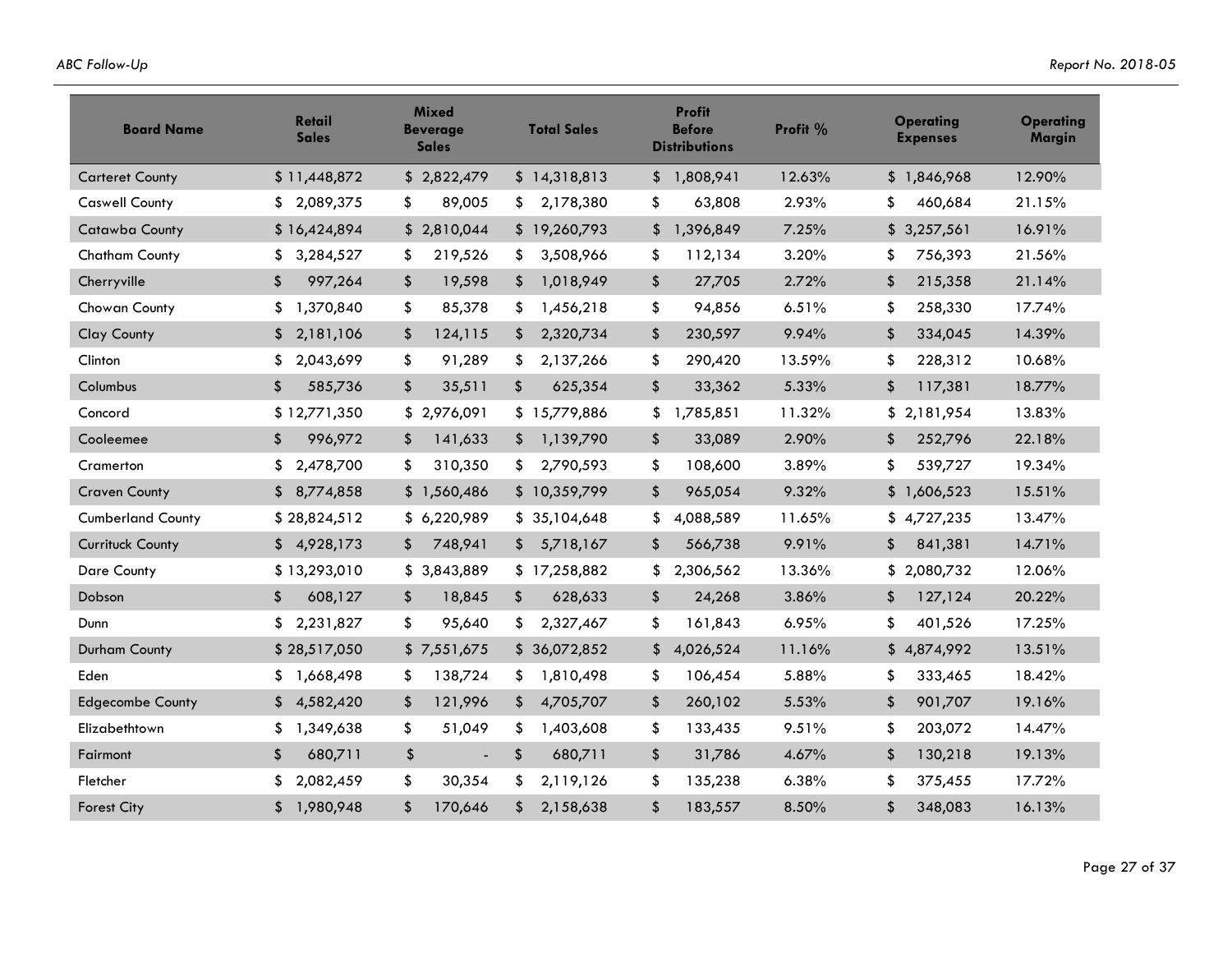| <b>Board Name</b>       | Retail<br><b>Sales</b> | <b>Mixed</b><br><b>Beverage</b><br><b>Sales</b> | <b>Total Sales</b> | <b>Profit</b><br><b>Before</b><br><b>Distributions</b> | Profit %  | <b>Operating</b><br><b>Expenses</b> | Operating<br><b>Margin</b> |
|-------------------------|------------------------|-------------------------------------------------|--------------------|--------------------------------------------------------|-----------|-------------------------------------|----------------------------|
| Franklin                | \$<br>2,430,744        | \$<br>254,717                                   | \$<br>2,702,122    | \$<br>58,234                                           | 2.16%     | \$<br>576,922                       | 21.35%                     |
| Franklinton             | 1,096,648<br>\$        | \$<br>$\overline{a}$                            | 1,096,648<br>\$    | \$<br>86,949                                           | 7.93%     | \$<br>171,595                       | 15.65%                     |
| Garland**               | \$<br>46,983           | \$<br>$\blacksquare$                            | \$<br>46,983       | \$<br>(26, 135)                                        | $-55.63%$ | \$<br>22,705                        | 48.33%                     |
| Gastonia                | 9,162,783<br>\$        | \$1,380,187                                     | \$10,553,195       | \$<br>974,041                                          | 9.23%     | \$<br>1,660,015                     | 15.73%                     |
| <b>Gates County</b>     | \$<br>726,953          | \$<br>$\overline{\phantom{a}}$                  | \$<br>726,953      | \$<br>(2,118)                                          | $-0.29%$  | \$<br>176,395                       | 24.26%                     |
| Gibsonville             | \$<br>1,144,370        | 40,734<br>\$                                    | \$<br>1,187,488    | \$<br>69,342                                           | 5.84%     | \$<br>212,352                       | 17.88%                     |
| <b>Granite Falls</b>    | 1,023,957<br>\$        | \$<br>26,373                                    | \$<br>1,052,173    | \$<br>68,878                                           | 6.55%     | 197,533<br>\$                       | 18.77%                     |
| <b>Granville County</b> | \$<br>3,945,360        | \$<br>210,647                                   | \$<br>4,156,007    | \$<br>437,486                                          | 10.53%    | \$<br>559,894                       | 13.47%                     |
| Greene County           | \$<br>760,628          | \$<br>$\overline{\phantom{a}}$                  | \$<br>760,628      | \$<br>19,773                                           | 2.60%     | \$<br>176,159                       | 23.16%                     |
| Greensboro              | \$37,123,783           | \$9,917,729                                     | \$47,044,964       | 5,014,131<br>\$                                        | 10.66%    | 6,825,324<br>\$                     | 14.51%                     |
| <b>Halifax County</b>   | 4,961,174<br>S.        | 259,382<br>\$                                   | 5,220,556<br>\$    | \$<br>307,004                                          | 5.88%     | \$<br>963,793                       | 18.46%                     |
| Hamlet                  | \$<br>1,039,827        | \$<br>16,857                                    | 1,056,684<br>\$    | \$<br>61,412                                           | 5.81%     | \$<br>190,282                       | 18.01%                     |
| Hendersonville          | 5,814,739<br>\$        | \$<br>841,276                                   | 6,683,400<br>\$    | \$<br>533,318                                          | 7.98%     | \$<br>1,116,126                     | 16.70%                     |
| Hertford                | 1,091,112<br>\$        | \$<br>8,457                                     | 1,099,569<br>\$    | \$<br>83,280                                           | 7.57%     | 183,652<br>\$                       | 16.70%                     |
| <b>Hertford County</b>  | \$<br>2,273,064        | \$<br>32,102                                    | \$<br>2,305,166    | \$<br>41,939                                           | 1.82%     | \$<br>524,039                       | 22.73%                     |
| <b>High Country</b>     | 2,500,772<br>\$        | 710,904<br>\$                                   | 3,219,747<br>\$    | \$<br>324,657                                          | 10.08%    | \$<br>482,981                       | 15.00%                     |
| <b>High Point</b>       | \$16,218,925           | \$1,889,920                                     | \$18,146,476       | \$<br>1,995,022                                        | 10.99%    | \$<br>2,599,713                     | 14.33%                     |
| Highlands               | 1,098,916<br>\$        | \$<br>707,765                                   | \$<br>1,815,689    | \$<br>109,363                                          | 6.02%     | \$<br>351,802                       | 19.38%                     |
| <b>Hoke County</b>      | 1,459,113<br>\$        | \$<br>99,148                                    | 1,558,261<br>\$    | \$<br>188,254                                          | 12.08%    | \$<br>188,246                       | 12.08%                     |
| <b>Hyde County</b>      | \$<br>558,057          | \$<br>270,983                                   | \$<br>829,040      | \$<br>51,553                                           | 6.22%     | \$<br>164,378                       | 19.83%                     |
| <b>Indian Trail</b>     | 3,445,065<br>\$        | \$<br>561,305                                   | \$<br>4,006,370    | \$<br>410,180                                          | 10.24%    | \$<br>577,294                       | 14.41%                     |
| Jackson County          | 3,647,448<br>\$        | 964,249<br>\$                                   | 4,633,943<br>\$    | \$<br>577,241                                          | 12.46%    | \$<br>583,489                       | 12.59%                     |
| Johnston County         | \$13,634,370           | \$1,272,826                                     | \$14,925,537       | \$<br>1,506,606                                        | 10.09%    | \$<br>2,119,469                     | 14.20%                     |
| Jones County            | 1,047,546<br>\$        | \$                                              | 1,047,546<br>\$    | \$<br>28,094                                           | 2.68%     | \$<br>222,853                       | 21.27%                     |
| Kenansville             | \$<br>537,820          | \$<br>5,450                                     | \$<br>543,270      | \$<br>21,714                                           | 4.00%     | \$<br>107,727                       | 19.83%                     |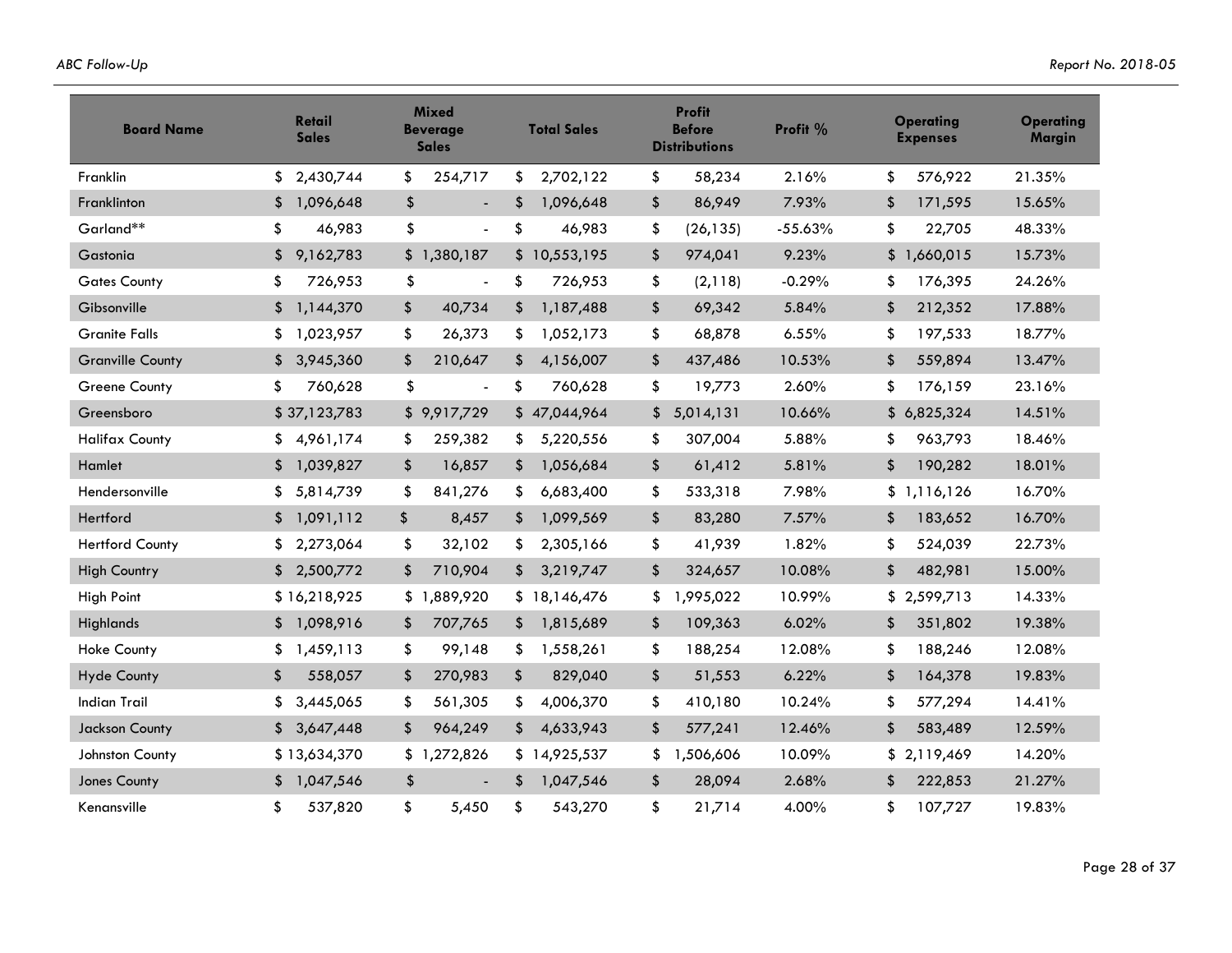| <b>Board Name</b>         | Retail<br><b>Sales</b> | <b>Mixed</b><br><b>Beverage</b><br><b>Sales</b> | <b>Total Sales</b> | <b>Profit</b><br><b>Before</b><br><b>Distributions</b> | Profit % | Operating<br><b>Expenses</b> | Operating<br><b>Margin</b> |
|---------------------------|------------------------|-------------------------------------------------|--------------------|--------------------------------------------------------|----------|------------------------------|----------------------------|
| <b>Kings Mountain</b>     | \$<br>1,551,369        | \$<br>78,385                                    | 1,632,606<br>\$    | \$<br>133,334                                          | 8.17%    | \$<br>256,801                | 15.73%                     |
| Lake Lure                 | \$<br>665,126          | 225,591<br>\$                                   | 894,007<br>\$      | \$<br>39,816                                           | 4.45%    | \$<br>176,390                | 19.73%                     |
| Lake Waccamaw             | \$<br>410,063          | $\frac{1}{2}$<br>$\blacksquare$                 | \$<br>410,063      | \$<br>539                                              | 0.13%    | \$<br>96,665                 | 23.57%                     |
| Laurel Park               | \$<br>1,123,580        | \$<br>146,189                                   | \$<br>1,269,769    | \$<br>71,409                                           | 5.62%    | \$<br>239,473                | 18.86%                     |
| Lenoir City               | 3,162,953<br>\$        | \$<br>197,085                                   | 3,371,546<br>\$    | \$<br>328,168                                          | 9.73%    | \$<br>500,105                | 14.83%                     |
| Lenoir County             | 3,943,114<br>\$        | 339,043<br>\$                                   | 4,282,157<br>\$    | \$<br>384,806                                          | 8.99%    | \$<br>666,656                | 15.57%                     |
| Lexington                 | 4,192,102<br>\$        | \$<br>322,182                                   | \$<br>4,514,284    | \$<br>553,945                                          | 12.27%   | \$<br>535,426                | 11.86%                     |
| Liberty                   | \$<br>877,670          | \$<br>6,018                                     | \$<br>883,688      | \$<br>38,147                                           | 4.32%    | \$<br>177,680                | 20.11%                     |
| Lillington                | 1,500,581<br>\$        | 250,676<br>\$                                   | \$<br>1,751,257    | \$<br>143,728                                          | 8.21%    | \$<br>279,993                | 15.99%                     |
| Lincoln County            | \$<br>3,059,554        | \$<br>338,848                                   | 3,406,841<br>\$    | \$<br>437,858                                          | 12.85%   | \$<br>424,031                | 12.45%                     |
| Lincolnton                | 2,607,652<br>\$        | \$<br>137,285                                   | 2,744,937<br>\$    | \$<br>33,603                                           | 1.22%    | \$<br>609,445                | 22.20%                     |
| Locust                    | 1,624,434<br>\$        | \$<br>86,357                                    | 1,710,791<br>\$    | \$<br>76,761                                           | 4.49%    | \$<br>328,802                | 19.22%                     |
| Louisburg                 | 1,550,443<br>\$        | \$<br>58,367                                    | 1,608,810<br>\$    | \$<br>107,521                                          | 6.68%    | \$<br>282,244                | 17.54%                     |
| Lumberton                 | 3,291,104<br>\$        | \$<br>309,620                                   | 3,604,066<br>\$    | \$<br>16,036                                           | 0.44%    | \$<br>707,964                | 19.64%                     |
| Madison                   | 1,218,253<br>\$        | \$<br>68,999                                    | 1,287,252<br>\$    | \$<br>81,608                                           | 6.34%    | \$<br>229,121                | 17.80%                     |
| Maggie Valley             | 2,310,129<br>\$        | \$<br>196,261                                   | 2,515,130<br>\$    | \$<br>140,209                                          | 5.57%    | \$<br>446,797                | 17.76%                     |
| Marion                    | 2,308,167<br>\$        | 207,716<br>\$                                   | 2,521,097<br>\$    | \$<br>157,151                                          | 6.23%    | \$<br>424,691                | 16.85%                     |
| <b>Martin County</b>      | \$<br>2,095,533        | \$<br>20,855                                    | 2,116,388<br>\$    | \$<br>134,680                                          | 6.36%    | \$<br>387,459                | 18.31%                     |
| Maxton                    | \$<br>760,427          | \$<br>6,642                                     | \$<br>767,069      | \$<br>9,819                                            | 1.28%    | \$<br>171,525                | 22.36%                     |
| <b>Mecklenburg County</b> | \$99,035,636           | \$52,678,263                                    | \$151,920,383      | \$22,610,066                                           | 14.88%   | \$16,030,779                 | 10.55%                     |
| Monroe                    | 3,881,352<br>\$        | \$<br>661,376                                   | 4,542,728<br>\$    | 449,515<br>\$                                          | 9.90%    | \$<br>681,194                | 15.00%                     |
| Montgomery-Municipal      | 1,470,914<br>\$        | \$<br>126,592                                   | \$<br>1,597,506    | \$<br>46,000                                           | 2.88%    | \$<br>352,597                | 22.07%                     |
| Moore County              | 8,461,732<br>\$        | \$2,679,993                                     | \$11,151,699       | 1,662,125<br>\$                                        | 14.90%   | 1,138,861<br>\$              | 10.21%                     |
| Mooresville               | 8,848,397<br>\$        | \$1,988,416                                     | \$10,866,955       | 1,539,565<br>\$                                        | 14.17%   | 1,139,566<br>\$              | 10.49%                     |
| Morganton                 | 2,909,498<br>\$        | \$<br>315,414                                   | 3,231,788<br>\$    | \$<br>375,798                                          | 11.63%   | 410,496<br>\$                | 12.70%                     |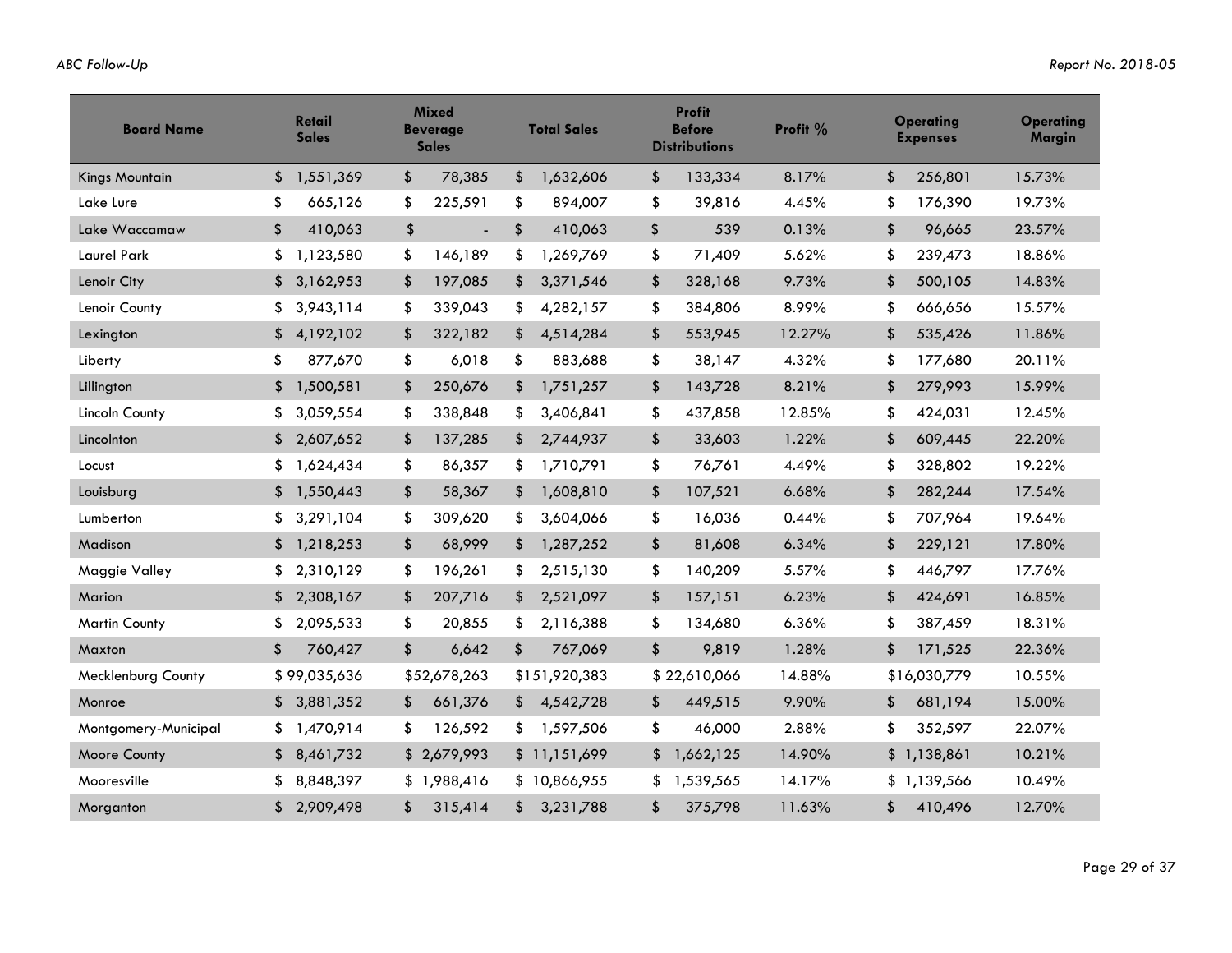| <b>Board Name</b>         | Retail<br><b>Sales</b> | <b>Mixed</b><br><b>Beverage</b><br><b>Sales</b> | <b>Total Sales</b> | <b>Profit</b><br><b>Before</b><br><b>Distributions</b> | Profit %  | <b>Operating</b><br><b>Expenses</b> | <b>Operating</b><br><b>Margin</b> |
|---------------------------|------------------------|-------------------------------------------------|--------------------|--------------------------------------------------------|-----------|-------------------------------------|-----------------------------------|
| Mount Airy                | \$<br>2,137,894        | \$<br>186,337                                   | \$<br>2,329,515    | \$<br>162,429                                          | 6.97%     | \$<br>432,064                       | 18.55%                            |
| Mount Holly               | \$<br>2,164,900        | 85,903<br>\$                                    | \$<br>2,254,283    | \$<br>264,580                                          | 11.74%    | \$<br>283,779                       | 12.59%                            |
| Mount Pleasant            | 755,269<br>\$          | \$<br>$\overline{\phantom{a}}$                  | \$<br>755,269      | \$<br>16,699                                           | 2.21%     | 165,880<br>\$                       | 21.96%                            |
| Murphy                    | 2,791,684<br>\$        | 138,086<br>\$                                   | 2,943,528<br>\$    | \$<br>215,273                                          | 7.31%     | \$<br>498,091                       | 16.92%                            |
| <b>Nash County</b>        | \$<br>9,723,485        | \$<br>910,548                                   | \$10,634,033       | \$<br>1,045,819                                        | 9.83%     | \$<br>1,635,122                     | 15.38%                            |
| <b>New Hanover County</b> | \$31,467,662           | \$12,647,066                                    | \$44,167,206       | 6,342,810<br>\$                                        | 14.36%    | 5,295,269<br>\$                     | 11.99%                            |
| Newton Grove              | \$<br>477,242          | \$<br>6,820                                     | \$<br>484,062      | \$<br>12,534                                           | 2.59%     | 104,002<br>\$                       | 21.49%                            |
| North Wilkesboro          | 1,254,130<br>\$        | \$<br>72,195                                    | \$<br>1,328,139    | \$<br>13,545                                           | 1.02%     | \$<br>313,105                       | 23.57%                            |
| Northampton County        | \$<br>1,048,034        | \$<br>$\blacksquare$                            | \$<br>1,048,034    | \$<br>16,962                                           | 1.62%     | \$<br>234,873                       | 22.41%                            |
| Norwood                   | \$<br>561,774          | 7,693<br>\$                                     | \$<br>569,467      | \$<br>15,835                                           | 2.78%     | \$<br>115,984                       | 20.37%                            |
| Oak Island                | \$<br>2,307,743        | \$<br>673,526                                   | 2,981,269<br>\$    | \$<br>262,114                                          | 8.79%     | \$<br>481,813                       | 16.16%                            |
| Ocean Isle Beach          | 1,814,576<br>\$        | 349,692<br>\$                                   | \$<br>2,164,268    | \$<br>195,653                                          | 9.04%     | \$<br>355,931                       | 16.45%                            |
| <b>Onslow County</b>      | \$13,680,920           | \$3,339,867                                     | \$17,068,220       | \$<br>1,654,044                                        | 9.69%     | 2,648,449<br>\$                     | 15.52%                            |
| <b>Orange County</b>      | \$15,519,187           | \$4,009,653                                     | \$19,545,413       | 1,303,231<br>\$                                        | 6.67%     | 3,538,381<br>\$                     | 18.10%                            |
| <b>Pamlico County</b>     | \$<br>1,297,598        | \$<br>84,859                                    | \$<br>1,386,369    | \$<br>85,785                                           | 6.19%     | 245,722<br>\$                       | 17.72%                            |
| <b>Pasquotank County</b>  | 3,007,406<br>\$        | 542,617<br>\$                                   | 3,550,537<br>\$    | \$<br>446,807                                          | 12.58%    | \$<br>437,732                       | 12.33%                            |
| Pembroke                  | 1,165,790<br>S         | \$<br>77,273                                    | 1,243,063<br>\$    | \$<br>72,228                                           | 5.81%     | \$<br>220,383                       | 17.73%                            |
| Pender County             | \$<br>5,989,209        | \$<br>572,621                                   | \$<br>6,561,830    | \$<br>533,806                                          | 8.14%     | \$<br>1,079,632                     | 16.45%                            |
| Person County             | 2,987,012<br>\$        | \$<br>205,264                                   | 3,192,276<br>\$    | \$<br>345,282                                          | 10.82%    | \$<br>438,320                       | 13.73%                            |
| <b>Pilot Mountain</b>     | \$<br>977,401          | \$<br>10,868                                    | \$<br>988,269      | \$<br>75,270                                           | 7.62%     | \$<br>170,634                       | 17.27%                            |
| <b>Pitt County</b>        | \$15,703,181           | \$3,216,584                                     | \$18,919,765       | 2,389,488<br>\$                                        | 12.63%    | \$<br>2,376,096                     | 12.56%                            |
| Pittsboro                 | 1,299,052<br>\$        | \$<br>98,592                                    | 1,397,644<br>\$    | \$<br>135,759                                          | 9.71%     | \$<br>213,876                       | 15.30%                            |
| Ramseur ***               | \$<br>54,052           | \$<br>$\overline{a}$                            | \$<br>54,052       | \$<br>(8, 496)                                         | $-15.72%$ | \$<br>23,604                        | 43.67%                            |
| Randleman                 | 1,499,092<br>\$        | \$<br>106,673                                   | \$<br>1,609,142    | \$<br>137,673                                          | 8.56%     | \$<br>264,968                       | 16.47%                            |
| <b>Red Springs</b>        | \$<br>713,844          | \$<br>$\overline{a}$                            | \$<br>713,844      | \$<br>6,648                                            | 0.93%     | \$<br>165,461                       | 23.18%                            |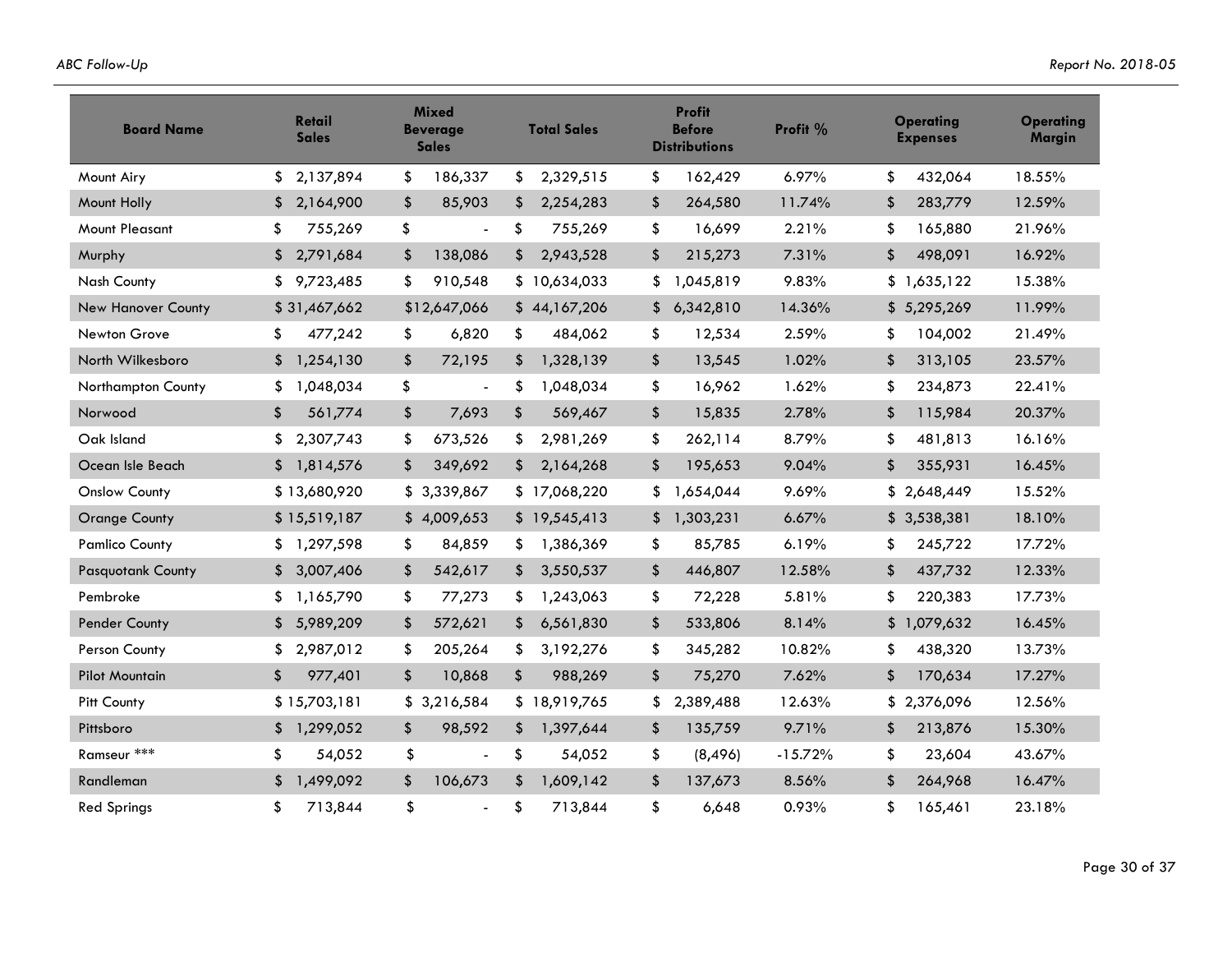| <b>Board Name</b>      | <b>Retail</b><br><b>Sales</b> | <b>Mixed</b><br><b>Beverage</b><br><b>Sales</b> | <b>Total Sales</b> | <b>Profit</b><br><b>Before</b><br><b>Distributions</b> | Profit % | Operating<br><b>Expenses</b> | <b>Operating</b><br>Margin |
|------------------------|-------------------------------|-------------------------------------------------|--------------------|--------------------------------------------------------|----------|------------------------------|----------------------------|
| Reidsville             | \$<br>2,225,364               | \$<br>139,954                                   | \$<br>2,365,318    | \$<br>141,505                                          | 5.98%    | \$<br>428,682                | 18.12%                     |
| Rockingham             | 2,171,570<br>\$               | 160,534<br>\$                                   | 2,332,104<br>\$    | \$<br>174,811                                          | 7.50%    | 399,258<br>\$                | 17.12%                     |
| Roseboro               | \$<br>898,120                 | 24,331<br>\$                                    | \$<br>922,451      | \$<br>37,768                                           | 4.09%    | \$<br>186,037                | 20.17%                     |
| Rowan/Kannapolis       | \$11,924,917                  | \$1,020,539                                     | \$12,970,208       | \$<br>760,953                                          | 5.87%    | 2,388,958<br>\$              | 18.42%                     |
| Rowland                | \$<br>244,667                 | \$<br>$\overline{a}$                            | \$<br>244,667      | \$<br>5,300                                            | 2.17%    | \$<br>53,599                 | 21.91%                     |
| Rutherfordton          | 1,262,937<br>\$               | \$<br>73,040                                    | 1,341,020<br>\$    | \$<br>30,614                                           | 2.28%    | \$<br>272,050                | 20.29%                     |
| Saint Pauls            | 1,268,545<br>\$               | \$<br>$\blacksquare$                            | 1,269,669<br>\$    | \$<br>75,319                                           | 5.93%    | \$<br>220,079                | 17.33%                     |
| Sanford                | \$<br>5,210,964               | \$<br>508,882                                   | \$<br>5,719,846    | \$<br>388,176                                          | 6.79%    | \$<br>996,360                | 17.42%                     |
| <b>Scotland County</b> | 2,036,120<br>\$               | \$<br>48,879                                    | 2,084,999<br>\$    | \$<br>134,410                                          | 6.45%    | \$<br>360,947                | 17.31%                     |
| Shallotte              | 1,699,624<br>\$               | \$<br>216,130                                   | 1,915,754<br>\$    | \$<br>176,875                                          | 9.23%    | \$<br>293,937                | 15.34%                     |
| Shelby                 | 4,076,101<br>\$               | \$<br>364,118                                   | 4,446,359<br>\$    | \$<br>310,921                                          | 6.99%    | \$<br>778,970                | 17.52%                     |
| Siler City             | \$<br>1,379,213               | \$<br>41,958                                    | 1,422,553<br>\$    | \$<br>98,521                                           | 6.93%    | \$<br>243,423                | 17.11%                     |
| Southport              | 2,452,623<br>\$               | \$<br>563,553                                   | 3,016,176<br>\$    | \$<br>306,991                                          | 10.18%   | \$<br>432,512                | 14.34%                     |
| Sparta                 | \$<br>694,221                 | \$<br>90,395                                    | \$<br>786,299      | \$<br>58,175                                           | 7.40%    | \$<br>137,547                | 17.49%                     |
| <b>Spruce Pine</b>     | \$<br>1,160,020               | \$<br>104,575                                   | 1,269,904<br>\$    | \$<br>97,501                                           | 7.68%    | \$<br>212,227                | 16.71%                     |
| Statesville            | 5,530,736<br>\$               | \$<br>585,329                                   | \$<br>6,125,538    | \$<br>536,393                                          | 8.76%    | \$<br>945,126                | 15.43%                     |
| Sunset Beach           | 1,519,364<br>\$               | 135,320<br>\$                                   | 1,654,684<br>\$    | 118,776<br>\$                                          | 7.18%    | \$<br>279,647                | 16.90%                     |
| <b>Tabor City</b>      | \$<br>784,559                 | \$<br>$\blacksquare$                            | \$<br>784,559      | \$<br>62,854                                           | 8.01%    | \$<br>130,618                | 16.65%                     |
| Thomasville            | \$<br>2,792,416               | \$<br>178,088                                   | \$<br>2,970,504    | \$<br>288,418                                          | 9.71%    | \$<br>429,377                | 14.45%                     |
| <b>Triad Municipal</b> | \$37,684,897                  | \$7,522,293                                     | \$45,289,402       | 5,470,785<br>\$                                        | 12.08%   | 5,711,913<br>\$              | 12.61%                     |
| Troutman               | \$<br>703,287                 | \$<br>2,077                                     | \$<br>708,108      | \$<br>30,400                                           | 4.29%    | \$<br>127,182                | 17.96%                     |
| Tryon                  | \$<br>342,418                 | \$<br>124,629                                   | \$<br>471,983      | \$<br>16,352                                           | 3.46%    | \$<br>99,943                 | 21.18%                     |
| <b>Tyrrell County</b>  | \$<br>457,587                 | \$<br>3,205                                     | \$<br>460,792      | \$<br>19,702                                           | 4.28%    | \$<br>88,486                 | 19.20%                     |
| Valdese                | \$<br>939,064                 | \$<br>74,892                                    | \$<br>1,015,607    | \$<br>43,383                                           | 4.27%    | \$<br>204,469                | 20.13%                     |
| <b>Vance County</b>    | \$<br>3,678,397               | \$<br>191,392                                   | \$<br>3,869,789    | \$<br>250,121                                          | 6.46%    | \$<br>655,905                | 16.95%                     |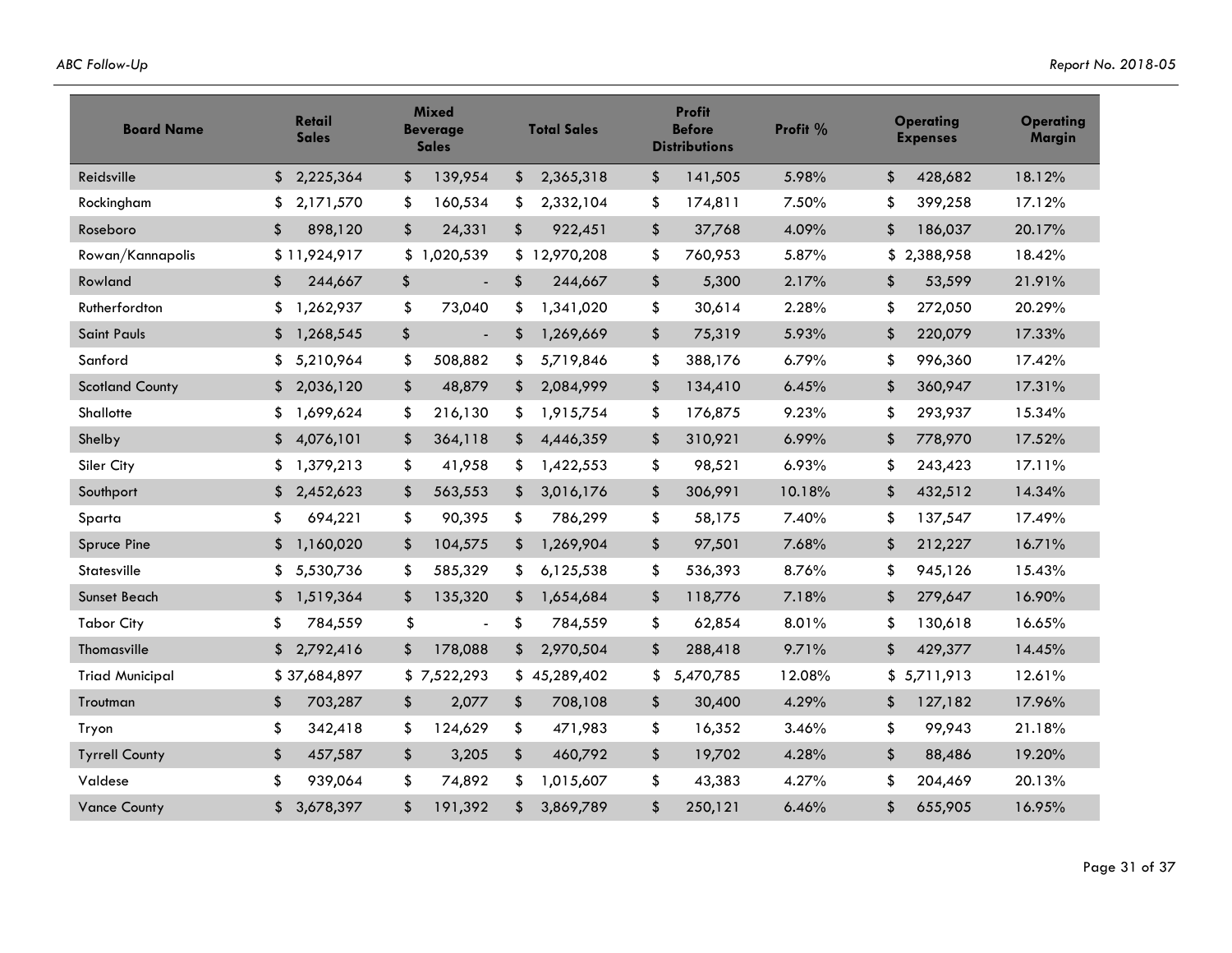| <b>Board Name</b>        | <b>Retail</b><br><b>Sales</b> | <b>Mixed</b><br><b>Beverage</b><br><b>Sales</b> | <b>Total Sales</b> | <b>Profit</b><br><b>Before</b><br><b>Distributions</b> | Profit % | <b>Operating</b><br><b>Expenses</b> | <b>Operating</b><br>Margin |
|--------------------------|-------------------------------|-------------------------------------------------|--------------------|--------------------------------------------------------|----------|-------------------------------------|----------------------------|
| Wadesboro                | \$<br>1,355,245               | \$<br>37,850                                    | 1,394,028<br>\$    | \$<br>89,669                                           | 6.43%    | \$<br>243,649                       | 17.48%                     |
| <b>Wake County</b>       | \$97,615,804                  | \$32,543,601                                    | \$130,358,564      | \$21,224,674                                           | 16.28%   | \$11,429,923                        | 8.77%                      |
| Wallace                  | 1,491,826<br>\$               | 114,952<br>\$                                   | 1,606,778<br>\$    | 138,717<br>\$                                          | 8.63%    | \$<br>246,213                       | 15.32%                     |
| <b>Walnut Cove</b>       | \$<br>904,713                 | \$<br>9,576                                     | \$<br>914,289      | \$<br>27,914                                           | 3.05%    | \$<br>171,212                       | 18.73%                     |
| <b>Warren County</b>     | 2,316,668<br>\$               | \$<br>168,511                                   | 2,485,179<br>S     | \$<br>169,062                                          | 6.80%    | \$<br>407,995                       | 16.42%                     |
| Warsaw                   | \$<br>548,223                 | \$<br>6,600                                     | \$<br>554,823      | \$<br>(1,717)                                          | $-0.31%$ | \$<br>132,068                       | 23.80%                     |
| <b>Washington County</b> | \$<br>907,796                 | \$<br>3,153                                     | \$<br>910,949      | \$<br>31,321                                           | 3.44%    | \$<br>194,945                       | 21.40%                     |
| Waxhaw                   | \$<br>2,546,726               | \$<br>293,907                                   | 2,840,633<br>\$    | \$<br>252,938                                          | 8.90%    | \$<br>439,696                       | 15.48%                     |
| <b>Wayne County</b>      | 8,068,551<br>\$               | \$<br>731,331                                   | 8,810,618<br>\$    | \$<br>709,780                                          | 8.06%    | \$<br>1,461,976                     | 16.59%                     |
| Waynesville              | \$<br>2,293,534               | 353,198<br>\$                                   | \$<br>2,656,373    | \$<br>236,079                                          | 8.89%    | \$<br>385,681                       | 14.52%                     |
| Weaverville              | 2,677,889<br>\$               | \$<br>126,602                                   | 2,814,165<br>\$    | \$<br>170,870                                          | 6.07%    | \$<br>465,793                       | 16.55%                     |
| <b>West Columbus</b>     | \$<br>677,992                 | \$<br>1,268                                     | \$<br>679,260      | \$<br>29,801                                           | 4.39%    | 131,216<br>\$                       | 19.32%                     |
| West Jefferson           | \$<br>1,650,831               | \$<br>108,755                                   | \$<br>1,767,123    | \$<br>166,299                                          | 9.41%    | \$<br>263,248                       | 14.90%                     |
| Whiteville               | 1,159,270<br>\$               | \$<br>75,089                                    | 1,234,359<br>\$    | \$<br>75,650                                           | 6.13%    | \$<br>222,078                       | 17.99%                     |
| Wilkesboro               | 2,210,967<br>\$               | \$<br>138,146                                   | 2,356,014<br>\$    | \$<br>5,961                                            | 0.25%    | \$<br>563,888                       | 23.93%                     |
| <b>Wilson County</b>     | \$<br>7,774,202               | \$<br>654,475                                   | \$<br>8,440,918    | \$<br>550,900                                          | 6.53%    | \$<br>1,547,394                     | 18.33%                     |
| Wingate                  | 1,546,689<br>\$               | \$<br>4,264                                     | 1,550,953<br>\$    | \$<br>102,815                                          | 6.63%    | \$<br>247,917                       | 15.98%                     |
| Woodfin                  | 1,711,972<br>\$               | \$<br>38,854                                    | 1,756,368<br>\$    | \$<br>75,279                                           | 4.29%    | \$<br>348,513                       | 19.84%                     |
| <b>Yadkin Valley</b>     | 1,615,057<br>\$               | \$<br>75,496                                    | 1,694,473<br>\$    | \$<br>146,066                                          | 8.62%    | \$<br>244,607                       | 14.44%                     |
| Youngsville              | 1,100,885<br>\$               | \$<br>26,291                                    | \$<br>1,127,176    | \$<br>87,742                                           | 7.78%    | \$<br>186,309                       | 16.53%                     |

**Notes:** Single asterisk (\*) denotes that board did not operate a store in Fiscal Year 2016–17. Double asterisk (\*\*) denotes that board closed during Fiscal Year 2016–17. Triple asterisk (\*\*\*) denotes that board operated a store for less than 12 months. Total sales include the sale of unfortified wine.

*Source: Program Evaluation Division based on data from the North Carolina ABC Commission.*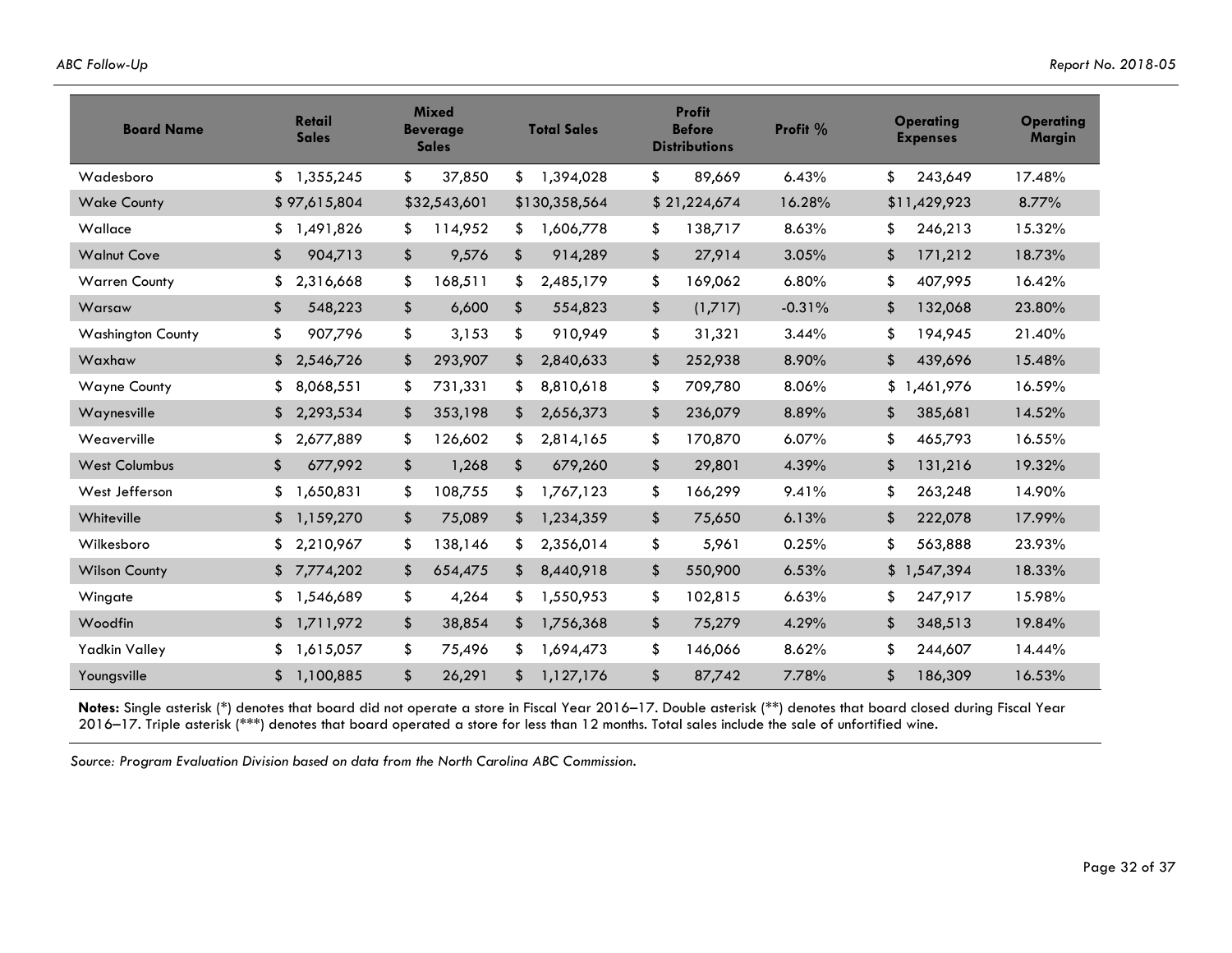# **Appendix C: Distributions by Local ABC Boards, Fiscal Year 2016–17**

| <b>Board Name</b>           | Law<br><b>Enforcement</b>      | <b>Alcohol</b><br>Education/<br><b>Rehabilitation</b> |               | Municipal<br>Distributions | County<br><b>Distributions</b> | <b>Other Local</b><br><b>Distributions</b> | Total<br><b>Distribution</b>   | <b>Working</b><br>Capital |
|-----------------------------|--------------------------------|-------------------------------------------------------|---------------|----------------------------|--------------------------------|--------------------------------------------|--------------------------------|---------------------------|
| Alamance Municipal          | \$<br>34,153                   | \$<br>29,884                                          |               | \$453,560                  | \$<br>$\overline{\phantom{a}}$ | \$<br>73,661                               | \$<br>591,258                  | \$2,582,152               |
| Albemarle                   | \$<br>12,789                   | \$<br>17,905                                          | \$            | 241,000                    | \$                             | \$<br>÷,                                   | \$<br>271,694                  | \$<br>543,432             |
| Andrews                     | \$                             | \$                                                    | \$            |                            | \$                             | \$<br>$\overline{a}$                       | \$                             | \$<br>110,594             |
| Angier                      | \$<br>4,203                    | \$<br>$\overline{\phantom{a}}$                        | \$            | 44,741                     | \$<br>$\overline{\phantom{a}}$ | \$<br>11,186                               | \$<br>60,130                   | \$<br>190,798             |
| Asheboro                    | \$<br>14,634                   | \$<br>20,487                                          |               | \$297,000                  | \$                             | \$<br>$\frac{1}{2}$                        | \$<br>332,121                  | \$<br>615,180             |
| Asheville                   | \$<br>314,496                  | \$<br>205.714                                         |               | \$1,981,750                | \$<br>660,583                  | \$<br>$\overline{\phantom{a}}$             | \$<br>3,162,543                | \$3,187,014               |
| <b>Beaufort County</b>      | \$<br>38,167                   | \$<br>11,569                                          | \$            | $\overline{\phantom{a}}$   | \$206,412                      | \$<br>$\qquad \qquad \blacksquare$         | \$<br>256,148                  | \$<br>989,667             |
| Belmont*                    | \$<br>$\overline{\phantom{a}}$ | \$<br>$\overline{\phantom{a}}$                        | \$            | $\blacksquare$             | \$<br>$\overline{\phantom{a}}$ | \$<br>$\overline{\phantom{a}}$             | \$<br>$\overline{\phantom{a}}$ | \$                        |
| <b>Belville</b>             | \$<br>7,705                    | \$                                                    | \$            | 211,068                    | \$                             | \$<br>$\overline{a}$                       | \$<br>218,773                  | \$<br>111,675             |
| <b>Bertie County</b>        | \$                             | \$<br>3,650                                           | \$            | 259                        | \$<br>4,926                    | \$<br>$\overline{\phantom{a}}$             | \$<br>8,835                    | \$<br>106,113             |
| <b>Bessemer City</b>        | \$<br>$\overline{\phantom{a}}$ | \$<br>$\overline{\phantom{a}}$                        | \$            | 7,500                      | \$<br>$\overline{\phantom{a}}$ | \$<br>$\overline{\phantom{a}}$             | \$<br>7,500                    | \$<br>148,923             |
| <b>Black Mountain</b>       | \$<br>15,669                   | \$<br>10,969                                          | \$            | 54,000                     | \$<br>18,000                   | \$<br>$\overline{\phantom{a}}$             | \$<br>98,638                   | \$<br>616,914             |
| <b>Blowing Rock</b>         | \$<br>6,559                    | \$<br>9,183                                           |               | \$110,000                  | \$<br>$\overline{\phantom{a}}$ | \$<br>$\qquad \qquad \blacksquare$         | \$<br>125,742                  | \$<br>422,284             |
| <b>Boiling Spring Lakes</b> | \$<br>604                      | \$<br>$\overline{\phantom{a}}$                        | \$            | 34,063                     | \$<br>$\overline{a}$           | \$<br>$\overline{\phantom{a}}$             | \$<br>34,667                   | \$<br>70,419              |
| Boone                       | \$<br>31,506                   | \$<br>75,615                                          |               | \$475,000                  | \$<br>$\blacksquare$           | \$<br>$\qquad \qquad \blacksquare$         | \$<br>582,121                  | \$<br>412,318             |
| Brevard                     | \$<br>13,872                   | \$<br>9,050                                           |               | \$195,774                  | \$<br>65,258                   | \$<br>$\overline{\phantom{a}}$             | \$<br>283,954                  | \$<br>217,702             |
| <b>Brunswick</b>            | \$<br>9,600                    | \$<br>$\blacksquare$                                  | \$            | 7,864                      | \$<br>7,077                    | \$<br>786                                  | \$<br>25,327                   | \$<br>145,864             |
| <b>Brunswick County</b>     | \$<br>8,550                    | \$<br>14,371                                          | \$            | $\overline{\phantom{a}}$   | \$<br>24,000                   | \$<br>$\overline{a}$                       | \$<br>46,921                   | \$<br>602,301             |
| <b>Bryson City</b>          | \$<br>7,200                    | \$<br>10,000                                          |               | \$276,534                  | \$<br>$\blacksquare$           | \$                                         | \$<br>293,734                  | \$<br>396,413             |
| Bunn                        | \$<br>1,042                    | \$<br>1,459                                           | \$            | 37,072                     | \$<br>$\overline{\phantom{a}}$ | \$<br>$\overline{\phantom{a}}$             | \$<br>39,573                   | \$<br>97,498              |
| <b>Burnsville</b>           | \$<br>1,855                    | \$<br>2,597                                           | \$            | $\overline{a}$             | \$<br>$\overline{a}$           | \$<br>$\overline{a}$                       | \$<br>4,452                    | \$<br>93,407              |
| Calabash                    | \$<br>3,961                    | \$<br>5,545                                           | \$            | 88,400                     | \$<br>$\overline{\phantom{a}}$ | \$<br>15,599                               | \$<br>113,505                  | \$<br>400,736             |
| <b>Camden County</b>        | \$<br>1,278                    | \$<br>1,790                                           | \$            | $\overline{\phantom{a}}$   | \$<br>58,426                   | \$<br>$\qquad \qquad \blacksquare$         | \$<br>61,494                   | \$<br>96,119              |
| Canton                      | \$<br>2,400                    | \$<br>534                                             | \$            |                            | \$                             | \$                                         | \$<br>2,934                    | \$<br>118,731             |
| <b>Carteret County</b>      | \$<br>35,538                   | \$                                                    |               | \$773,522                  | \$773,522                      | \$                                         | \$<br>1,582,582                | \$<br>876,980             |
| <b>Caswell County</b>       | \$<br>2,000                    | \$<br>$\overline{\phantom{a}}$                        | \$            | $\overline{\phantom{a}}$   | \$<br>24,037                   | \$<br>56,087                               | \$<br>82,124                   | \$<br>369,117             |
| Catawba County              | \$<br>42,906                   | \$<br>48,515                                          | \$            | 26,153                     | \$ 875,000                     | \$<br>$\blacksquare$                       | \$<br>992,574                  | \$2,089,509               |
| Chatham County              | \$<br>671                      | \$<br>939                                             | \$            | $\overline{\phantom{a}}$   | \$<br>98,715                   | \$<br>$\overline{\phantom{a}}$             | \$<br>100,325                  | \$<br>805,992             |
| Cherryville                 | \$<br>6,000                    | \$                                                    | \$            | 17,500                     | \$                             | \$<br>$\overline{\phantom{a}}$             | \$<br>23,500                   | \$<br>253,083             |
| Chowan County               | \$<br>2,638                    | \$<br>3,693                                           | \$            | $\overline{\phantom{a}}$   | \$<br>88,525                   | \$<br>$\overline{\phantom{a}}$             | \$<br>94,856                   | \$<br>56,141              |
| Clay County                 | \$<br>14,000                   | \$<br>17,118                                          | \$            |                            | \$165,000                      | \$<br>$\frac{1}{2}$                        | \$<br>196,118                  | \$<br>444,052             |
| Clinton                     | \$<br>11,390                   | \$<br>15,946                                          |               | \$195,200                  | \$<br>$\overline{\phantom{a}}$ | \$<br>48,800                               | \$<br>271,336                  | \$<br>405,856             |
| Columbus                    | \$<br>766                      | \$<br>1,073                                           | $\frac{1}{2}$ | 10,000                     | \$<br>$\overline{\phantom{a}}$ | \$<br>$\blacksquare$                       | \$<br>11,839                   | \$<br>109,316             |
| Concord                     | \$<br>67,040                   | \$<br>$\overline{\phantom{0}}$                        |               | \$343,148                  | \$114,383                      | \$<br>$\overline{\phantom{a}}$             | \$<br>524,571                  | \$3,352,533               |
| Cooleemee                   | \$<br>1,909                    | \$<br>727                                             | $\frac{1}{2}$ | 30,460                     | \$<br>$\overline{\phantom{a}}$ | \$<br>$\overline{\phantom{a}}$             | \$<br>33,096                   | \$<br>91,481              |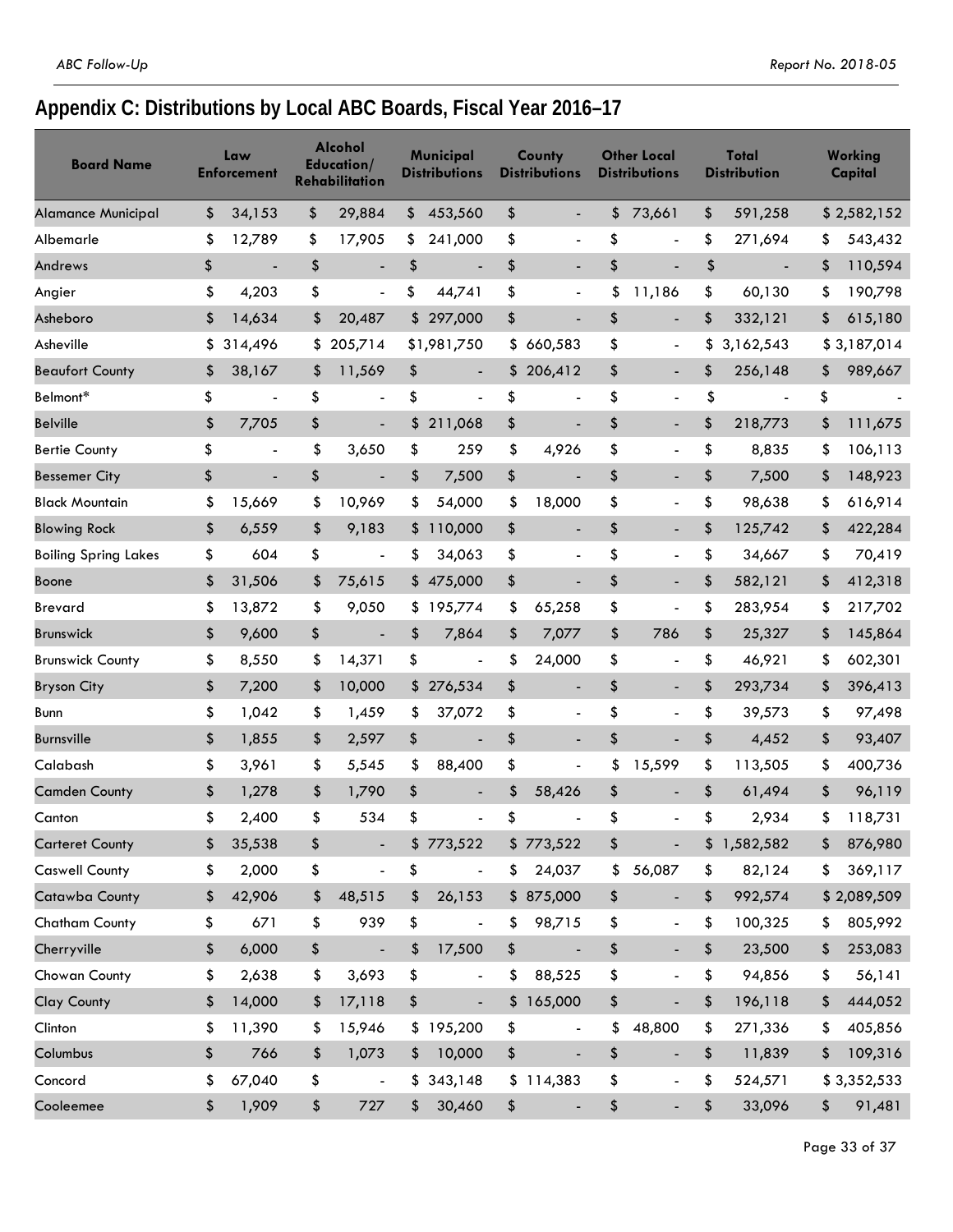| <b>Board Name</b>        | Law<br><b>Enforcement</b>      | <b>Alcohol</b><br>Education/<br><b>Rehabilitation</b> | Municipal<br><b>Distributions</b> | County<br><b>Distributions</b> | <b>Other Local</b><br><b>Distributions</b> | Total<br><b>Distribution</b>   | Working<br>Capital |
|--------------------------|--------------------------------|-------------------------------------------------------|-----------------------------------|--------------------------------|--------------------------------------------|--------------------------------|--------------------|
| Cramerton                | \$<br>1,504                    | \$<br>3,816                                           | \$<br>57,109                      | \$<br>$\overline{a}$           | \$<br>$\overline{a}$                       | \$<br>62,429                   | \$<br>476,046      |
| <b>Craven County</b>     | \$<br>65,560                   | \$<br>2,500                                           | \$<br>89,744                      | \$807,250                      | \$<br>$\overline{\phantom{0}}$             | \$<br>965,054                  | \$1,612,909        |
| <b>Cumberland County</b> | \$446,965                      | \$<br>217,190                                         | \$<br>$\overline{\phantom{a}}$    | \$2,467,937                    | \$<br>$\overline{\phantom{0}}$             | \$<br>3,132,092                | \$3,000,248        |
| Currituck County         | \$<br>20,578                   | \$<br>28,809                                          | \$<br>$\blacksquare$              | \$517,351                      | \$                                         | \$<br>566,738                  | \$1,025,362        |
| <b>Dare County</b>       | \$<br>113,951                  | \$<br>91,867                                          | \$338,340                         | \$666,215                      | \$736,474                                  | \$<br>1,946,847                | \$2,461,918        |
| Dobson                   | \$<br>299                      | \$<br>418                                             | \$<br>6,944                       | \$<br>$\overline{\phantom{a}}$ | \$<br>$\overline{\phantom{0}}$             | \$<br>7,661                    | \$<br>169,201      |
| Dunn                     | \$<br>8,000                    | \$<br>13,525                                          | \$125,000                         | \$<br>$\overline{a}$           | \$<br>$\overline{\phantom{0}}$             | \$<br>146,525                  | \$<br>380,494      |
| Durham County            | \$<br>382,715                  | \$<br>213,420                                         | \$233,333                         | \$2,100,000                    | \$<br>$\overline{\phantom{0}}$             | \$2,929,468                    | \$5,558,619        |
| Eden                     | \$<br>2,701                    | \$<br>3,782                                           | \$102,667                         | \$<br>$\overline{a}$           | \$<br>$\overline{\phantom{0}}$             | \$<br>109,150                  | \$<br>290,006      |
| <b>Edgecombe County</b>  | \$<br>12,000                   | \$<br>$\blacksquare$                                  | \$<br>57,025                      | \$171,077                      | \$<br>20,000                               | \$<br>260,102                  | \$<br>840,637      |
| Elizabethtown            | \$<br>4,626                    | \$<br>6,477                                           | \$<br>119,270                     | \$<br>$\overline{a}$           | \$<br>$\overline{\phantom{a}}$             | \$<br>130,373                  | \$<br>252,227      |
| Fairmont                 | \$<br>1,762                    | \$<br>$\blacksquare$                                  | \$<br>23,021                      | \$<br>13,065                   | \$<br>$\overline{\phantom{0}}$             | \$<br>37,848                   | \$<br>166,556      |
| Fletcher                 | \$<br>3,715                    | \$<br>5,201                                           | \$<br>70,000                      | \$<br>$\overline{a}$           | \$<br>$\overline{a}$                       | \$<br>78,916                   | \$<br>224,620      |
| <b>Forest City</b>       | \$<br>6,045                    | \$<br>8,462                                           | \$184,330                         | \$<br>$\overline{a}$           | \$<br>$\overline{\phantom{0}}$             | \$<br>198,837                  | \$<br>443,648      |
| Franklin                 | \$<br>$\overline{\phantom{a}}$ | \$<br>$\overline{\phantom{a}}$                        | \$<br>70,000                      | \$<br>$\overline{a}$           | \$<br>-                                    | \$<br>70,000                   | \$<br>468,298      |
| Franklinton              | \$<br>2,738                    | \$<br>3,833                                           | \$<br>76,178                      | \$                             | \$                                         | \$<br>82,749                   | \$<br>75,474       |
| Garland**                | \$<br>$\overline{\phantom{a}}$ | \$<br>$\overline{\phantom{a}}$                        | \$<br>$\overline{a}$              | \$<br>$\overline{a}$           | \$<br>$\overline{\phantom{a}}$             | \$<br>$\overline{\phantom{a}}$ | \$                 |
| Gastonia                 | \$<br>34,356                   | \$<br>3,118                                           | \$911,500                         | \$<br>$\overline{\phantom{a}}$ | \$<br>$\overline{\phantom{0}}$             | \$<br>948,974                  | \$1,936,189        |
| <b>Gates County</b>      | \$<br>2,250                    | \$<br>$\overline{\phantom{a}}$                        | \$                                | \$<br>$\overline{\phantom{a}}$ | \$<br>$\overline{\phantom{a}}$             | \$<br>2,250                    | \$<br>129,775      |
| Gibsonville              | \$<br>2,376                    | \$<br>3,327                                           | \$<br>10,000                      | \$<br>$\overline{\phantom{a}}$ | \$                                         | \$<br>15,703                   | \$<br>361,271      |
| <b>Granite Falls</b>     | \$<br>4,078                    | \$<br>3,670                                           | \$<br>61,130                      | \$<br>$\overline{a}$           | \$<br>$\overline{a}$                       | \$<br>68,878                   | \$<br>233,283      |
| <b>Granville County</b>  | \$<br>15,788                   | \$                                                    | \$<br>$\overline{a}$              | \$<br>164,440                  | \$                                         | \$<br>180,228                  | \$<br>917,159      |
| <b>Greene County</b>     | \$<br>$\overline{\phantom{a}}$ | \$<br>$\overline{\phantom{a}}$                        | \$<br>2,068                       | \$<br>15,000                   | \$<br>$\overline{\phantom{a}}$             | \$<br>17,068                   | \$<br>161,254      |
| Greensboro               | \$315,258                      | \$183,885                                             | \$3,773,529                       | \$338,105                      | \$<br>3,354                                | \$4,614,131                    | \$3,343,488        |
| <b>Halifax County</b>    | \$<br>24,000                   | \$                                                    | \$<br>72,714                      | \$216,398                      | \$                                         | \$<br>313,112                  | \$<br>946,670      |
| Hamlet                   | \$<br>1,000                    | \$                                                    | \$<br>55,412                      | \$                             | \$<br>$\overline{\phantom{0}}$             | \$<br>56,412                   | \$<br>177,507      |
| Hendersonville           | \$<br>40,000                   | \$<br>41,447                                          | \$<br>160,564                     | \$<br>80,282                   | \$<br>80,282                               | \$<br>402,575                  | \$1,020,752        |
| Hertford                 | \$<br>5,127                    | \$<br>2,563                                           | \$<br>75,590                      | \$<br>$\overline{a}$           | \$<br>÷,                                   | \$<br>83,280                   | \$<br>36,413       |
| <b>Hertford County</b>   | \$<br>1,000                    | \$<br>1,500                                           | \$<br>24,337                      | \$<br>36,506                   | \$<br>$\overline{\phantom{a}}$             | \$<br>63,343                   | \$<br>296,246      |
| <b>High Country</b>      | \$<br>20,512                   | \$<br>16,482                                          | \$255,000                         | \$                             | \$<br>$\overline{\phantom{0}}$             | \$<br>291,994                  | \$<br>320,651      |
| <b>High Point</b>        | \$101,818                      | \$<br>50,000                                          | \$1,770,329                       | \$149,593                      | \$<br>$\overline{a}$                       | \$2,071,740                    | \$3,189,660        |
| <b>Highlands</b>         | \$<br>3,066                    | \$<br>4,292                                           | \$<br>43,582                      | \$<br>$\overline{\phantom{a}}$ | \$<br>24,060                               | \$<br>75,000                   | \$<br>518,729      |
| <b>Hoke County</b>       | \$<br>7,142                    | \$<br>9,998                                           | \$<br>$\overline{\phantom{m}}$    | \$136,114                      | \$<br>$\overline{\phantom{0}}$             | \$<br>153,254                  | \$<br>95,799       |
| <b>Hyde County</b>       | \$<br>1,456                    | \$<br>2,039                                           | \$<br>$\blacksquare$              | \$<br>22,430                   | \$<br>$\blacksquare$                       | \$<br>25,925                   | \$<br>118,363      |
| <b>Indian Trail</b>      | \$<br>30,000                   | \$<br>20,950                                          | \$163,300                         | \$                             | \$<br>$\overline{\phantom{0}}$             | \$<br>214,250                  | \$<br>745,155      |
| <b>Jackson County</b>    | \$<br>22,380                   | \$<br>31,332                                          | \$160,000                         | \$240,000                      | \$<br>$\blacksquare$                       | \$<br>453,712                  | \$<br>542,984      |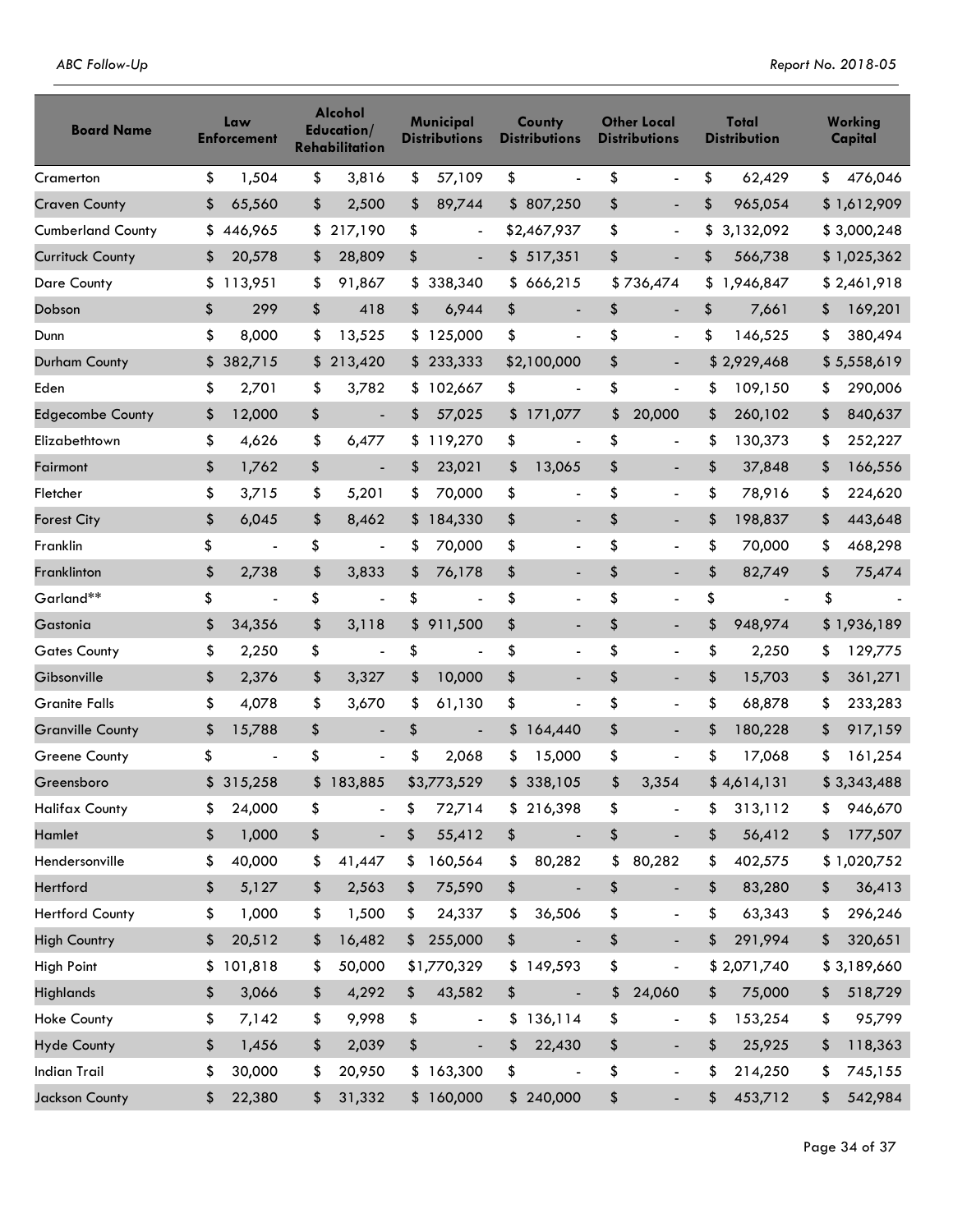| <b>Board Name</b>     | Law<br><b>Enforcement</b>          | Alcohol<br>Education/<br><b>Rehabilitation</b> | Municipal<br><b>Distributions</b>  | County<br><b>Distributions</b> | <b>Other Local</b><br><b>Distributions</b> | Total<br><b>Distribution</b>       | Working<br>Capital |
|-----------------------|------------------------------------|------------------------------------------------|------------------------------------|--------------------------------|--------------------------------------------|------------------------------------|--------------------|
| Johnston County       | \$<br>53,981                       | \$<br>16,000                                   | \$350,000                          | \$1,050,000                    | \$<br>$\overline{\phantom{a}}$             | \$1,469,981                        | \$1,847,637        |
| Jones County          | \$<br>600                          | \$<br>$\overline{a}$                           | \$<br>$\overline{a}$               | \$                             | \$<br>$\overline{a}$                       | \$<br>600                          | \$<br>102,110      |
| Kenansville           | \$<br>275                          | \$<br>$\overline{\phantom{a}}$                 | \$<br>11,791                       | \$<br>9,647                    | \$<br>$\overline{a}$                       | \$<br>21,713                       | \$<br>66,096       |
| <b>Kings Mountain</b> | \$<br>12,749                       | \$<br>12,749                                   | \$<br>47,840                       | \$<br>$\overline{\phantom{a}}$ | \$<br>$\overline{\phantom{0}}$             | \$<br>73,338                       | \$<br>349,831      |
| Lake Lure             | \$<br>763                          | \$<br>1,068                                    | \$<br>40,143                       | \$<br>$\overline{\phantom{a}}$ | \$<br>$\overline{a}$                       | \$<br>41,974                       | \$<br>260,590      |
| Lake Waccamaw         | \$                                 | \$<br>$\overline{\phantom{a}}$                 | \$<br>$\overline{\phantom{a}}$     | \$                             | \$                                         | \$<br>$\overline{\phantom{a}}$     | \$<br>112,928      |
| Laurel Park           | \$<br>3,555                        | \$<br>2,488                                    | \$<br>37,867                       | \$<br>15,269                   | \$<br>7,940                                | \$<br>67,119                       | \$<br>211,611      |
| Lenoir City           | \$<br>11,528                       | \$<br>11,528                                   | \$<br>250,000                      | \$<br>$\overline{\phantom{a}}$ | \$<br>30,510                               | \$<br>303,566                      | \$<br>422,981      |
| Lenoir County         | \$<br>28,299                       | \$<br>$\overline{\phantom{a}}$                 | \$<br>47,858                       | \$143,573                      | \$<br>15,076                               | \$<br>234,806                      | \$<br>273,701      |
| Lexington             | \$<br>21,193                       | \$<br>$\overline{\phantom{a}}$                 | \$<br>499,000                      | \$<br>$\overline{\phantom{a}}$ | \$<br>$\blacksquare$                       | \$<br>520,193                      | \$<br>252,762      |
| Liberty               | \$<br>5,000                        | \$<br>820                                      | \$<br>30,326                       | \$<br>$\overline{\phantom{a}}$ | \$<br>1,596                                | \$<br>37,742                       | \$<br>68,511       |
| Lillington            | \$<br>4,685                        | \$<br>6,558                                    | \$<br>$\overline{\phantom{a}}$     | \$                             | \$<br>$\blacksquare$                       | \$<br>11,243                       | \$<br>311,105      |
| Lincoln County        | \$<br>18,084                       | \$<br>25,916                                   | \$<br>$\overline{\phantom{a}}$     | \$<br>204,000                  | \$<br>$\overline{\phantom{a}}$             | \$<br>248,000                      | \$<br>305,555      |
| Lincolnton            | \$<br>40,000                       | \$<br>$\blacksquare$                           | \$<br>$\overline{\phantom{a}}$     | \$<br>$\overline{\phantom{a}}$ | \$<br>$\overline{a}$                       | \$<br>40,000                       | \$<br>261,042      |
| Locust                | \$<br>1,382                        | \$<br>1,935                                    | \$<br>$\qquad \qquad \blacksquare$ | \$<br>$\overline{\phantom{a}}$ | \$<br>$\overline{a}$                       | \$<br>3,317                        | \$<br>171,506      |
| Louisburg             | \$<br>9,073                        | \$<br>4,234                                    | \$<br>84,214                       | \$                             | \$                                         | \$<br>97,521                       | \$<br>244,748      |
| Lumberton             | \$<br>2,714                        | \$<br>$\blacksquare$                           | \$<br>67,737                       | \$<br>36,474                   | \$<br>$\overline{a}$                       | \$<br>106,925                      | \$<br>577,136      |
| Madison               | \$<br>2,216                        | \$<br>3,102                                    | \$<br>30,950                       | \$<br>2,610                    | \$<br>3,729                                | \$<br>42,607                       | \$<br>319,092      |
| Maggie Valley         | \$<br>2,970                        | \$<br>4,157                                    | \$<br>9,000                        | \$<br>$\overline{\phantom{a}}$ | \$<br>$\overline{a}$                       | \$<br>16,127                       | \$<br>603,835      |
| <b>Marion</b>         | \$<br>4,255                        | \$<br>5,957                                    | \$<br>129,204                      | \$<br>$\overline{\phantom{a}}$ | \$<br>$\overline{\phantom{a}}$             | \$<br>139,416                      | \$<br>279,633      |
| <b>Martin County</b>  | \$<br>5,925                        | \$<br>$\overline{\phantom{a}}$                 | \$<br>30,279                       | \$<br>90,839                   | \$<br>$\overline{a}$                       | \$<br>127,043                      | \$<br>408,222      |
| Maxton                | \$<br>$\overline{\phantom{a}}$     | \$<br>$\overline{\phantom{a}}$                 | \$<br>$\overline{\phantom{a}}$     | \$<br>$\blacksquare$           | \$<br>$\overline{a}$                       | \$<br>$\overline{a}$               | \$<br>41,709       |
| Mecklenburg County    | \$2,141,951                        | \$4,788,623                                    | \$5,339,680                        | \$5,339,680                    | \$562,071                                  | \$18,172,005                       | \$16,820,687       |
| Monroe                | \$<br>86,060                       | \$<br>22,455                                   | \$170,451                          | \$<br>85,225                   | \$<br>85,225                               | \$<br>449,416                      | \$<br>654,235      |
| Montgomery-Municipal  | \$<br>1,200                        | \$                                             | \$<br>26,880                       | \$<br>17,920                   | \$                                         | \$<br>46,000                       | \$<br>283,501      |
| Moore County          | \$<br>146,452                      | \$112,500                                      | \$395,565                          | \$422,870                      | \$<br>-                                    | \$1,077,387                        | \$1,620,176        |
| Mooresville           | \$<br>62,910                       | \$<br>68,157                                   | \$1,350,000                        | \$<br>÷,                       | \$<br>$\overline{\phantom{0}}$             | \$1,481,067                        | \$1,702,411        |
| Morganton             | \$<br>33,468                       | \$<br>29,365                                   | \$234,723                          | \$<br>78,241                   | \$                                         | \$<br>375,797                      | \$<br>104,078      |
| Mount Airy            | \$<br>8,073                        | \$<br>1,000                                    | \$<br>147,070                      | \$<br>$\overline{\phantom{a}}$ | \$<br>$\overline{\phantom{0}}$             | \$<br>156,143                      | \$<br>190,189      |
| Mount Holly           | \$<br>9,952                        | \$<br>13,933                                   | \$228,280                          | \$<br>$\overline{\phantom{a}}$ | \$<br>$\overline{\phantom{a}}$             | \$<br>252,165                      | \$<br>434,959      |
| Mount Pleasant        | \$<br>$\qquad \qquad \blacksquare$ | \$<br>$\overline{\phantom{a}}$                 | \$<br>$\overline{\phantom{a}}$     | \$                             | \$<br>$\overline{\phantom{0}}$             | \$<br>$\qquad \qquad \blacksquare$ | \$<br>117,524      |
| Murphy                | \$<br>8,000                        | \$<br>10,000                                   | \$<br>70,000                       | \$<br>30,000                   | \$<br>-                                    | \$<br>118,000                      | \$<br>514,444      |
| Nash County           | \$147,403                          | \$<br>51,616                                   | \$133,371                          | \$400,113                      | \$<br>$\overline{\phantom{a}}$             | \$<br>732,503                      | \$2,545,969        |
| New Hanover County    | \$520,201                          | \$                                             | \$2,427,115                        | \$2,270,347                    | \$                                         | \$5,217,663                        | \$4,988,485        |
| Newton Grove          | \$<br>$\overline{\phantom{a}}$     | \$<br>$\overline{\phantom{a}}$                 | \$<br>22,750                       | \$<br>$\overline{\phantom{a}}$ | \$<br>$\overline{\phantom{0}}$             | \$<br>22,750                       | \$<br>124,917      |
| North Wilkesboro      | \$<br>$\blacksquare$               | \$<br>3,163                                    | \$<br>$\overline{\phantom{a}}$     | \$<br>$\overline{\phantom{a}}$ | \$<br>-                                    | \$<br>3,163                        | \$<br>244,795      |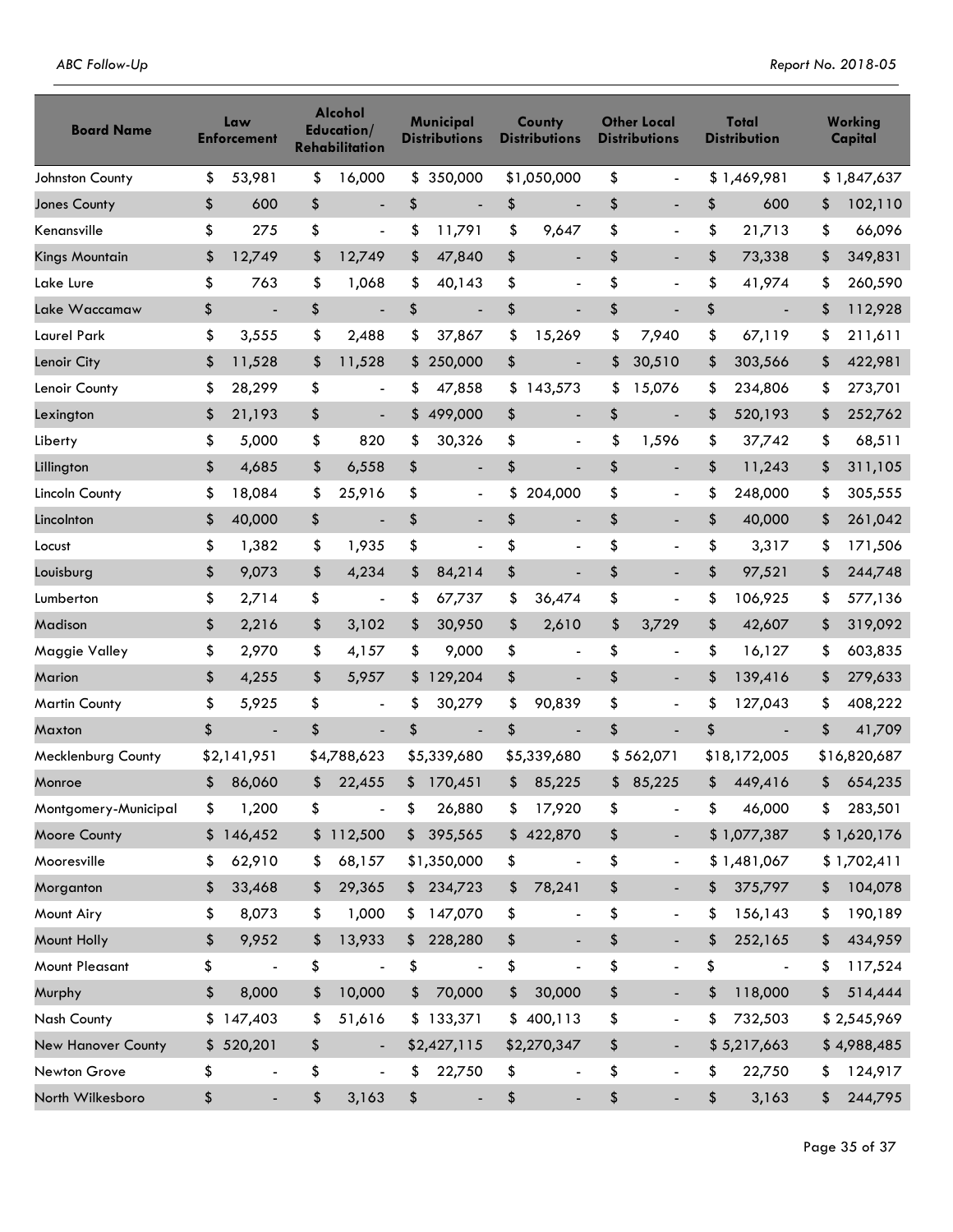| ABC Follow-Up |  |  |
|---------------|--|--|
|               |  |  |

| <b>Board Name</b>        | Law<br>Enforcement             | Alcohol<br>Education/<br><b>Rehabilitation</b> | Municipal<br><b>Distributions</b> | County<br><b>Distributions</b> | <b>Other Local</b><br><b>Distributions</b> | Total<br><b>Distribution</b>   | Working<br>Capital |
|--------------------------|--------------------------------|------------------------------------------------|-----------------------------------|--------------------------------|--------------------------------------------|--------------------------------|--------------------|
| Northampton County       | \$<br>$\overline{\phantom{a}}$ | \$                                             | \$<br>$\overline{a}$              | \$<br>$\overline{a}$           | \$<br>$\overline{a}$                       | \$<br>$\frac{1}{2}$            | \$<br>169,850      |
| Norwood                  | \$<br>15,835                   | \$                                             | \$                                | \$<br>$\overline{a}$           | \$<br>$\overline{a}$                       | \$<br>15,835                   | \$<br>126,675      |
| Oak Island               | \$<br>9,294                    | \$<br>$\overline{\phantom{a}}$                 | \$<br>227,538                     | \$<br>$\overline{\phantom{a}}$ | \$                                         | \$<br>236,832                  | \$<br>331,279      |
| Ocean Isle Beach         | \$<br>6,851                    | \$<br>9,591                                    | \$181,958                         | \$<br>$\overline{\phantom{a}}$ | \$<br>$\overline{a}$                       | \$<br>198,400                  | \$<br>323,637      |
| <b>Onslow County</b>     | \$<br>58,997                   | \$<br>82,595                                   | \$183,805                         | \$691,457                      | \$<br>97,251                               | \$1,114,105                    | \$2,564,444        |
| <b>Orange County</b>     | \$<br>149,000                  | \$<br>209,150                                  | \$<br>$\overline{\phantom{a}}$    | \$400,000                      | \$<br>$\overline{\phantom{0}}$             | \$<br>758,150                  | \$3,604,775        |
| <b>Pamlico County</b>    | \$<br>2,325                    | \$<br>$\overline{a}$                           | \$<br>$\overline{\phantom{a}}$    | \$<br>73,460                   | \$<br>$\overline{\phantom{a}}$             | \$<br>75,785                   | \$<br>243,843      |
| <b>Pasquotank County</b> | \$<br>17,324                   | \$<br>24,255                                   | \$<br>202,614                     | \$202,614                      | \$<br>$\overline{\phantom{a}}$             | \$<br>446,807                  | \$<br>193,537      |
| Pembroke                 | \$<br>2,000                    | \$<br>$\overline{\phantom{a}}$                 | \$<br>15,000                      | \$<br>5,250                    | \$<br>$\overline{a}$                       | \$<br>22,250                   | \$<br>311,639      |
| <b>Pender County</b>     | \$<br>17,358                   | \$<br>17,358                                   | \$<br>158,259                     | \$293,911                      | \$<br>17,358                               | \$<br>504,244                  | \$<br>744,213      |
| Person County            | \$<br>28,000                   | \$<br>17,722                                   | \$<br>$\overline{\phantom{a}}$    | \$244,911                      | \$<br>$\overline{a}$                       | \$<br>290,633                  | \$<br>715,415      |
| <b>Pilot Mountain</b>    | \$<br>2,324                    | \$<br>3,253                                    | \$<br>$\blacksquare$              | \$<br>$\frac{1}{2}$            | \$<br>÷,                                   | \$<br>5,577                    | \$<br>186,372      |
| Pitt County              | \$<br>325,711                  | \$<br>154,599                                  | \$<br>$\overline{\phantom{a}}$    | \$1,300,000                    | \$<br>$\overline{\phantom{a}}$             | \$1,780,310                    | \$2,374,981        |
| Pittsboro                | \$<br>4,778                    | \$<br>6,689                                    | \$<br>101,859                     | \$<br>$\overline{\phantom{a}}$ | \$<br>÷.                                   | \$<br>113,326                  | \$<br>452,049      |
| Ramseur***               | \$<br>$\overline{\phantom{a}}$ | \$<br>$\overline{\phantom{a}}$                 | \$<br>-                           | \$<br>$\overline{\phantom{a}}$ | \$<br>$\overline{a}$                       | \$<br>$\overline{\phantom{a}}$ | \$<br>(101, 158)   |
| Randleman                | \$<br>4,563                    | \$                                             | \$<br>148,515                     | \$<br>$\overline{\phantom{a}}$ | \$<br>7,817                                | \$<br>160,895                  | \$<br>412,912      |
| <b>Red Springs</b>       | \$<br>$\blacksquare$           | \$<br>$\overline{\phantom{a}}$                 | \$<br>$\overline{a}$              | \$<br>$\overline{a}$           | \$<br>$\qquad \qquad \blacksquare$         | \$<br>$\blacksquare$           | \$<br>162,127      |
| Reidsville               | \$<br>25,000                   | \$<br>5,110                                    | \$<br>85,451                      | \$<br>4,795                    | \$<br>6,850                                | \$<br>127,206                  | \$<br>219,679      |
| Rockingham               | \$<br>5,215                    | \$<br>7,301                                    | \$<br>162,295                     | \$<br>$\overline{a}$           | \$<br>$\overline{a}$                       | \$<br>174,811                  | \$<br>389,423      |
| Roseboro                 | \$<br>1,360                    | \$<br>5,730                                    | \$<br>12,410                      | \$<br>$\overline{\phantom{a}}$ | \$<br>$\overline{\phantom{a}}$             | \$<br>19,500                   | \$<br>158,444      |
| Rowan/Kannapolis         | \$<br>32,473                   | \$<br>52,318                                   | \$<br>222,990                     | \$148,660                      | \$<br>$\overline{\phantom{a}}$             | \$<br>456,441                  | \$1,166,356        |
| Rowland                  | \$<br>$\overline{\phantom{a}}$ | \$<br>$\overline{\phantom{0}}$                 | \$<br>$\overline{a}$              | \$<br>$\overline{\phantom{a}}$ | \$<br>$\overline{\phantom{0}}$             | \$<br>$\overline{\phantom{a}}$ | \$<br>39,206       |
| Rutherfordton            | \$<br>19,618                   | \$                                             | \$<br>39,293                      | \$<br>$\overline{a}$           | \$<br>$\blacksquare$                       | \$<br>58,911                   | \$<br>167,269      |
| <b>Saint Pauls</b>       | \$<br>2,240                    | \$                                             | \$<br>86,067                      | \$<br>45,923                   | \$                                         | \$<br>134,230                  | \$<br>135,151      |
| Sanford                  | \$<br>90,000                   | \$<br>34,500                                   | \$105,000                         | \$105,000                      | \$                                         | \$<br>334,500                  | \$<br>871,578      |
| <b>Scotland County</b>   | \$<br>3,564                    | \$<br>4,989                                    | \$                                | \$106,578                      | \$                                         | \$<br>115,131                  | \$<br>216,766      |
| Shallotte                | \$<br>6,237                    | \$<br>8,731                                    | \$<br>88,000                      | \$<br>$\overline{\phantom{a}}$ | \$<br>23,000                               | \$<br>125,968                  | \$<br>365,741      |
| Shelby                   | \$<br>18,241                   | \$<br>12,768                                   | \$139,893                         | \$139,893                      | \$                                         | \$<br>310,795                  | \$<br>666,355      |
| Siler City               | \$<br>2,990                    | \$<br>4,186                                    | \$<br>46,185                      | \$<br>$\overline{a}$           | \$<br>$\blacksquare$                       | \$<br>53,361                   | \$<br>278,157      |
| Southport                | \$<br>11,193                   | \$                                             | \$295,798                         | \$<br>$\blacksquare$           | \$<br>$\blacksquare$                       | \$<br>306,991                  | \$<br>244,175      |
| Sparta                   | \$<br>6,448                    | \$<br>$\blacksquare$                           | \$<br>29,018                      | \$<br>29,018                   | \$<br>$\overline{\phantom{a}}$             | \$<br>64,484                   | \$<br>159,959      |
| <b>Spruce Pine</b>       | \$<br>3,888                    | \$<br>5,443                                    | \$<br>38,500                      | \$<br>$\overline{\phantom{a}}$ | \$                                         | \$<br>47,831                   | \$<br>253,010      |
| Statesville              | \$<br>20,347                   | \$<br>26,000                                   | \$197,069                         | \$<br>$\blacksquare$           | \$217,904                                  | \$<br>461,320                  | \$<br>681,068      |
| <b>Sunset Beach</b>      | \$<br>3,605                    | \$<br>5,047                                    | \$<br>46,675                      | \$<br>$\blacksquare$           | \$                                         | \$<br>55,327                   | \$<br>273,698      |
| <b>Tabor City</b>        | \$<br>16,980                   | \$<br>2,772                                    | \$<br>16,018                      | \$<br>14,416                   | \$<br>1,602                                | \$<br>51,788                   | \$<br>202,680      |
| Thomasville              | \$<br>10,119                   | \$<br>14,167                                   | \$<br>86,029                      | \$<br>$\overline{\phantom{a}}$ | \$<br>$\overline{\phantom{a}}$             | \$<br>110,315                  | \$<br>381,110      |